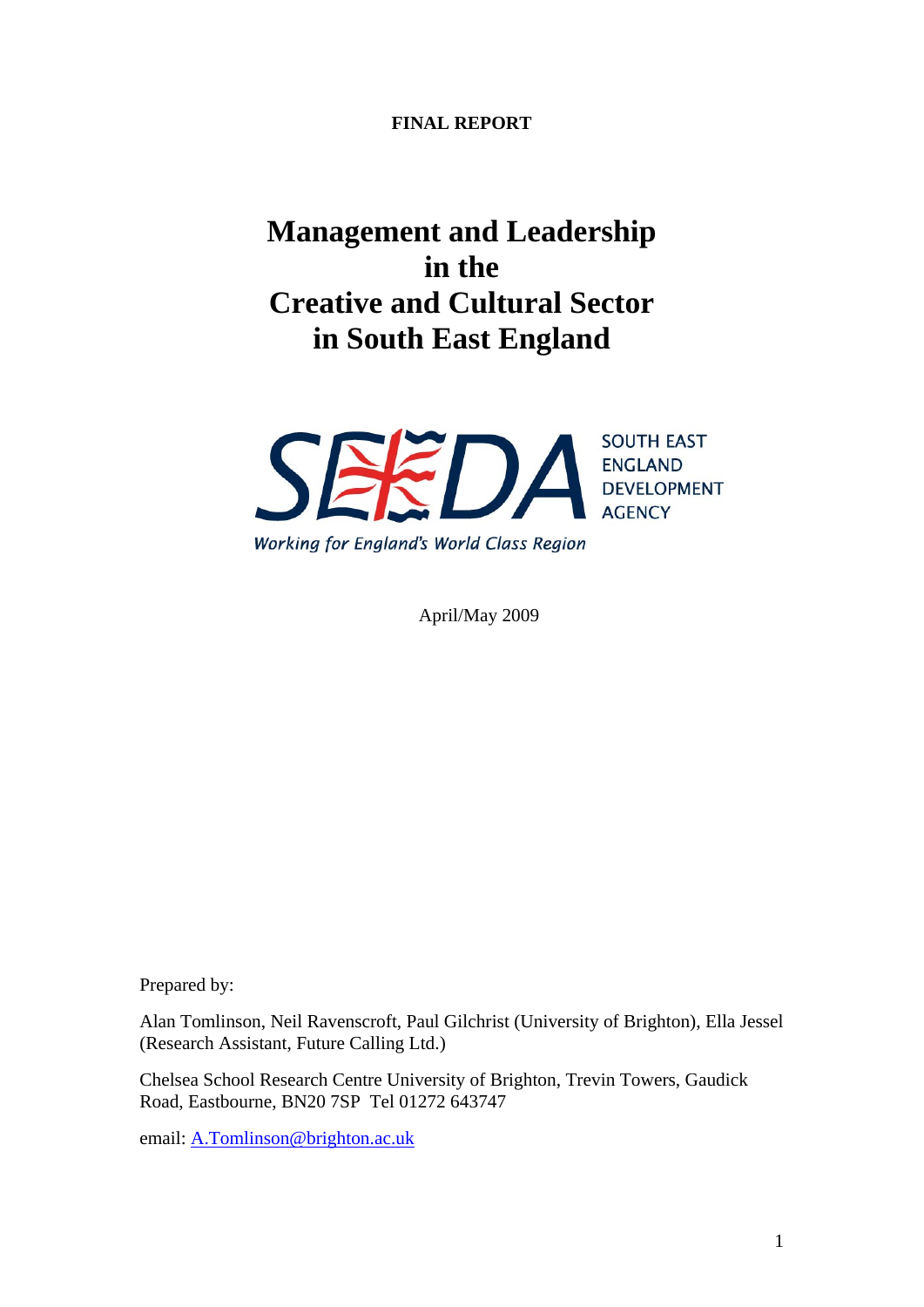#### **EXECUTIVE SUMMARY**

The *Management and Leadership in the Creative and Cultural Sector in South East England* report was commissioned by the South East of England Development Agency (SEEDA) to review the skills shortage in leadership and management in the cultural and creative industries, identify providers of training and development in the region and make recommendations to enhance provision for the future.

This report is an updated report (developing from a March 2006 report) based on three actions undertaken in March/April 2009: an audit of management and leadership training provision in South East England (see appendices), a trawl of academic literature and sector strategies, and interviews and case-studies within the sector. The report concludes with the identification of four issues:

• Consistency and continuity in the training offer

Too many initiatives are just that – local initiatives with no guarantee of longterm impact. In order to build expertise in the sector longer term solutions need to be sought.

• The training source/provider and the distinctiveness of the offer

Given the barriers considered throughout this report to the expansion of takeup of training possibilities by the CCI, a trend towards a more generic form of provision and a less distinctively tailored programme of training is unlikely to draw in further participants.

• CCI training and the economic downturn

Expanding leadership capacity in the sector remains a priority at the policy level despite the increasingly difficult economic circumstances. It would be counter-productive to cut training opportunities for management and business development at the very time when CCI ventures may well be recognised as models for a particular type of market niche.

Beacons of excellence

In the South East, there is a need for such Beacons to a) clarify the nature of the training offer in the region, b) distinguish between levels and forms of leadership, management and business training, and c) act as the catalyst for the initiatives within the colleges and universities, foundations, and CCI themselves.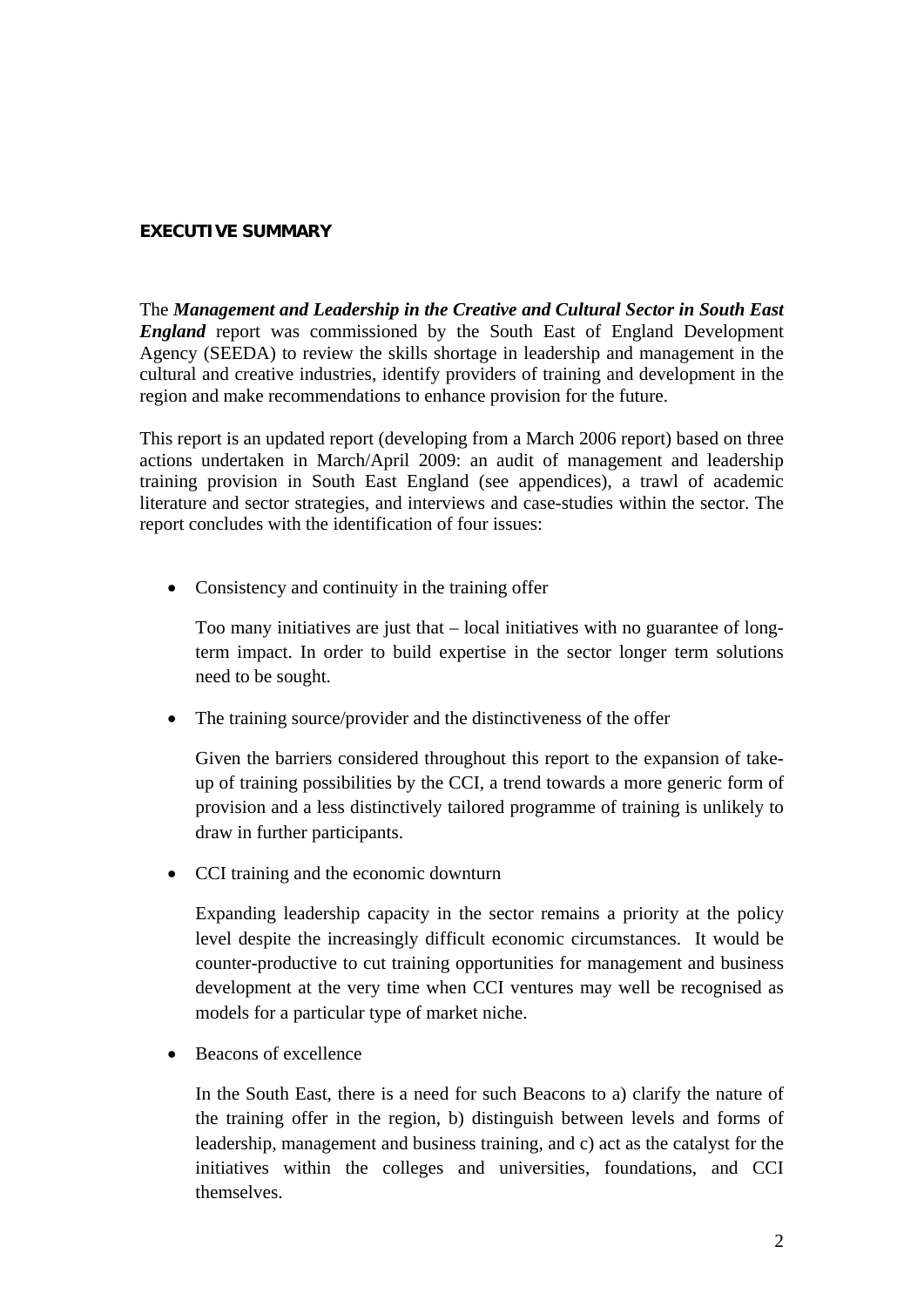The core recommendation of this updated report reaffirms the primary recommendation of the 2006 report:

## **To establish a regional network of Beacons/Centres providing management and leadership training and development for the CCI**

The recommended Beacons/centres need to:

- map career pathways in the field;
- communicate opportunities for leadership and management training, to ensure that all cultural producers and creative businesses know where they can access training appropriate to their requirements, ensuring access to, as the online Creative Choices site puts it, 'tools, knowledge, networks';
- support the development of a more coherent training offer;
- facilitate access to research resources as planning tools.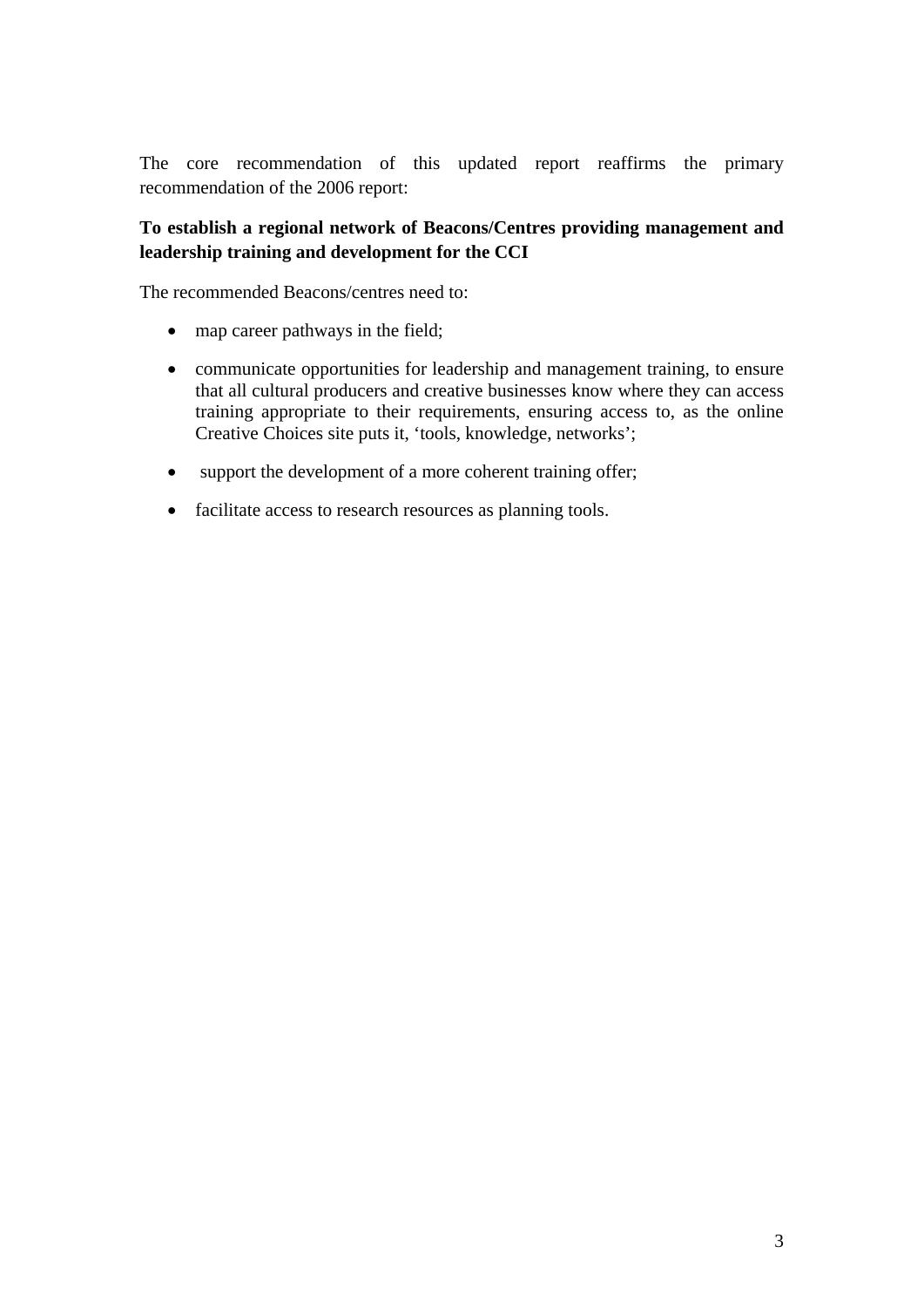## **1. Context**

In February 2008 the UK Government published *Creative Britain: new talents for the new economy*. Co-produced by the Department for Culture, Media and Sport (DCMS), the Department for Business Enterprise & Regulatory Reform, and the Department for Innovation, Universities & Skills, this was a manifesto for 'unlocking talent' in a population already renowned for its creative cultural qualities. Prime Minister Gordon Brown wrote, in his Foreword, that people from across the world recognised 'Britain as a hub of creative endeavour, innovation and excellence, and they are drawn to the strength of our creative economy … the creative industries will be important not only for our national prosperity but for Britain's ability to put culture and creativity at the centre of our national life.'

At the beginning of that document a 'creative hub' is presented, with 'building individual creativity' at the centre of the concentric circles, and one of the sections linked to that centre entitled 'helping creative businesses grow and access finance'. Within that, 'raising business skill levels' and 'making finances flow better' are reminders that the creative and cultural industries (CCI) are not merely about identifying and launching talent, but must be concerned with supporting that talent and creativity.

Thus *Creative Britain* instanced two examples in which creative businesses could be helped to grow: Arts Council England's expansion of its management courses in its Cultural Leadership programme, aimed at cultivating the capacity of CCI to develop training and business plans; and establishing regional beacons for the creative industries. These were welcome commitments, given the specific characteristics of the sector, though they were made at the beginning of what was to become an economic recession, and thirteen months later the unemployment figures for the UK topped 2 million.

In this report we revisit the context of the report produced by the University of Brighton in March 2006,  $1$  on the basis of an audit of management and leadership training providers in the South-East in March 2009, a review of changes to the context and source of provision, and selected interviews with providers and businesses in the region.

In 2006, there was widespread recognition that the current level of management and leadership skills in the creative sector in the South East of England was insufficient to support the continued development of the sector. We concluded that 'this was not an issue distinct to the region, nor was it solely related to the creative sector', and identified five issues that should be given serious consideration in further developing management and leadership opportunities:

- the mapping of pathways into training in management and skills
- basic communication of such opportunities to potential recipients
- development of a more coherent and focused training offer

<span id="page-3-0"></span><sup>-</sup><sup>1</sup> *Management and leadership in the creative and cultural sector in South East England*. Sussex Learning & Skills Council, 2006, prepared by Neil Ravenscroft, Paul Gilchrist, Gill Rogers & Belinda Heys, Chelsea School Research Centre, University of Brighton.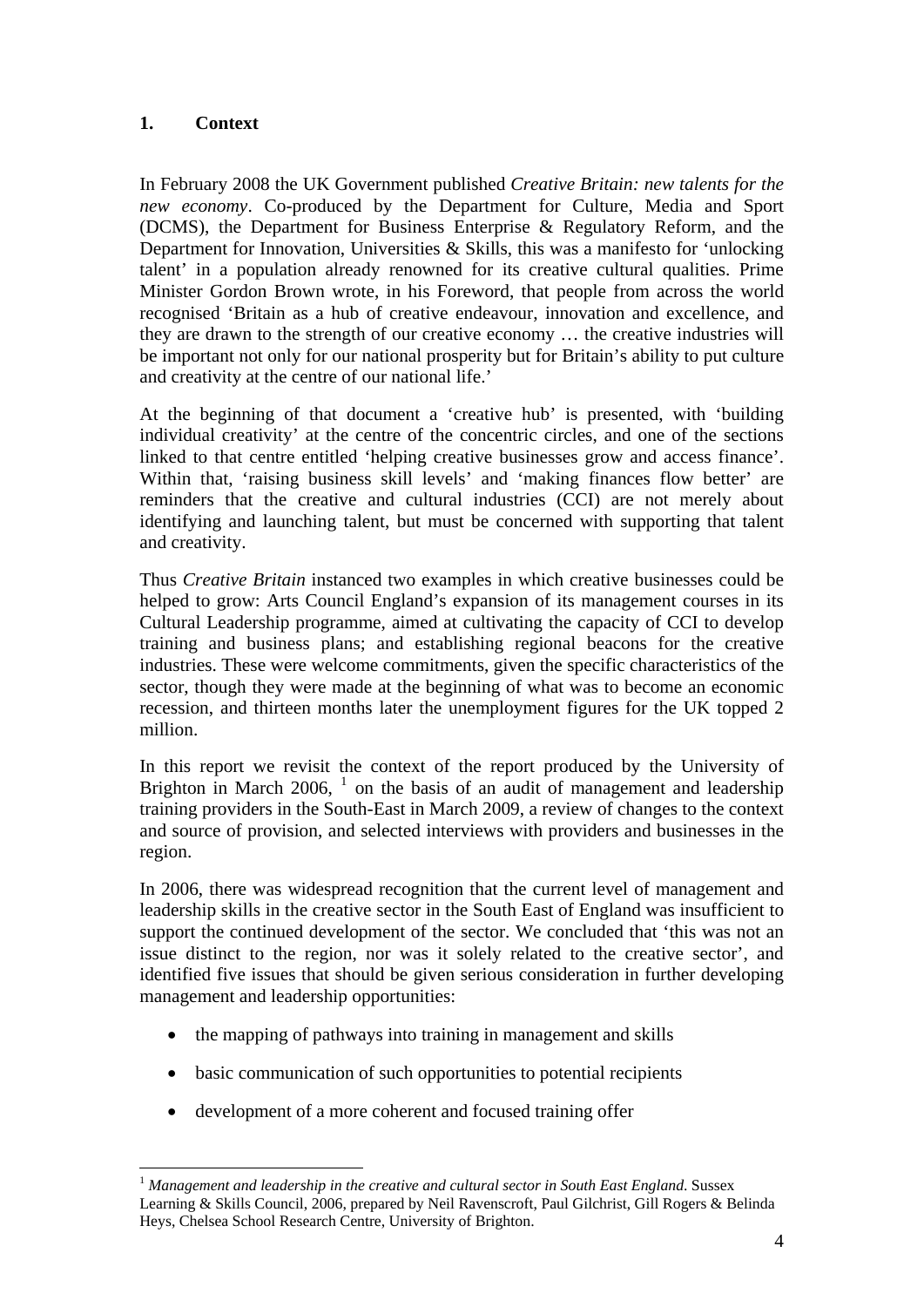- development of research facilities providing knowledge of examples of exemplary initiatives and best practice not just nationally, but also internationally
- support for the development of Cultural Leadership Centres for a number of CCI sectors

These particular issues, identified on the regional basis, echoed the broader context described by George Cox, commissioned in the wake of the 2005 Budget Report, to consider the business/creativity conundrum. Cox identified three barriers, or principal obstacles: <sup>[2](#page-4-0)</sup> limited understanding of the use of creativity for business advantage; lack of confidence that a return will be achieved, for time, money, and disruption, on investment; and a lack of knowledge of how to take things forward, or even where to go for help.

There might be high-profile national or flagship provision for leadership development – such as the Clore Foundation - and the Cultural Leadership Programme provided by the Arts Council, the Museum, Libraries and Archives Council, and Creative and Cultural Skills (both described in the 2006 report's introductory 'context' section). But these have provided opportunities for relatively few, and the persistence of barriers to training opportunities has been a consistent finding, confirmed in systematic research in a variety of organisational and national contexts.

In knowledge-based societies it has been widely asserted, in popular opinion, that creativity is 'impossible to control'; but, as DeFillippi<sup>[3](#page-4-1)</sup> notes: 'Creative business quintessentially is project business'. Projects might be more flexible in the sector, with the capacity to generate new knowledge, but in any organization or business the 'hard architecture' of project organization must be linked to the 'soft architecture' of communities and networks: 'The soft architecture generates new ideas: the hard architecture is more geared to making money out of those ideas'. And if DeFillippi is right, and all organizations need to combine these hard and soft elements, there will inevitably be tensions between them; even bigger problems will emerge, in the very small business, where the resource base itself of the hard architecture is minimal or negligible.

In the cultural economy, DeFillippi persuasively states, there is 'an inherent antagonism between those communities and networks governed by professional ethos on the one hand, organizational and corporate logics on the other'. Put more pithily, CCIs exhibit a common tension between the 'suits' and the 'creatives': <sup>[4](#page-4-2)</sup> and when there is a lack of suits, the barrier is bolstered by the creatives' lack of confidence or sheer business ignorance.

Flagship schemes have, then, amplified the need to provide a basis for the development of more adequate skills in management and leadership, but they have provided only for the few: there is little chance of them providing a template for the sector and the many. To transcend the barriers identified by Cox and in our 2006 report, more streamlined provision and communication, and wider and sustained interventions, were needed.

<span id="page-4-0"></span><sup>2</sup> Cox, G. (2005, November) *Cox review of creativity in business: building the UK's strengths*. HMSO, London.

 $3$  DeFillippi, R. (2007), 'Introduction to paradoxes of creativity: managerial and organizational

<span id="page-4-1"></span>challenges in the cultural economy', *Journal of Organizational Behavior* 28/5: 511-21. 4

<span id="page-4-2"></span>Davis, H. and Scase, R. (2000) *Managing creativity*. Open University Press, Bucks.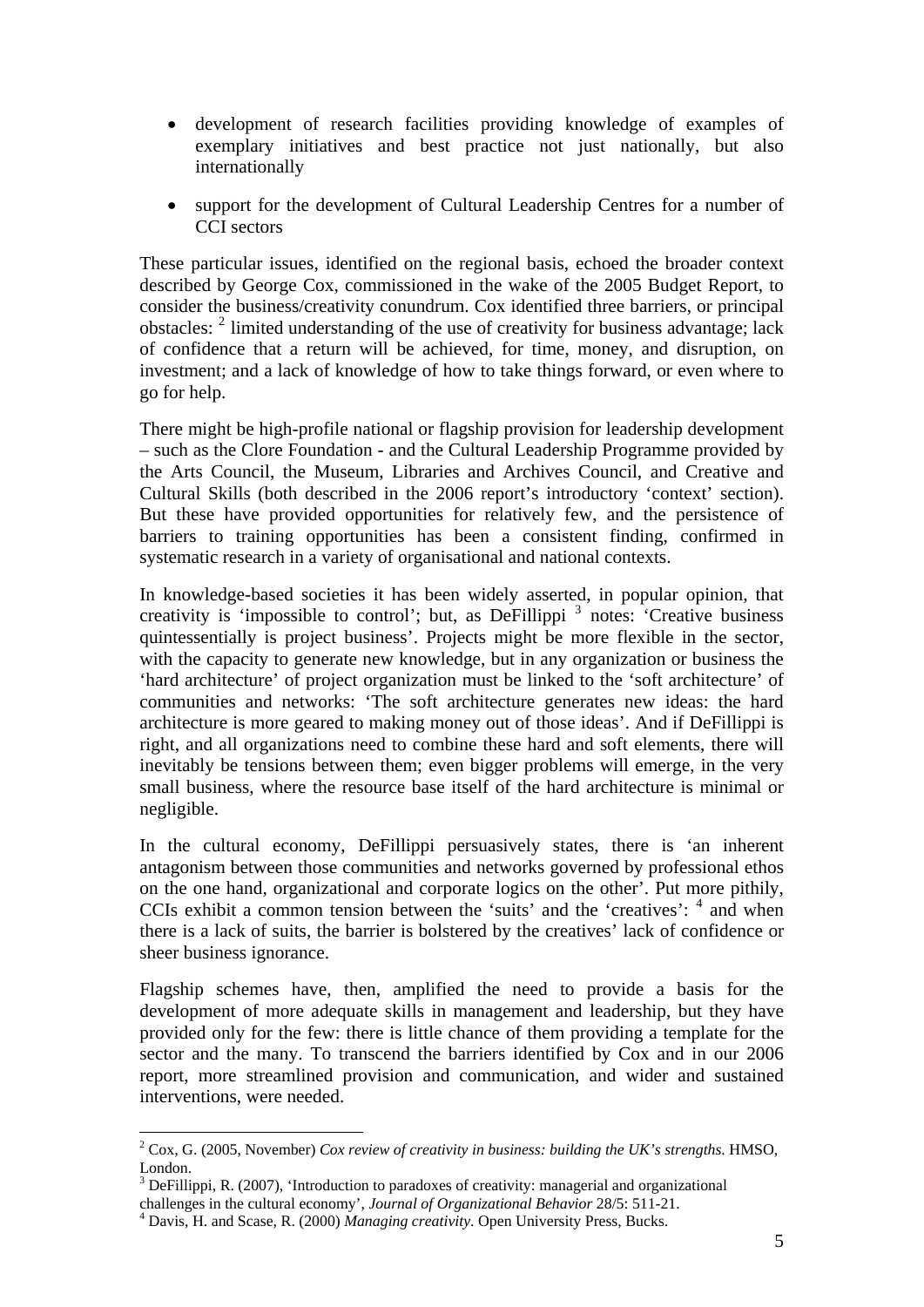Does the 'regional level of skills gap' still exist in the South East? This is the main question addressed in this updated report.

## **2. Managers and Leaders [5](#page-5-0)**

Although there is a general recognition of a skills shortage in creative sector management and leadership, it is less apparent that there is any general agreement about the skill sets required of managers and leaders. As Charlotte Higgins<sup>[6](#page-5-1)</sup> has observed, not only are there no consistently available professional development programmes for cultural leaders, but the sector is also notorious for 'importing' managers and leaders, either from other sectors – notably local and national politicians – or from other countries. Before considering skills development, therefore, it is necessary to understand the tasks that leaders and managers are expected to perform.

**Leaders** are responsible for strategy, overview and planning well ahead into the future. The leader is the holder of the vision and steers the direction of the organization. The leader needs the capacity to view the activities and performance of the organization objectively and to adapt and change what is happening, as needed. To this extent, leadership is synonymous with entrepreneurship. In addition, the leader needs strong relational skills – both for interacting with external customers and organizations but also for interacting with those within the organization. The core ingredients of such leadership are 'soft skills': advocacy, negotiation, conflict management and listening, for example. These skills are essential, particularly in the complex and loose-knit world of the creative sector.

**Managers**, by contrast, are far more based in the present and are responsible for getting things done, for making things happen. They operate on the physical resources of the organization, on its capital, human skills, raw materials and technology. Rather than entrepreneurship, therefore, managers need 'gate-keeper' skills, to determine the most effective and efficient ways of operating the business.

Work at the Banff Leadership Centre in Canada<sup>[7](#page-5-2)</sup> has sought to break down this divide, specifically by identifying leadership skills at all levels within an organisation, such that there is a progression through five spheres of leadership skill development, each of which will require the complementary technical skills of business management:

- **Self**: an emphasis on personal creativity and development;
- **Team**: the ability to engage and generate passion in others;

- **Business Unit**: the ability to align individual and team efforts with higherlevel business objectives;
- **Organisation**: concern with strategic direction, enhancing customer (and owner) value and skilful guidance of the organisation;

<span id="page-5-0"></span> $5$  To provide a consistent analytical and conceptual basis to this report, this section and the following section (though abbreviated) have been lightly edited, but essentially reproduced from the 2006 report.

<span id="page-5-2"></span><span id="page-5-1"></span><sup>&</sup>lt;sup>6</sup> Higgins, C. (2004) The fine art of leadership. *The Guardian*, 29<sup>th</sup> Jan, 2004.  $\frac{7}{7}$  The Banff Leadership training focuses on the development of 'creative leadership' (see [www.Banffcentre.ca\)](http://www.banffcentre.ca/)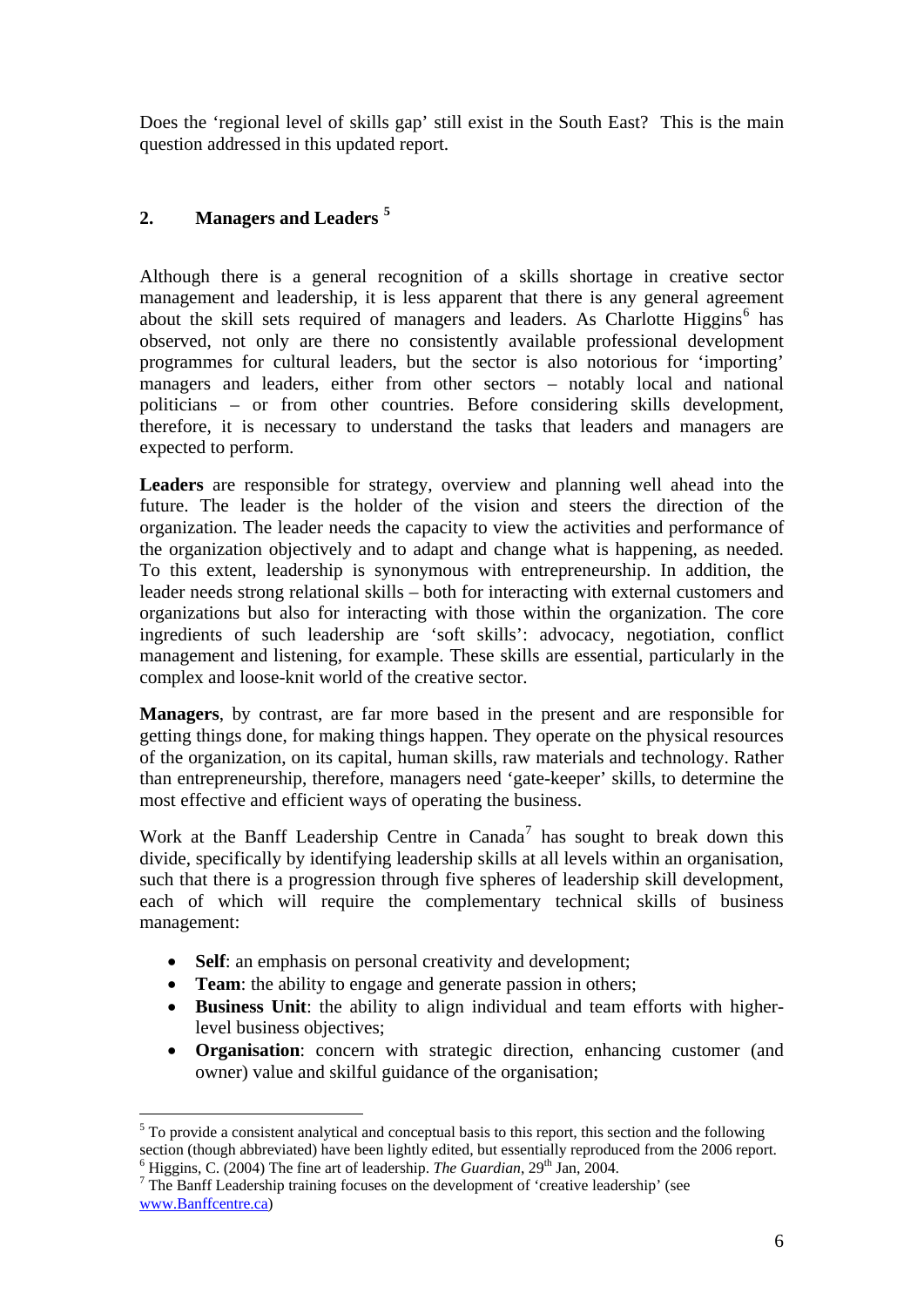• **Society**: concern with issues of governance, stewardship and building effective and sustainable strategies for their organisations.

The Banff Centre argues that leadership and management skills are intertwined and operate at all levels within an organisation, although in different combinations in each of the spheres set out above. According to Charles Handy, creative people are very much individuals and like to cultivate and accentuate their differences from others – for example, 'I am different because I have this particular edge or talent'. Their creative work is central to their sense of self – and thus to leadership at all levels of cultural production. Creative people thrive on tackling new problems, require recurrent challenges and thrive on exposure to new situations. They do particularly well when working in organizations or environments where there is a culture of experimentation.

These Handy identifies as the '**new alchemists',** people who are able to create 'something significant out of nothing or turn the equivalent of base metal into a kind of gold' and 'those who create something special out of their imagination'. [8](#page-6-0) Leadership in the creative sector is thus concerned with fostering an environment in which creativity can flourish within a business paradigm. It therefore involves continuous personal development - both to sustain individual creativity and to generate passion and commitment in others – within a commercial environment in which sustainability and survival are increasingly a function of creative entrepreneurship. For Handy, this revolves around the synergies of creative people and businesses clustering in particular locations where 'creativity of different kinds flourishes, where there is a local appetite for innovation and the products of innovation, and where there are centres of finance and of political influence'.

Conventionally, therefore, cultural producers have clustered in major cities, thus impoverishing (or at least not enriching) regional creative industries. This has certainly been the case in the South East, with its proximity to London, a cultural centre of global significance. However, this same proximity has been used by some cultural producers to relocate to more attractive places while still retaining a close connection to London: Brighton, Guildford, Oxford, Milton Keynes and, more recently, smaller centres such as Hastings and Arundel. As yet, however, there is scant evidence that the supporting network vital to these clusters has relocated, or developed anew. This is particularly the case with education, research and innovation, where the traditional focus on London seems to remain predominant - although there is little evidence that cultural producers in the South East retain or make sustained links with creative networks in London.

Thus, while enriching the cultural life of regional towns and cities, the failure of the sector to foster suitable support networks and environments has led to what Dyer<sup>[9](#page-6-1)</sup> has termed 'entrepreneurial myopia', a tendency on the part of – in this case cultural – business leaders to become isolated and stuck in set approaches to problem-solving. This is particularly acute in the small and micro-businesses that dominate much of the

<sup>-</sup><sup>8</sup> Handy, C. and Handy, E. (2004) *The new alchemists*. London: Random House.

<span id="page-6-1"></span><span id="page-6-0"></span>W. Gibb Dyer, Jr., (1992) *The entrepreneurial experience: confronting career dilemmas of the startup executive*. Jossey-Bass Publishers: San Francisco.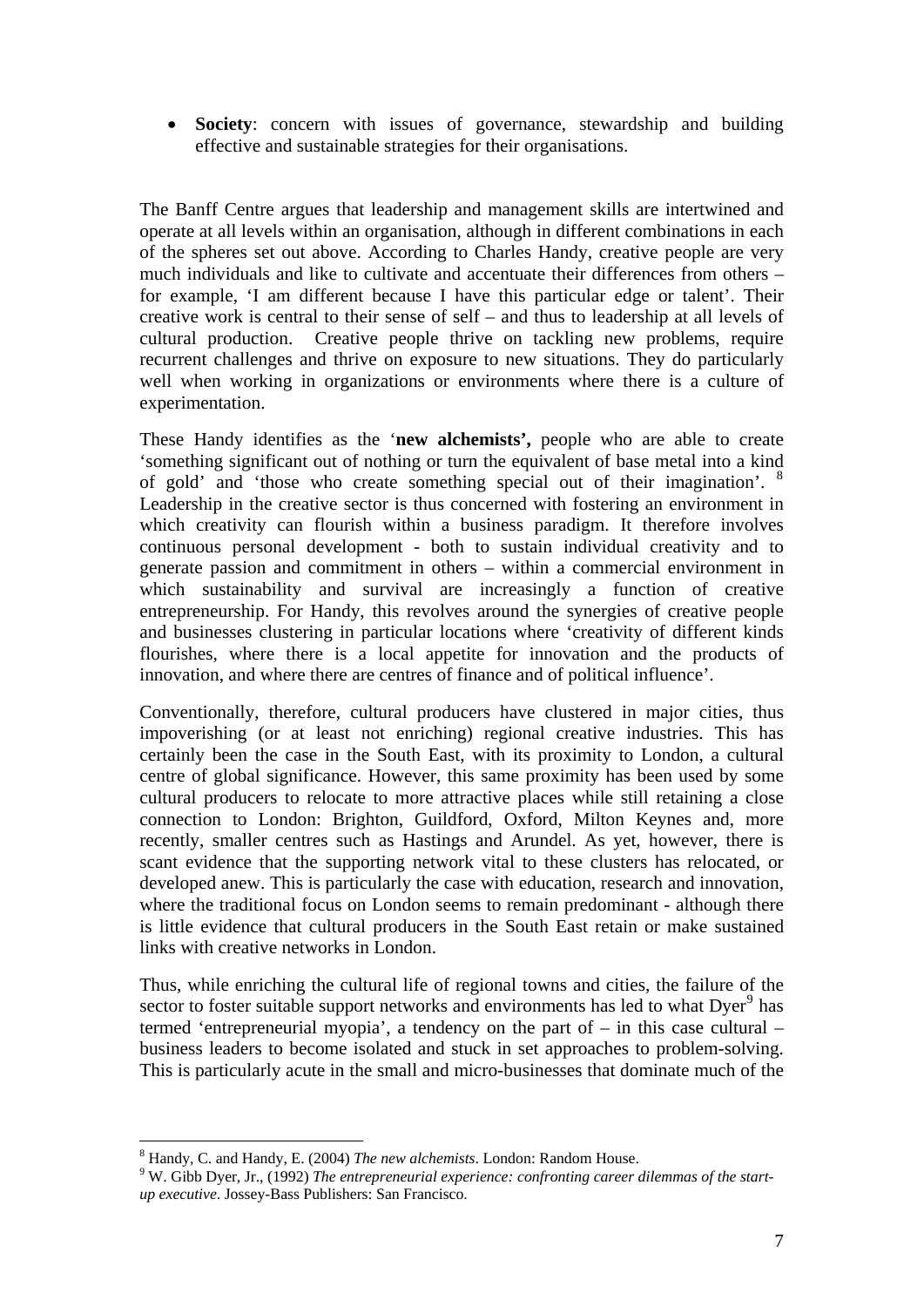creative sector<sup>[10](#page-7-0)</sup>, where management and leadership may consist of one person working largely without support. Dyer posits that, initially, informal help from respected peers will often be more easily taken on board by entrepreneurs than formal or bureaucratic interventions. This indicates the importance of local professional networks and mentors. In Dyer's experience in working with entrepreneurs, after beginning to engage with informal help, entrepreneurs will, in time, become more open to engage formal help, such as consultants, trainers and coaches to assist them with specific issues within the organisation. The availability of such forms of help – on a range from the informal to the formal – has been recognised as vital to the successful functioning of the smaller-scale CCI enterprise.

One study reports on 'entrepreneurs' common funding difficulties, the vagaries of competition, communications and marketing "holes" and inconsistencies in Intellectual Property protection', and points to the importance of bridging organizations that might scan or search for opportunities for brokerage, and store and make available information on networks and contacts.  $\frac{11}{11}$  $\frac{11}{11}$  $\frac{11}{11}$  Is such an environment of support and development still lacking in the South East Region?

#### **3. Leadership in the creative sector**

As Charles Handy has observed, there are good managers and leaders to be found in all sectors of the economy, including the creative sector. He argues that the availability of formal training is not in itself a gauge of leadership quality. Rather, it is the extent to which the sector has developed both formal and informal arrangements to support and develop management and leadership. Within this, he places considerable stress on the role of mentors and role models in developing successful businesses. Supportive networks are an important ingredient, as is working with others, as Handy observes:

Our alchemists were not lonely creators; they all worked with others on their projects. Even Philip Hughes, the one artist among them, is also involved with the National Gallery – where he is Chairman of the Trustees – and is on the board of a firm of publishers.<sup>[12](#page-7-2)</sup>

It has been widely observed that many cultural producers put relatively little value on management and leadership training, rooted in a domain assumption within the sector that management and leadership in culture and the arts is different to that found in other sectors, because:

- There is a diversity of interests and constituencies to be served
- Conditions of law and governance are often different from those in business
- Managers are required to manage with scarce resources

<span id="page-7-0"></span><sup>10</sup> University of Brighton (2006) *Cultural sector workforce development action plan 2006-8*. Report prepared for the Sussex Learning & Skills Council.

<span id="page-7-2"></span><span id="page-7-1"></span> $11$  Sapsed, J., Grantham, A. and DeFillippi, R. (2007) 'A bridge over troubled waters: bridging organizations and entrepreneurial opportunities in emerging sectors', *Research Policy* 36: 1314-34. 12 Handy, C and Handy, E (2004). *The new alchemists*. London: Random House.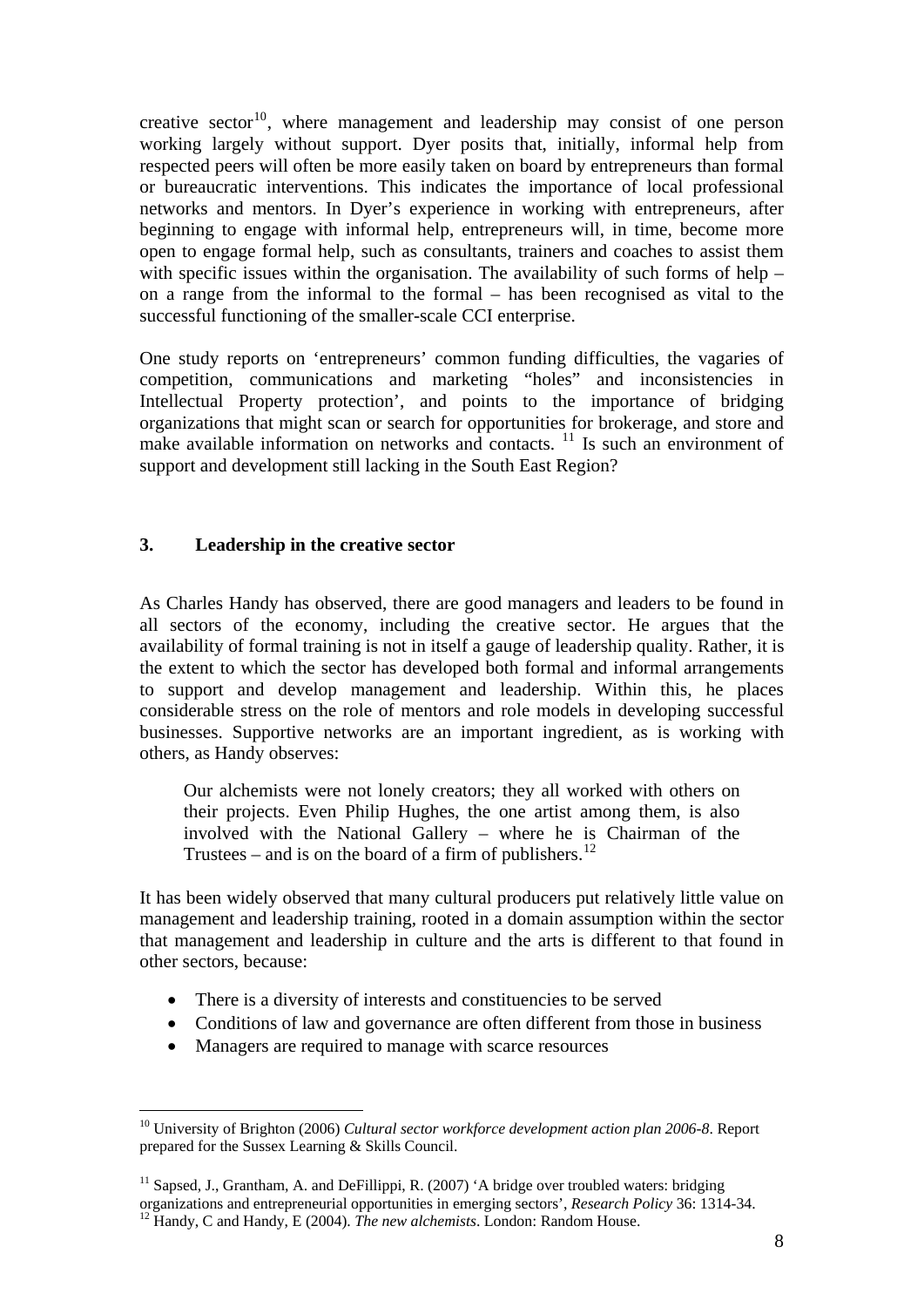- Strategic planning often takes place in the absence of long-term financial security
- There are unpaid volunteers to manage (either as key personnel or board members)
- Leaders are required to complete short-term projects while ensuring constant innovation

While this may traditionally have been the case, with many cultural institutions not displaying the conventional hierarchical management and employee structure, Harvey Molotch<sup>[13](#page-8-0)</sup> has argued for some time that the schism is narrowing, as all industries are increasingly cultural in their approach to organisation, operation and development. By this, Molotch means that fewer businesses – in any sector – now employ a strongly hierarchical structure, instead favouring more flexible and culturally-relevant approaches such as work groups and clusters.

In this context of organizational volatility, and small-scale entrepreneurial settings, we identified in 2006 that the creative sector faced the following problems:

- Leakage of leaders to better paid employment (or a failure to attract them in the first place);
- Shortages in leadership qualities and management competencies;
- Low prioritisation of leadership development in training budgets;
- Lack of strategic lead in leadership training in CCI sub-sectors, leading to ad hoc provision.

This updated 2009 report surveys the key sub-sectors and providers in a consideration of how, or to what degree, such problems have been resolved.

## **4. An audit of current management and leadership training provision in the cultural and creative sectors (February/March 2009)**

The conventional management workforce development route was overviewed in our 2006 report, and is included here, at the end of this document, as an Excerpt from the Original Report. In this section, we present a picture of provision in its generic and specialist forms, and at its various levels of provision. This is followed by observations on selected specialist spheres: the arts; museums, libraries and archives; sport; and digital and screen media. These are informed by our consultations and interviews with practitioners and providers.

In our 2006 report we identified relatively little tailor-made management training expertise for the creative industries in the South East region; an audit three years on points to some expansion of provision or planned provision. The cultural and creative sector is conventionally understood to comprise a number of sub-sectors that are not often bracketed together in education and training provision. For the purpose of this audit, the following distinction has been made:

<span id="page-8-0"></span><sup>13</sup> Molotch, H. (1996) *All industries are cultural industries*. Seminar presentation, University of Reading.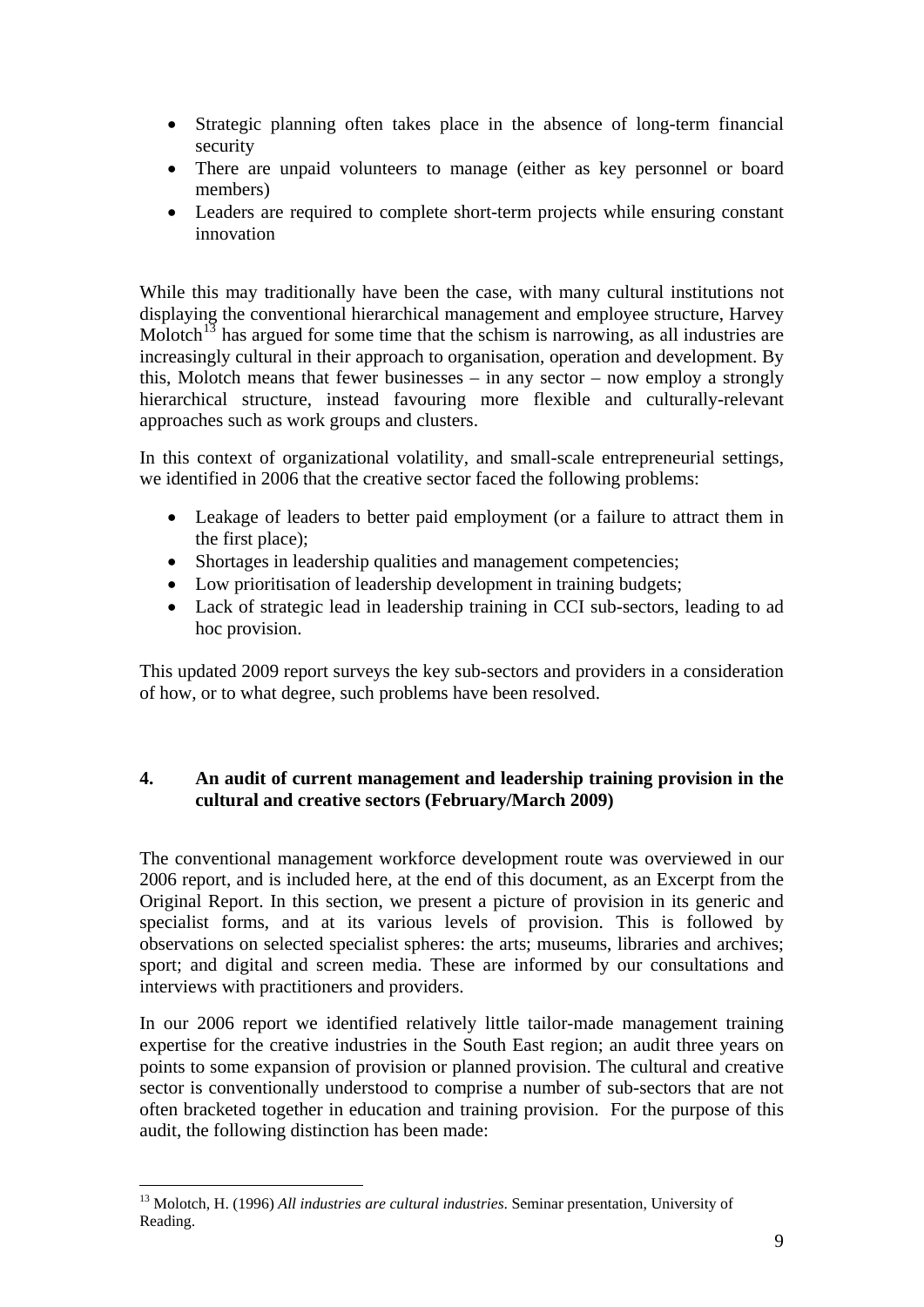- Production industries: art, design, architecture, advertising, digital and new media, TV, theatre
- Service industries: sport, leisure, tourism, hospitality

Management and leadership education and training takes place at all levels from FE and above, for both creative and cultural sectors. It can be characterised in the following way:

- FE: A concentration of creative skills development, with management and business modules available on many teaching programmes. No evidence of leadership training
- HE U/grad: the development of creative skills +: provision ranges from the availability of management and business modules on single honours programmes (the FE vocational skills model), through to 'joint' degrees, in which a suite of management subjects is taught as an integral element of some programmes. Some evidence of leadership training, but only at Universities that specialise
- HE P/grad: conversion programmes, with creative/cultural management and leadership training offered at M level (MA and MBA), either as a full-time programme, or part-time for those in work
- Mid-career: a range of vocational leadership programmes offered by sector skills councils, government agencies, charities and the commercial sector, either off-the-peg (the Clore Foundation, for example), or bespoke (the Leadership Trust). All such programmes are designed to support career development. Note here that, in co-operation with the Clore Foundation, Government has funded the Cultural Leadership Programme (CLP), specifically for the productive sectors and run through Arts Council England. The CLP offers a range of training programmes, including short courses in cultural leadership that are offered regionally, through HEIs and other appropriate bodies. The short leadership programmes dovetail well with entry to the Clore programme, and do offer progression from regional to national leadership programmes

As the sector matures, it is dividing into five distinct segments:

### **Specialist providers of cultural and creative** *leadership* **education**

[BA, MA, MBA, short courses]

- University of Surrey service sectors + Leadership Academy for the South East;
- University for the Creative Arts, Rochester arts leadership;
- City University, London cultural leadership;
- University of Portsmouth cultural leadership

#### **Specialist providers of cultural and creative** *management* **education**

[BA, MA, MBA, short courses]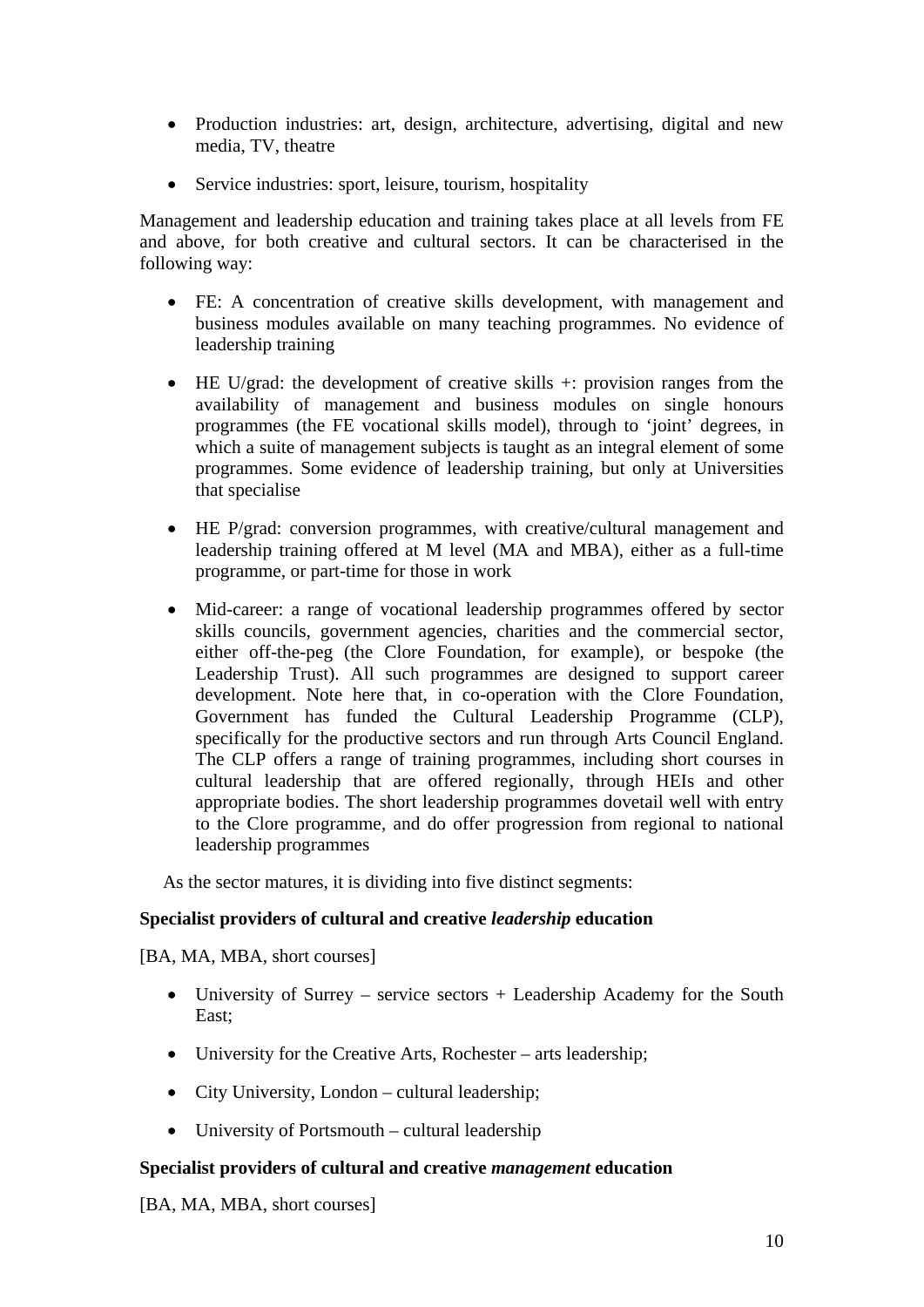- University of Sussex arts management/administration;
- University of Southampton arts management;
- University of Brighton service sector management especially tourism and sport

**Management specialists** – available for creatives, but not specifically designed as such [BA, MA, MSc, MBA]

- Reading/Henley Business School;
- The Leadership Trust MA, MBA provision

#### **Management generalists** [BA, foundation degrees]

• typically arts with management – most HEIs in the South East, and some FE Colleges

### **Vocational skills training** [NVQ, Foundation Degree]

• many FE Colleges

FE providers (of basic vocational skills) are listed in Appendix One, and the other providers are listed in the tables in Appendix Two in the following categories:

- i) specialist cultural and creative leadership providers,
- ii) specialist providers of cultural and creative *management* education,
- iii) management specialists,
- iv) management generalists.

The accumulative picture of provision might suggest a maturing offer, in line with the government and its partners' ambitions and aspirations for the creative economy to be a leading source of employment, education and innovation: and there is without doubt increased provision for basic business skills, and management and leadership training and development, across the subsectors.

However, this picture also shows a persisting lack of fit between the training offer itself, and the employers' needs and perceptions. There is also a lack of cross-sectoral understanding of the range of training opportunities, and the commonalities in skills training and development that those opportunities could identify and achieve: economies of scale could be accomplished in the area, if the subsectors recognised their overlapping needs and associated possibilities.

Any strategy should remain sensitive to the subtleties of distinct professional identities, but an integrated approach to the training offer could lead to a more sustained take-up of the expanded provision.

### **What's happened to provision in the last three years?**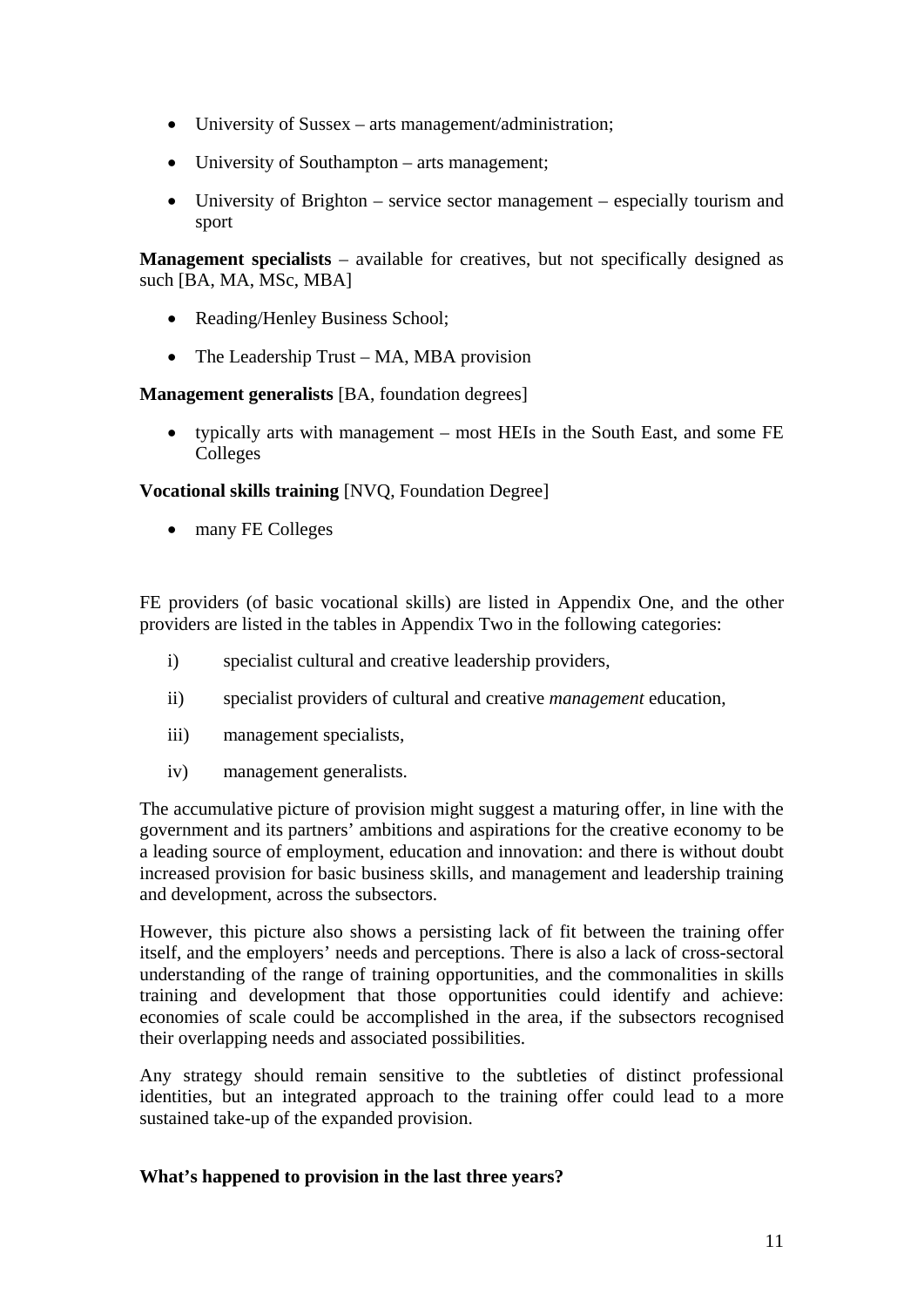The sector has benefited from numerous interventions and initiatives following the acknowledgement of the importance of the CCI to both the economy and cultural well-being, but these have often been short-term and so for this report we have gone through our 2006 report and pulled out the references to courses and providers, to check on their development, profile and continuing existence (or not) (see Appendix Three).

The general picture is that provision has expanded, with more training available, especially through the sector skills councils and FE, meaning that the specialist providers have had to specialise even more to stay in business. Thus, most sectorspecific education and basic training is now done through public institutions such as FE and HE, with the more specialist provision being done by trade and commercial bodies (although there are specialist HE centres emerging, where research stands alongside training and development).

This, theoretically at least, makes available much more of a progression pathway through the creative and cultural sector and into management and leadership. This is supported by the Arts Council England, MLA, and Creative & Cultural Skills cooperation in the Cultural Leadership Programme, which is making the link between the regions and the national Clore Leadership programme.

While plenty of opportunities for targeted provision remain, there has been some progress since 2006, though as our concluding sections show, the same issues and challenges dominate the training agenda, and underpin the recommendations of this updated report; clear actions can be identified, though, to ensure that there are good and clear pathways in all parts of the sector, that there are more centres of excellence emerging (that could be commissioned by the appropriate regional body/bodies), and that particular gaps in provision are plugged.

### **5. Perspectives from the specialist sectors**

#### **Management and Leadership training: the arts**

Initiatives that have offered potential models in recent years have sometimes been short-lived. In 2006 **All Ways Learning** described itself as a 'catalyst, leader, guide and enabler in professional development for people managing the arts', and offered a range of courses and services for arts managers. But in 2009, we could find no trace of it. **ETA – Empowering the Artist –** that had offered in 2006 a series of CPD programmes to enhance and explore careers paths for artists, offered only a moribund and unconnected web page in 2009. In 2009, then, several forms of provision or intervention were no longer in existence.

On a more positive note **Arts & Business (South East)** continues, after more than 30 years, to run introductory business sponsorship seminars across the region, including practical advice on how to secure sponsorship. **Dada-South** (Disability Arts Development Agency) continues to offer 'access to appropriate support and professional development opportunities' for disabled or deaf performing or visual artists in the region. These include advice on areas of self-employment, financial management, and business planning and funding in its: it offers as a resource its 7 Steps to Self-Employment/Business Start-up factsheet, and 'Know Your Business', a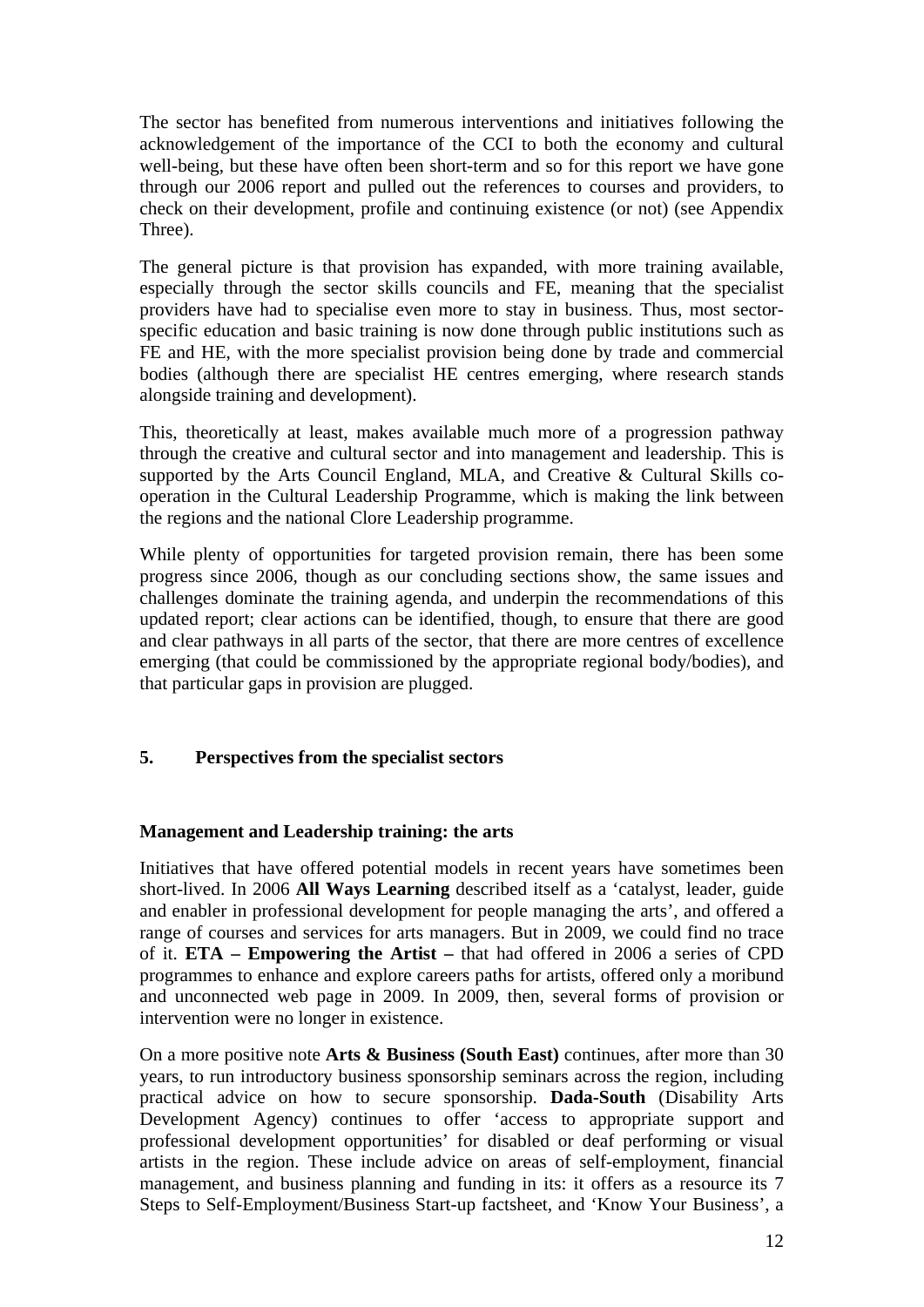professional practice training programme in association with the University for the Creative Arts. Dada's 'Disability Equality Training for Outdoor Arts and Events' is a collaboration (May 2009 onwards) with 8 local authorities (Buckinghamshire, Brighton & Hove, Hastings, Isle of Wight, Kent, Medway, Surrey, and Winchester) and 2 universities (Kent, and Winchester). Dada also provides 'networks and sharing events' as what it calls 'Living Newsletters'; and Dada-Exchange provides an advisors' network. Another survivor was **CIBAS (Creative Industries Business Advisory Service)**, originally an Arts Council England initiative and now corefunded by the University of Portsmouth, and matched with Grants for the Arts and other sources of public funding, providing one-to-one bespoke business advice and guidance from a specialist business advisor, in addition to networking events and seminars in local areas. It has targeted artists, creative practitioners and businesses, developed from the perspective of what it is to be an artist, and dealing with specific issues that arise from artistic and creative practice.

The service targeted visual arts, crafts, performing arts and literature. The role of the Creative Business Advisor for CIBAS was to assist the individual/organisation to explore the viability of their practice as a business and draw up short, medium and long term plans. In addition they were put in contact with appropriate business advisors, signposted to training and development opportunities and matched with appropriate mentors. During this period the Advisor would develop an informal diagnostic tool or diagnostic method for practitioners/sole traders that leads to the creation of individual development programmes; create sub-sector networking groups that will have potential to continue activity after the life of the project; and develop an exit strategy that raises funds for the continuation of the service and/or enables networks to be self-sustaining, empowering artists to develop self-supporting mechanisms.

Felicity Harvest, Executive Director of Arts Council England South East, talks with enthusiasm of one CIBAS initiative (established 2006) in which a dedicated group of established, Portsmouth and South East Hampshire based, creative practitioners act as an advisory group for CIBAS and other agencies. The 'Champions' are experts in their own fields and ambassadors for the growth and development of the local creative economy. Individuals and companies have participated from a wide range of the cultural industries – the visual arts, crafts, design, writing, music, theatre, film, dance, multimedia: a 'real range of people', emphasizes Harvest, who become a collective advocate in their training development for more cultural activity. Networking and refresher courses have, in this case, Harvest observes, 'helped people to know what they need to know'.

Another example of CIBAS-inspired capacity building is the Thanet Baker's Dozen, whose web publication was prefaced by Harvest: 'they are enriching their community, drawing in visitors, attracting inward investment and boosting the local economy', and this 'shows the strength of talent and imagination there is in the district'. The Thanet case also shows that such networks can draw in not just visitors but practitioners: Lorna Dallas-Conte, creative advisor for CIBAs, relates how 'CIBAS in Thanet has had an impact on me too, as I am now joining the creative community by renting a studio space in Ramsgate to develop my own practice'.

Felicity Harvest also recognizes the value of the impact of programmes such as the Clore-Duffield Fellowship on particular individuals who have benefited from the programme's aspiration to generate transferability in its leadership skills: 'I've seen people completely transformed', she said in reference to Canterbury-based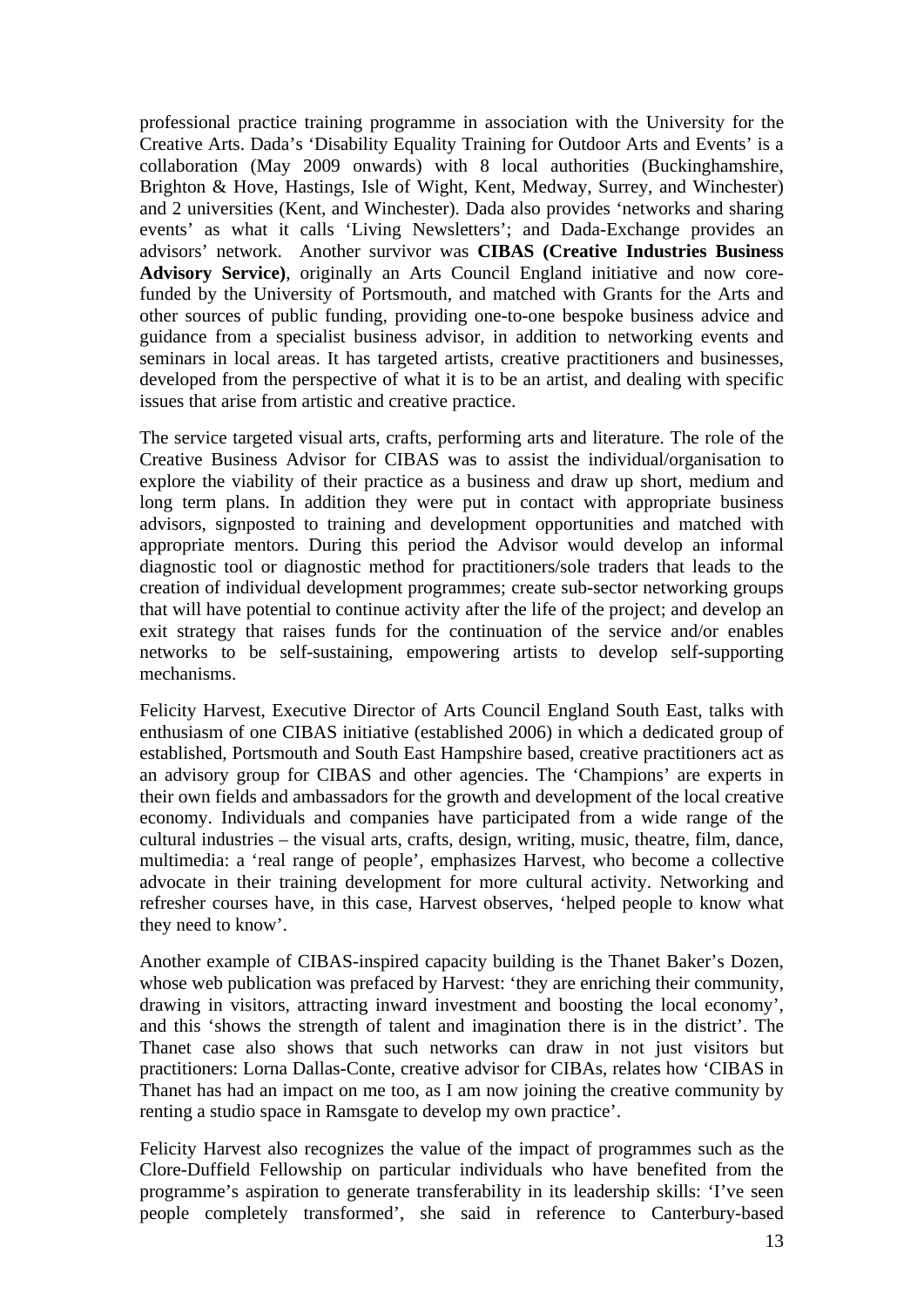educational arts charity **Music for Change** founder Tom Andrews. The company was started in 1997 and has gone from strength to strength with Andrews 'coming back to the South East from a Clore fellowship, 'but with a wider vision' and more ambitious objectives, to transform the musical culture of a town or area.

Arts manager-practitioners – such as Alister O'Loughlin of Prodigal Theatre Company – believe that artists themselves have the capacity to become leaders rather than to be led or managed by others, and non-artistic managers lack credibility – and empathy – within the practitioner community. From this perspective it is a mistake to train away from practice, and the artist-led manager or leader will best serve the community of practitioners and their audiences. For this, **the apprentice model** is the preferred developmental option, through which a collaborative experience of the making of artwork is sustained. Within the theatre world, O'Loughlin argues, people need the experience of both managing and being managed; theatre is part of a longestablished tradition – a professional family tree, in effect – and people, in making work and producing, continue to learn leadership through collaboration.

None of this is to deny the need for business skills, and the theatre world has recognised this in the last 15-20 years, with the professional community becoming more aware of the availability of government-supported start-up courses – though these are not sector-oriented and more sector-specific courses would be welcomed. If an arts organisation is managed by someone lacking familiarity with the culture, it can be destructive; the well-qualified manager with experience of management models in business organizations, but little or no experience of the collaborative culture of the artistic/theatrical community, can undermine the professional culture and ethos, it was claimed to us with reference to the Edinburgh Fringe.

Other perceptions germane to the world of the arts included:

- the placement of Arts Council officers within arts organizations, to learn the professional culture and understand from the inside its training needs;
- a more overt vocational emphasis in FE/HE courses, in a more fully developed model of partnership (apprenticeship and day-release).

In the view of Adrian Hooper, Project Director at Creative & Cultural Skills, leaders in the arts, embedded in the creative and cultural 'footprint', could benefit from more grounding in motivational and team skills. But within the sector, a gap persists between those with the artistic vision and the fundraisers and budget managers: some of the latter are 'just accountants – people with vision aren't leading, aren't in the hierarchy'.

Ideally, training provision would emerge organically, in a balanced practice/reflection model, or at least reflect the real world, as Felicity Harvest puts it: 'nobody's showing how it works in the real world, the sheer nastiness, competitiveness', though Harvest excepted four providers from this criticism – the University of Brighton, Chichester, UCA (Farnham), and Southampton Solent. Another 'fantastic' example for Harvest is Winchester's street-arts course that has grown out of a conventional arts curriculum, but also out of a real connection with arts practice and innovation.

### **Management and Leadership training: museums, libraries and archives**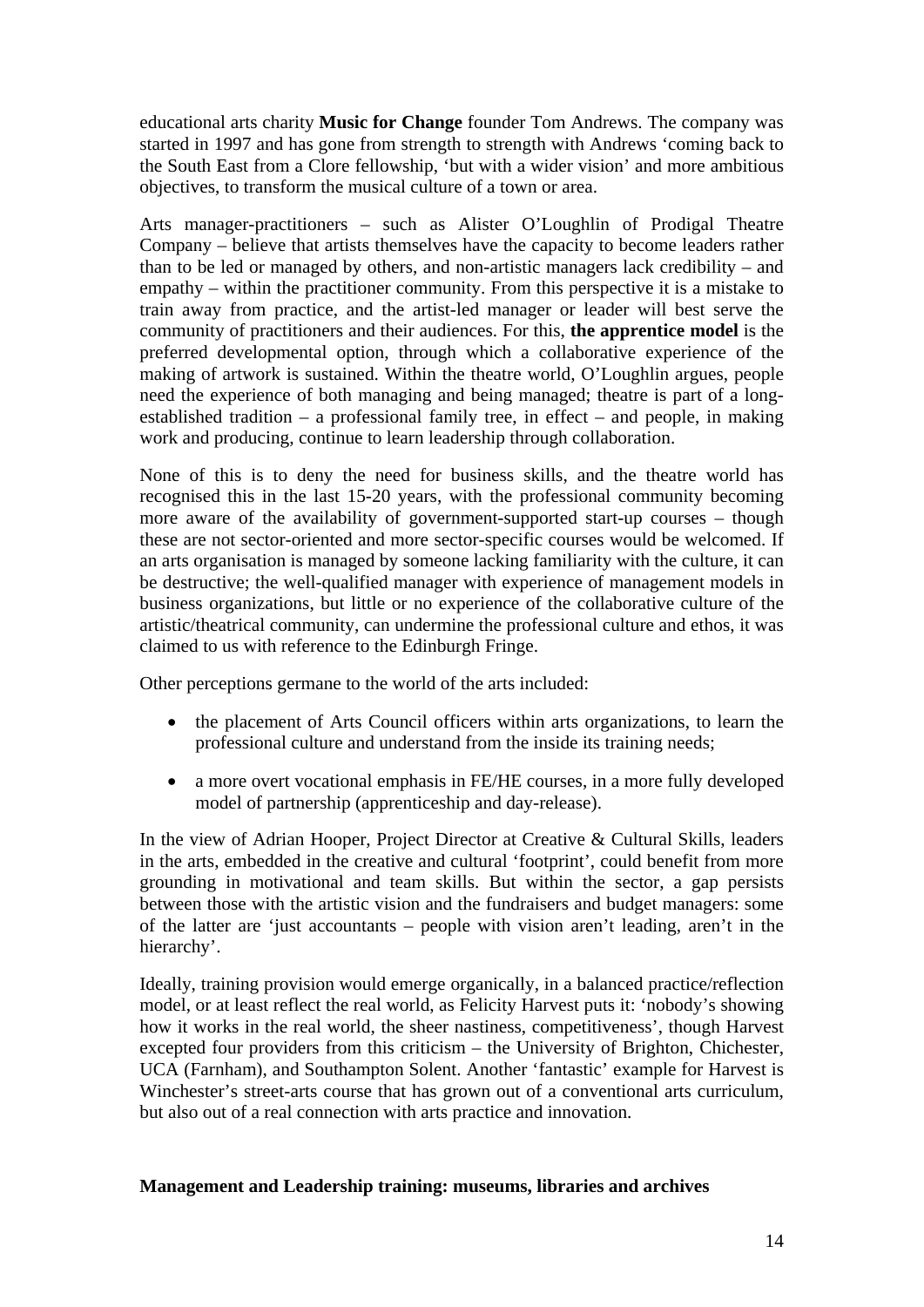The South East Cultural Observatory (2009) describes, on its website, an example of partnership between four museums. Supported by the Renaissance in the Regions programme, Hampshire County Council Museums and Archives Service (lead partner) has worked with University of Oxford Museums, Royal Pavilion, Libraries and Museums (Brighton and Hove), and Chatham Historic Dockyard Trust to form a South East Hub, funded by the Museums, Libraries and Archives Council (MLA). The hub partners have 'sought to optimise the economic and social benefits from tourism in the region … working in effective partnership with public and private sector stakeholders'.

Up to ten million people are estimated to visit the region's museums each year, and the hub partners aim 'to become beacons of excellence and to provide leadership in museum modernisation and best practice for the museums and galleries community in the South East'. As well as brokering such high-profile initiatives, the MLA has sought to cultivate an ethos of management and leadership training at all levels of the sector's workforce. Management and leadership are skill requirements across museums, libraries and archives, and we reported in 2006 how the sector has been given a strategic steer<sup>[14](#page-14-0)</sup> to bring about changes in service design and delivery, in a service that has been estimated to generate £224 million per year in tourist revenue in the region, and so contributes seriously to the employment and economics of the region.

MLA has developed an ambitious Workforce Development Strategy (2004, updated 2008)<sup>[15](#page-14-1)</sup> to match an equally ambitious mission 'to enable the collections and services of museums, archives and libraries to touch the lives of everyone' and 'to enable every citizen to become directly involved in the exploration of the past and the invention of the future, accessing the knowledge and information they need to shape their lives'.

To deliver this vision, the MLA is committed 'to recruit, retain and develop a diverse, appropriately skilled workforce' focused upon four 'overarching strategic objectives': workforce composition embodying diversity and equality; skills and leadership; advocacy through the empowerment of learning and change; and research and information to underpin practice. The strategy emphasized that it 'is essential that training providers meet the skills requirements employers need to deliver the services and benefits users expect'.

There has also been a reorganization of the sector itself that has affected the profile of the MLA in the region, with the closure, in December 2008, of the separate South East office (Museum Libraries Archives South East, Winchester). The regional body has produced a series of important and illuminating research, policy and strategy reports on the sector.  $^{16}$  $^{16}$  $^{16}$  And the national co-operation with the Arts Council and Creative and Cultural Skills continued to identify opportunities for leadership training

<span id="page-14-0"></span><sup>14</sup> *Renaissance in the Regions* (Regional Museums Task Force, 2001); *Framework for the Future* (DCMS, 2003); *Listening to the Past, Speaking to the Future* (MLA, 2004); Howley, S. and Stevens,

<span id="page-14-1"></span>A. (2003) *WILIP: Summary report and next steps* (MLA). 15 MLA (2008) *Learning for change: Workforce development strategy*, aiming to develop a 'fit for purpose workforce'

<span id="page-14-2"></span><sup>16</sup> These include *Museums, libraries and archives in the South East: key facts*; *Resources for museums, libraries and archives*; and *The value of museums, libraries and archives for community agendas* (ed. Samantha Evans) – all dated September 2008.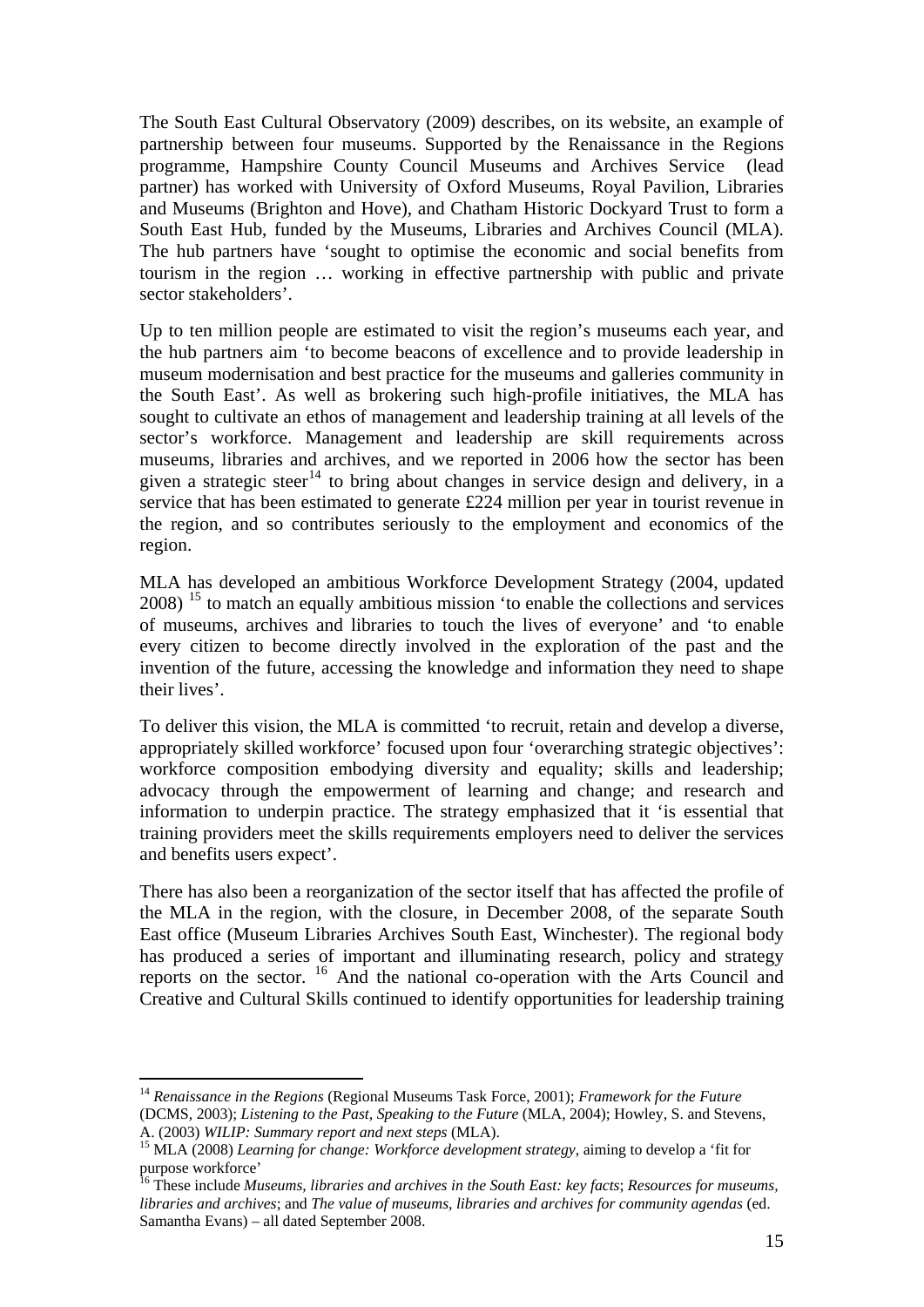in the Clore scheme. But we reported in 2006 that there was a lack of awareness and communication of such schemes at the regional level.  $17$ 

Professionals in the field were led by what we called 'domain-specific' thinking. Liz Towner, Area Engagement Advisor East, responded to us on the 2009 situation, confirming that people within the sector 'feel safer' when getting leadership training 'from within': they feel more secure among their professional peers. But, Towner argues, professionals within the field need to see the leadership benefits that can accrue from making cross-sectoral connections, from being in a 'wider church', and looking to cultivate a vision 'beyond the day-to-day minutiae of your own sector'. Towner is speaking of a common purpose that could be identified in this more overarching approach to training, what she refers to as 'the benefits of the melting pot'. Towner is calling for strategies that would enable people to move between domains, and so sustain talent pools.<sup>[18](#page-15-1)</sup>

The context of service delivery in the MLA sector has also continued to change, with many venues – new libraries and modernized museum sites – perceived and experienced as much more generic venues, reaching out to wider publics. Management and business skills are particularly important in this context, and the need for training especially acute in relation to independent museums or smaller archives, and in relation to a volunteer labour force, where the sense of 'running a business' is often not highly developed. Informing people and small businesses of the help that is available comes through as a major need in this small and micro-business sub-sector.

In December 2008 Creative & Cultural Skills summarized the training issues for the museums (and related heritage-related operations) sector, identifying five main points: [19](#page-15-2)

• the high cost of leadership training

-

- the low appreciation or take-up of opportunities for leadership development
- the limited leadership training of boards, trustees and elected members
- the undeveloped understanding, or misunderstanding, of the manager's role, which means that many individuals take on the managerial role reluctantly and/or with little training
- poor line-management or people-management skills, stifling staff development

This is a bleak summary, and may overlook the more optimistic trajectory that has seen professionals – however initially reluctant – grasp the value of business plans and forward planning. The sector is characterised too by professionals who, in Liz Towner's words, are 'committed, driven, passionate', and will take the relevant opportunity for personal and professional development, as long as providers find a way 'to improve the offer'. Not everyone aspires to the 'strong, visionary leadership'

<span id="page-15-0"></span><sup>17</sup> Moore, N., Wallis, M. and Marshall, A. (2005) *The museums, libraries and archives workforce in the South East of England: a report for SEMLAC*. 18 See too Leadbeater, C. (2003) *Overdue: how to create a modern public library service*. Demos

<span id="page-15-1"></span><sup>/</sup>Laser Foundation.

<span id="page-15-2"></span><sup>19</sup> Creative & Cultural Skills (2008) *The cultural heritage blueprint: A workforce development plan for cultural heritage in the UK*.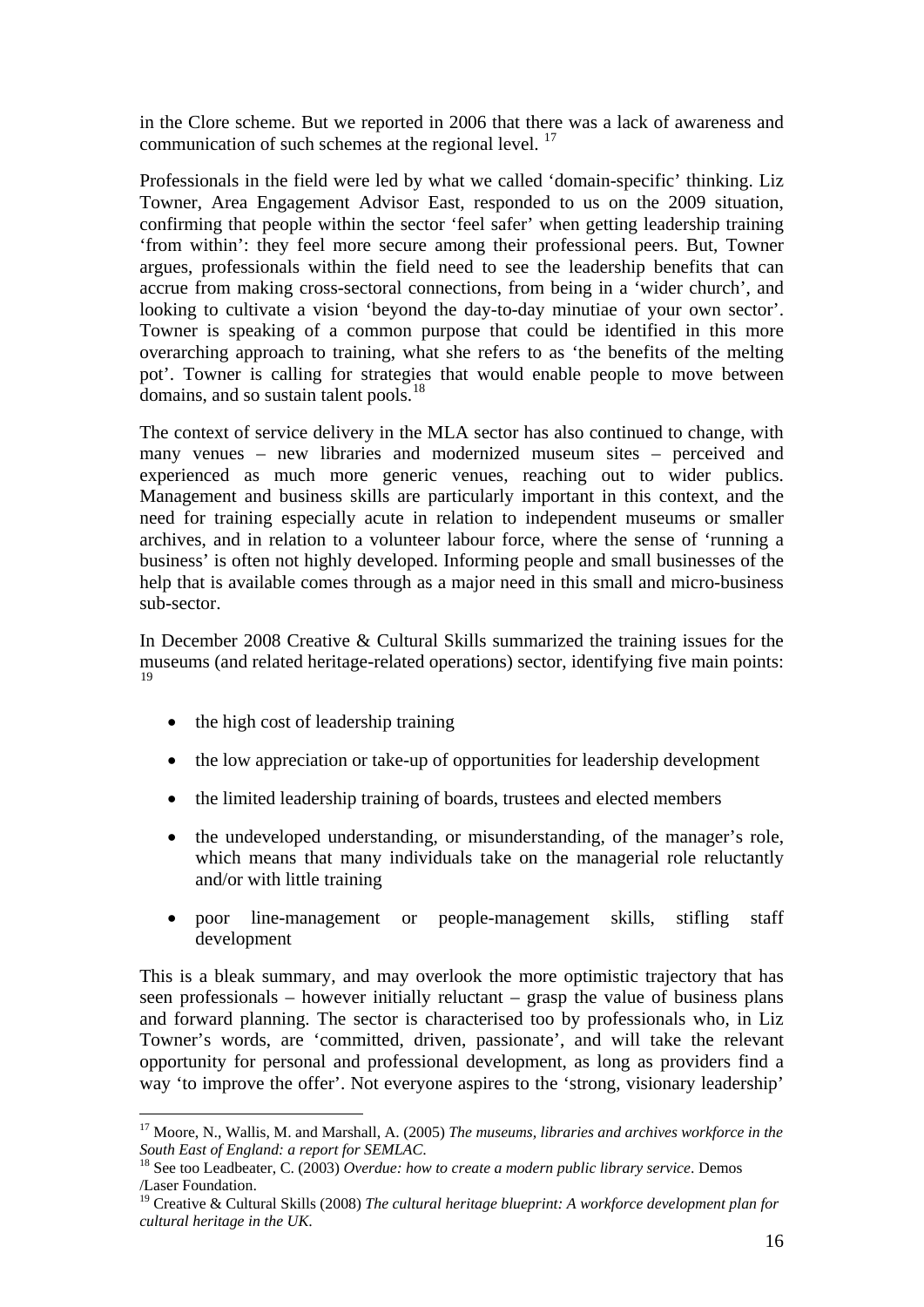that Towner believes the MLA world needs, but most in the sector will respond to opportunities for the enhancement of their management and business skills. The MLA, too, recognises the importance of establishing visible and attainable pathways for career development: the Library Archives & Museum (LAM) Development Programme identified gaps in provision for the training and development of Future Leaders, and prioritised the needs of participants from apprenticeships and foundation degree entry schemes.

#### **Management and Leadership training: sport**

The sport and recreation sector of the creative industries has long recognised the need for management and leadership at all levels, both by those employed in the sector and by volunteers; these latter are fundamental to the delivery of sport to the community but, as confirmed by Skills Active regional development manager Emma Forward, the voluntary sector remains unaware of the need to be more like a business, with little interest in the acquisition of business skills.

Sport is the one subsector where leadership training is available at all skills levels, from the Sports Leader awards validated by Sports Leaders UK through to the M level sports development at the Chelsea School, University of Brighton; but, again from the SkillsActive perspective, 'a more commercial focus is essential'. Mentoring – of sports coaches for instance – is also seen as a distinctive developmental need in the area.

There has been a great deal of reflection and some initiatives relating to the sport workforce. In 2004 the Regional Sports Board (RSB) took on a 'strategic lead in the South East to help people to Start, Stay and Succeed in sport at every level. Sport England's vision was to make England an active and successful'. The missing noun is telling: a strategy such as this is so all-embracing that it is difficult to be precise about what the activity and the success should actually relate to. Nevertheless, the RSB 'was charged with ensuring they were ready to take up this challenge', and 'the approach and priorities of the South East region were set out in a document called *Mission: Possible*.' <sup>[20](#page-16-0)</sup> The period up to 2008 was reviewed against seven outcomes:

- increasing participation in sport and active recreation
- improving levels of performance
- widening access
- improving health and well-being
- creating stronger and safer communities
- improving education

-

benefiting the economy

<span id="page-16-0"></span><sup>20</sup> Sport England (2004) *Mission: Possible, the South East Plan for Sport 2004-2008: Making the South East an active and successful sporting region*. A review of this strategy, more than 12,000 words in length, was provided in May 2008, and the two preceding quotes are from that document. For the ongoing strategic context, see the *Sport England Strategy 2008-2011*.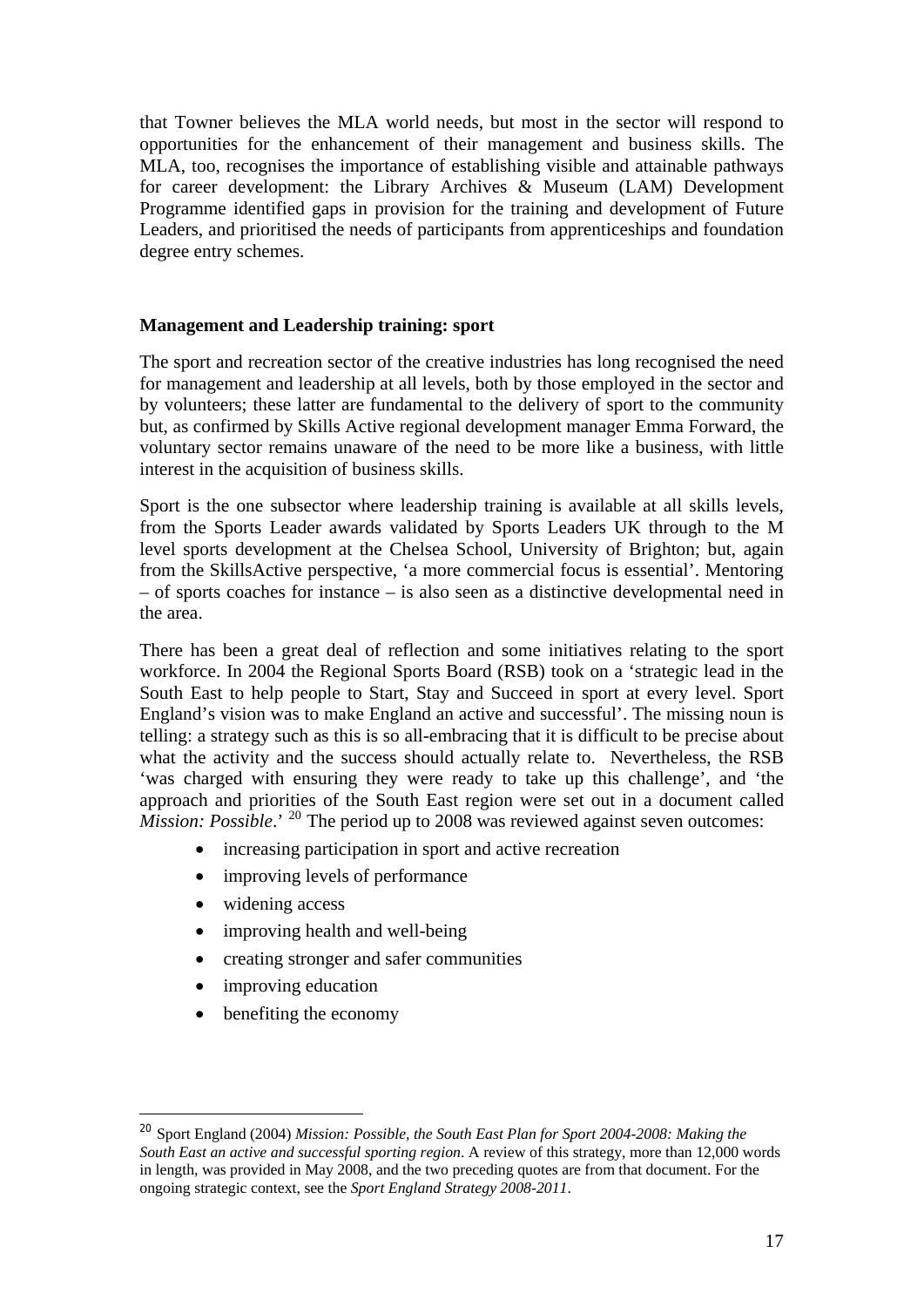The executive summary of this review reported on, or listed, 'Workforce Development Planning' highlights: <sup>[21](#page-17-0)</sup>

- 2005 Appointment of a joint funded post between Sport England South East and Skills Active.
- September 2007 Three way partnership developed between Sport England South East, the Learning and Skills Council and Skills Active to create the post of Regional Partnership Manager Development and production of 7 county workforce development strategies in 2007.
- £1,481,963 of regional CIF invested into 11 interventions cited within the strategies, contributing to the total cost of these interventions of £3,816,900.
- In excess of £4,000,000 accessed from the European Social Fund to support the sporting workforce of the South East.

The outcomes most pertinent to workforce development and training issues were the first and the sixth. The 'increasing participation' outcome needed to be based in a reading of Sport England's Active People Survey (2005-6) and so required training for people to access, read and interpret this vast database. Sport workers and relevant organizations were also expected to 'sign up to the Equality Standard for Sport and deliver services in accordance with this Standard'. County Sport Partnerships (CSPs) in the region had all committed to this, 'embedding it into all their work' with Oxfordshire and Sussex the final counties scheduled to achieve the preliminary level by March 2009 (this was achieved by Berkshire Sport, Bucks and MK, Hampshire and IOW, and Kent, by the end of 2007).

Working with the LSC, SEEDA, and Skills Active, Sport England South East also expanded its strategic personnel in the appointment of an LSC-funded Regional Partnership Manager Post (September 2007). All CSPs were also required to produce Workplace Strategies and Delivery Plans by March 2007 (these were endorsed in May 2007) aiming to  $^{22}$  $^{22}$  $^{22}$ 

- Influence key regional, county and local partners to direct new funding into sport (e.g. LSC, future ESF, SEEDA).
- Influence existing spend in the region, so all funding is distributed based on need (e.g. Community Investment Fund, existing coach bursaries, training provision, existing ESF)
- Influence training providers, so that all training that is run is based on the need of the sector.
- Influence the ways of working of the sector as a whole (for paid and volunteer), so that individual development … and organisation development … is greater understood and utilised so that the productivity (and retention and development of employees) in the sector is increased.

Beyond the CIF monies, and in partnership with Skills Active and the LSC, £2,860,000 was accessed via the ESF (European Social Fund) for the 'On Your Marks

<span id="page-17-0"></span><sup>&</sup>lt;sup>21</sup> The *Mission: Possible* review, p. 4. The CIF is the Community Investment Fund, allocated by Sport England on the basis of National Lottery Funding from 2004 to 2009, after which the funding model changed.

<span id="page-17-1"></span> $22$  Review, p. 14.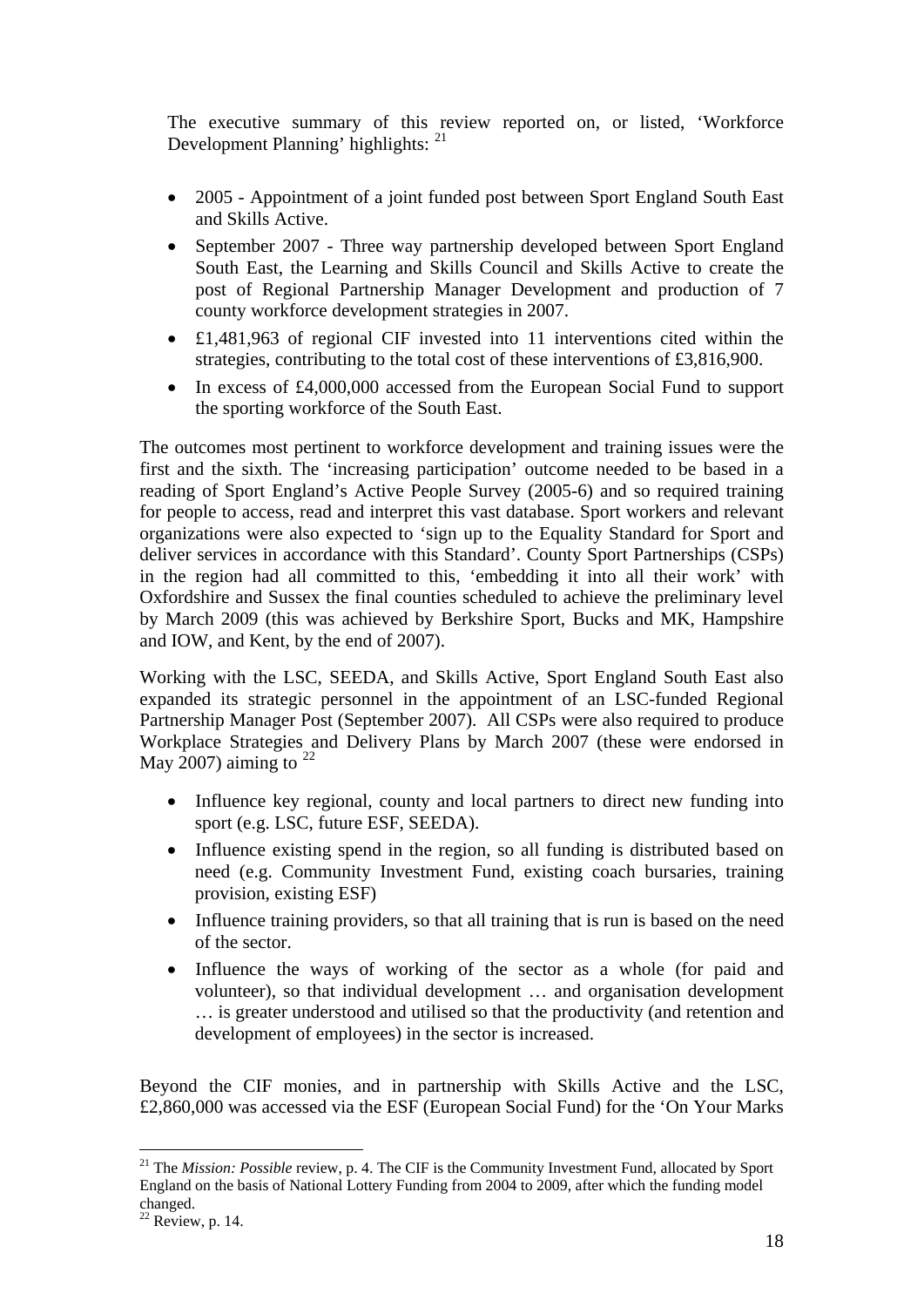Programme' (2006-8), to target the training needs of managers, leaders, coaches, volunteers, and prioritising women, the disabled and the young. At the end of 2007, LSC also provided a further £1.5 million ESF funding to follow up the implementation of the county strategies.

'County Sports Partnerships Sub-Regional Workforce Strategies' have also been developed, supported by £5 million and aimed at improving regional coaching and leadership, focused in particular upon the 'the core functions of strategic coordination and planning, performance management and marketing and communications'. Sport England South East has monitored these and identified where the CSP works effectively – or not so effectively – alongside CSNs (Community Sport Networks) A range of leadership and management skills is required to make the Delivery System for Sport work, to bring together the different parties: national partners, regional partners, CSPs, CSNs, 'people behind the people', 'people taking part'.

At its traditional grass-roots level organised sport has been dependent upon volunteers, to hold office, to sustain clubs and basic organizational duties, and the region recognizes the core contribution of volunteers to any credible strategy, including the training needs of volunteers. In numerous sports, generations of volunteers have not been replaced by new generations, and as part of the Government's PE and Sport Strategy for Young People, 11-19 year olds have been targeted in the Step into Sport (SIS) initiative, seeking to double the numbers of young people engaged in sports leadership and volunteering.

More than 900 students in the region attended conferences and workshops (organized by CSPs) on volunteering in 2006-7. Other initiatives have included a Community Sports Leader Youth Placement Scheme, an initiative set up by Berkshire Sport, Berkshire Association of Clubs for Young People, West Berkshire Local Authority, along with Sports Leaders UK: volunteers are supported both to increase knowledge and self-confidence, and to develop planning, organization, team-related and communication skills.

In the sporting sector, partnership development has been a primary goal, with Youth Sport Trust development officers linking with regional and county initiatives, and School Sports Partnerships in dialogue with the CSPs through the SIS schemes. The government steer to establish 5 hours-a-week of sport (2 hours of PE, and 3 hours of community sport) has strengthened these partnerships and networks. To underpin this, the 'Extending Activities' drive, delivered first in Reading and in Bucks/MK, was implemented in all the other CSPs in September 2008, the extensions building on 'the existing school club links and SiS work strands'.

Seeking to link FE and HE institutions and local authorities, Sport England South East developed relationships with 'key strategic groups such as Association of Colleges South East (AOSEC), Higher Education South East, the LSC, the Centre of Vocational Excellence for Sport (CoVE)'. Committed to continuous professional development, the regional body has also staged workshops relating to the planning toolkit based on the participation database. When £6 million became came available, via the Youth Sport Trust, for the creation of Further Education Sports Coordinators (FESCOs), linked to the policy of the 5 hour offer, 3 of the 31 pilot colleges were based in the South East, at Milton Keynes, South Kent and Slough. In September 2008 the remaining 346 colleges entered the scheme.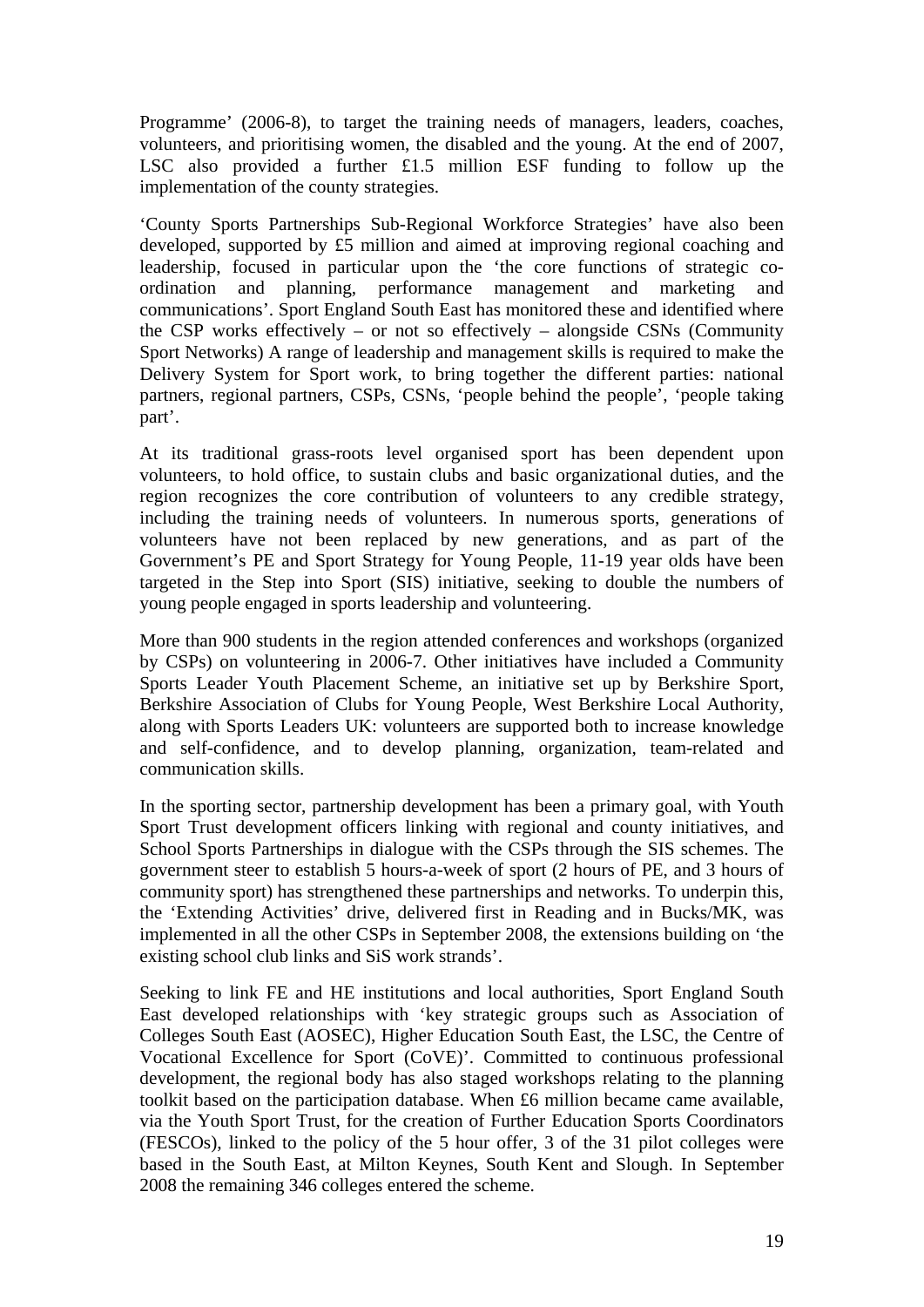Our 2006 report noted that perhaps the strongest potential for developing a centre of excellence relating to sport leadership and management was in Eastbourne, where a level 3 CoVE in Sport and Recreation was located, along with the University of Brighton's Chelsea School and School of Service Management. An MA Sport Development was launched there in September 2006, with support from Skills Active, the Sussex County Sport Partnership Trust, and Sport England. Perhaps reflecting the uncertainty of cultural developmental work, the MA Sport has not, though, attracted large cohorts.

#### **Management and Leadership training: digital and screen media**

We noted in 2006 that despite a recognised need for better management and leadership skills, linked to business productivity and innovation, it was unclear where training is provided for in this sector. There are exemplary initiatives, though: Wired Sussex – a specialist business development and networking agency for companies operating within digital media sector – continues to offer specialist services and networking opportunities, for example through its accountancy and legal clinic and training seminar series.

Phil Jones, its managing director, emphasises the volatility and fast-changing nature of the specialist sector, pointing to the need for the small business leader to both grasp and articulate a vision, and constantly rethink and update; such a business is not based on accumulated 'historical knowledge', and can never know what might be 'five years down the line'. Jones believes that this can be 'trained for', in reflecting on techniques for business development, and peer-to-peer organisational case-studies, though during an economic downturn the micro-business will be less responsive to training. At the same time, a recession can be 'a test of your ability to react, to very quickly learn new ways of doing things, to ensure that you're not pricing yourself out … it doesn't give you the room to get things wrong and it sometimes hampers creativity, though innovation can also prosper in a recession, getting ideas onto the market' more quickly.

Jones sees a space here for publicly funded institutions, such as universities, to engage with the creativity/innovation dynamic during a recession, helping the sector see different possibilities and directions. He sees the FE sector as less adaptable, less in touch with markets and trends than his own practice-based, professionally networked, and member-driven organisation. The Wired Sussex perspective emphasises creativity, vision and constant reflection in the training diet; however, most training in this specialist sector continues to take place at the technical/operational end, predominantly through private commercial trainers or in-house.

The sector continues to suffer from a clear lack of career progression and any sustained engagement with management and leadership training. The combination of business pressures and the creative process can place training low on the agenda: as one specialist computer games development company said to us, on being approached for an interview for this research: 'this isn't something we can help you with right now. We are a very small, very busy company and the next two weeks are absolutely packed'.

Skillset's work in the South East has prioritised strategic organization, working with employers, partners and stakeholders, aiming to stimulate strategies and action plans for 'creative and media industry', so that those in the industry will have 'access to the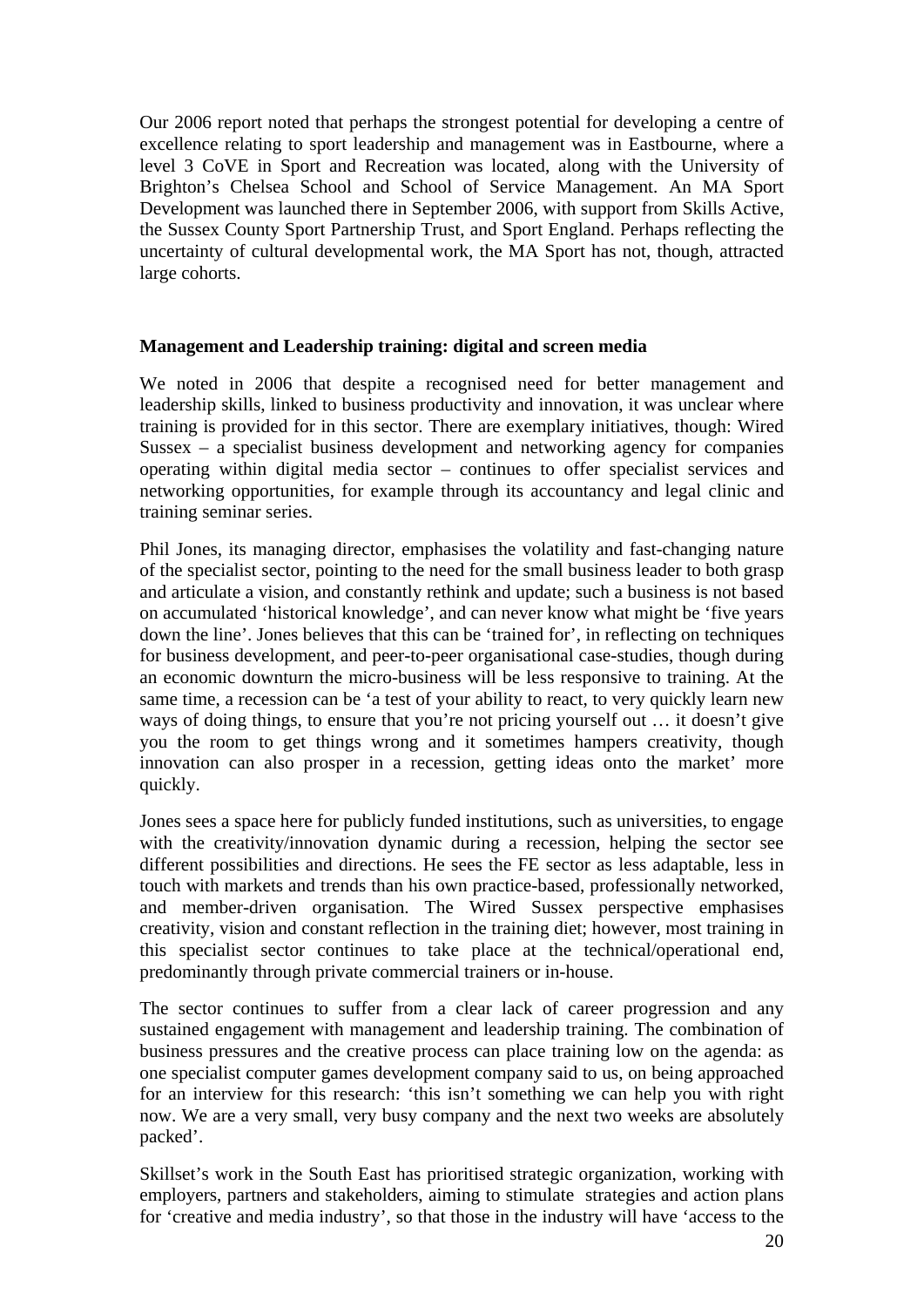skills and talent they require to remain competitive'. Skillset's South East Skills Panels have mobilised partners, and the South East Education Focus Group has sought to establish informal and formal educative networks, and awareness of the educational provision available to the subsector. The South East has been identified by Skillset as having 'key skills advantages compared to other areas of the UK': a more highly qualified workforce; a higher proportion of 16-18 year olds in full-time education; and more adults who are current or recent learners. In March, 2009, film producer Neil Peplow assumed the directorship of film at Skillset. 'I'm delighted to be joining Skillset at this exciting time. Like most industries at the moment, we are grappling with the impact of digital technologies and global competition within the context of an economic downturn. It is more crucial than ever that we adapt and continue to invest in talent, skills and training of our industry'. Nevertheless, there is little evidence in the digital world at least of connection with formal education or training providers, and creative professionals in the field widely see management and business skills as of only secondary importance. Research has shown this to be a persisting problem in relation to the creative firm in which the creative units, or 'communities of specialists', deal in knowledge-generation and ideas, and co-exist with hierarchies that handle the project or the business side; the creative units show little interest in the business matters, and in such circumstances 'managerial solutions put in place … to balance creativity and efficiency are in continuous evolution. There is no fixed recipe, no standard platform or permanent procedure'. [23](#page-20-0)

The film industry offers interesting and more optimistic reflections on the question of workforce development. Jo Nolan, Chief Executive of Screen South, speaks with enthusiasm of bringing the 'creative edge' into the business plan, but the leader, the producer or product manager, might simply have the 'wrong content'. Somehow or another, Nolan says, quality and taste, criteria of excellence in relation to the creative content, need to be combined with the project planning. Often this seems to depend upon acumen or experience of particular individuals and one-off teams. Getting the effective balance here is elusive: as Nolan adds, 'bottle it and I'd be rich'. The creative personnel need to be able to 'drill down on the finance plan'; and business managers need to better understand how the creative process works.

Nolan comments that film professionals recognise the centrality of business skills to their work, and welcome forms of support. Screen South's stated aims emphasize the importance of networking and collaboration between media practitioners; the development of hubs of activity and expertise; and the availability of key routes for the flow of information. In business and skills, it offers gap-filling skills audits, script development workshops, and training for producers in pitching ideas and other key skills. Collaborations have been established with training providers and business partners, and education and training has also targeted audiences, in 'Communities and Learning' initiatives designed to enhance the interpretive skills of recipients. But the HE/FE provision appears to remain patchy, a 'gap in our [training] opportunity', as Nolan puts it. There are exceptions, Nolan notes: the film school at Southampton University, the University of Brighton on digital media, Royal Holloway (London) on creative writing, Farnborough (University for the Creative Arts) on computer games, Canterbury Christ Church University on animation. Where partnerships have been established between the college/university and the industry, and authentic joined-up learning achieved (at Bournemouth, in animation; and Ravensbourne, in television – though both actually outside the South East) there is a model that could be replicated

<span id="page-20-0"></span><sup>&</sup>lt;sup>23</sup> Cohendet, P. and Simon, L. (2007) 'Playing across the playground: paradoxes of knowledge creation in the videogame firm', *Journal of Organizational Behavior* 28: 587-605.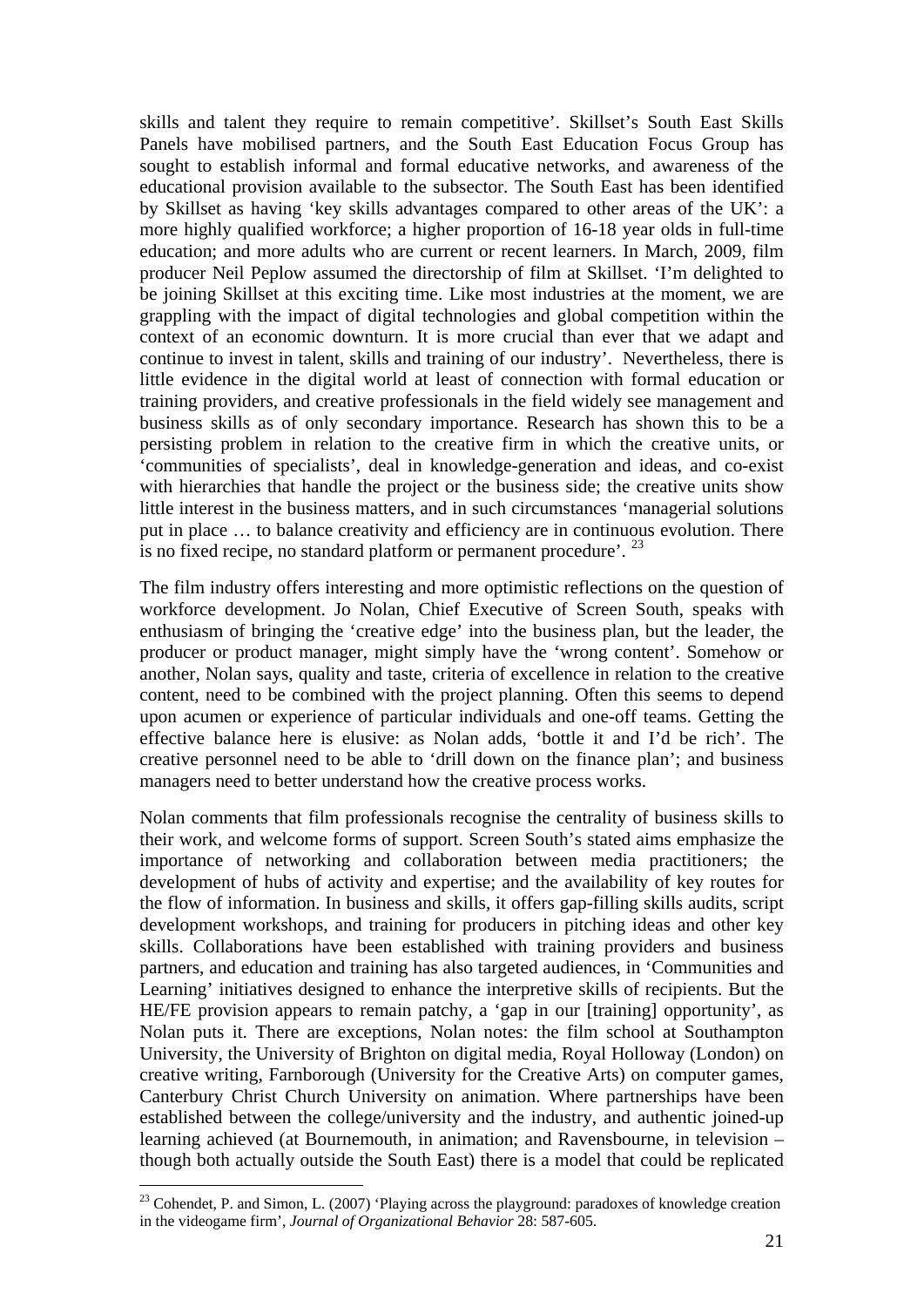more widely. Nolan also stressed the crucial importance of collaboration, particularly in a period of economic recession. There may be a 'cushion of comfort' whilst current projects and budgets are winding down, but as private equity sources diminish, 'we're trying to step up network and collaboration … to deliver more for less in partnerships with more close sharing'. The key words here, in Nolan's view, are the shared 'learning platform with networking very much a part of that … break the solitariness, with conversations, ideas, innovative possibilities together'. Creative artists in the film/screen world are in this sense less in competition with each other, more 'savvy about cooperation across companies'. Screen South's training model highlights the collective and collaborative potential of small creative clusters and groupings working together.

#### **6. Conclusions: Issues and Possibilities for Management and Leadership Development in the South East**

There is a continuing consensus that connections should be forged, or further developed, between educational and other institutional providers and the CCI. Just after the completion of our 2006 report, NESTA published a report, primarily concerned with a commercial analysis of the UK CCI, but also identifying three key issues concerning innovation and growth in the sector:  $24$ 

- the lack of scale of most businesses
- difficulties in accessing markets

-

• a lack of innovation to cope with and exploit structural changes in the industries

Business planning skills were also highlighted as a serious lack in the sector, and innovation was instanced as a vital future focus, through sharing business models, accessing new markets and customers, networking with businesses in other sectors, and being fully aware of how to exploit intellectual property rights. Commitment 4 of *Creative Britain* (2008) emphasised the need to identify 'perceived gaps in provision', and employer needs, noting that research commissioned from the Art, Design and Media Subject Centre at the University of Brighton would be 'used as an opportunity to demonstrate how stronger links between Higher Education institutions, Further Education colleges, creative professionals, the creative and cultural industries and the wider community can be forged'.

The Subject Centre study was based on a combination of questionnaires, focus groups and case-studies, and framed as the largest-scale study of its kind since the  $1930s$ . <sup>[25](#page-21-1)</sup> It acknowledged a 'widespread view in the creative industries … that forming collaborations with higher education remains difficult'. Many agree the need for such collaboration, but a lack of policy support leaves local initiatives isolated and stranded; 'systematic barriers to collaboration include a 'developing research culture that reinforces academic values'; too frequently provision is conceived as a new layer

<span id="page-21-0"></span><sup>&</sup>lt;sup>24</sup> Creating growth: how the UK can develop world-class creative business, compiled by the Burns Owen Partnership, Justin O'Connor, and the Creative Industries Development Service (Manchester). NESTA (April 2006).

<span id="page-21-1"></span><sup>25</sup> *Creating entrepreneurship: higher education and the creative industries*, The Higher Education Academy for Art Design Media Subject Centre and the National Endowment for Science, Technology and the Arts (2007), by David Clews.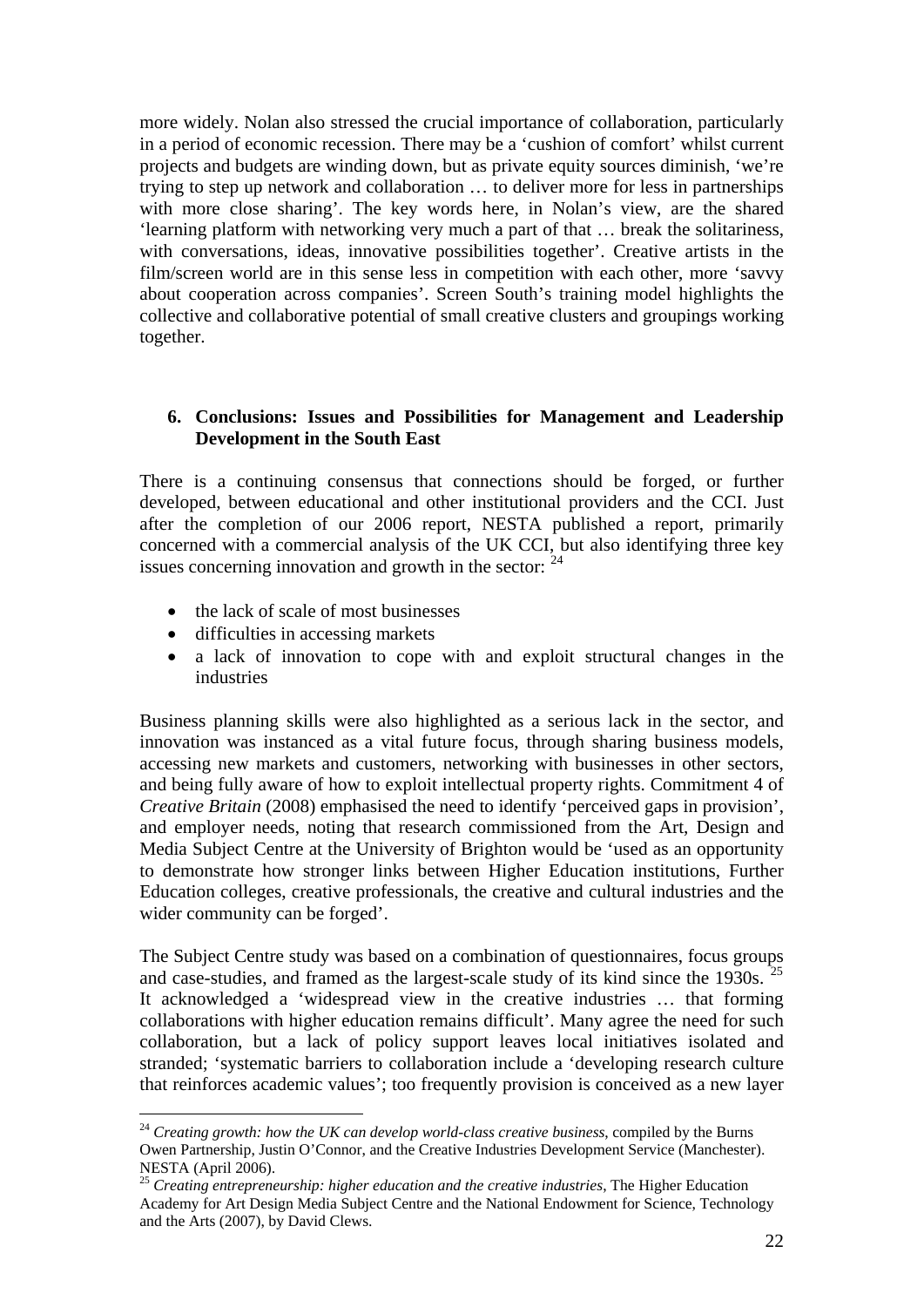of provision, rather than integrated; and training and learning are still seen as separates spheres, indicating a real need for the continuing professional development of both teachers and CCI professionals. Further research has been undertaken on graduates in the sector (on the basis of a survey of 3,500 graduates in 2008), reaffirming the 'differentiated career progression experienced by graduates in art, design and media subjects. <sup>[26](#page-22-0)</sup> Emerging findings of the sample of 2002-04 cohorts, reported in 2009, confirmed the importance of freelance working, self-employment, and working in micro-businesses (of under 10 employees): almost half of the sample was working in these ways. Close to 1 in 4 had undertaken further study at postgraduate (commonly, Masters) level, and 1 in 4 had also taken some form of short, skills-based course. These findings indicated a qualified professional base in the sector, with a willingness to take up training opportunities and a commitment to lifelong learning.<sup>[27](#page-22-1)</sup>

The Cox Review (chapter 6) prioritised three main recommendations: develop clearer university-business (SME, small and medium size enterprises) links; promote, in Higher Education courses, more work preparation, stimulating understanding of other specialists beyond one's particular field; and establish 'centres for excellence … for multidisciplinary courses combining management studies, engineering and technology and the creative arts'.

National initiatives obviously have regional consequences, and the National Skills Academy – with its specialist dimensions of 'creative and cultural' and 'sport  $\&$ active leisure' – was launched in 2008 to support what Prime Minister Gordon Brown called 'the global skills race'; this has confirmed the urgency of the training agenda for all regions, though is seen by some experienced training managers as too commercially driven. There is in the area a continuing emphasis upon need, alongside the recognition that provision continues to be fragmented and ad-hoc.

In general respects, the five issues outlined in our 2006 report are still serious challenges to those seeking to improve and enhance management and leadership provision for the CCI. In the national context such issues have been reaffirmed by Creative & Cultural Skills whose June 2008 listing of the five key challenges for the sector  $^{28}$  $^{28}$  $^{28}$ 

- confirmed technical and specialist skill gaps
- identified a need for higher skills in business and enterprise
- pointed to a confusion about what training is available and what qualifications are needed
- recognized the importance of workforce diversity, that is, the commitment to create opportunities for everyone
- called for employers and practitioners to commit to training and development.

It is in this broader context that we draw four main conclusions from our 2009 audit, review and interviews.

#### *i) Consistency and continuity in the training offer*

<span id="page-22-2"></span>

<span id="page-22-1"></span><span id="page-22-0"></span><sup>&</sup>lt;sup>26</sup> Linda Ball, *'Creative Graduates – Creative Futures'*, *Position Paper*, May 2008.<br><sup>27</sup> Institute for Employment Studies, *Creative Graduates – Creative Futures*, 2009.<br><sup>28</sup> Creative & Cultural Skills (2008), *Creati for the creative and cultural industries June 2008*.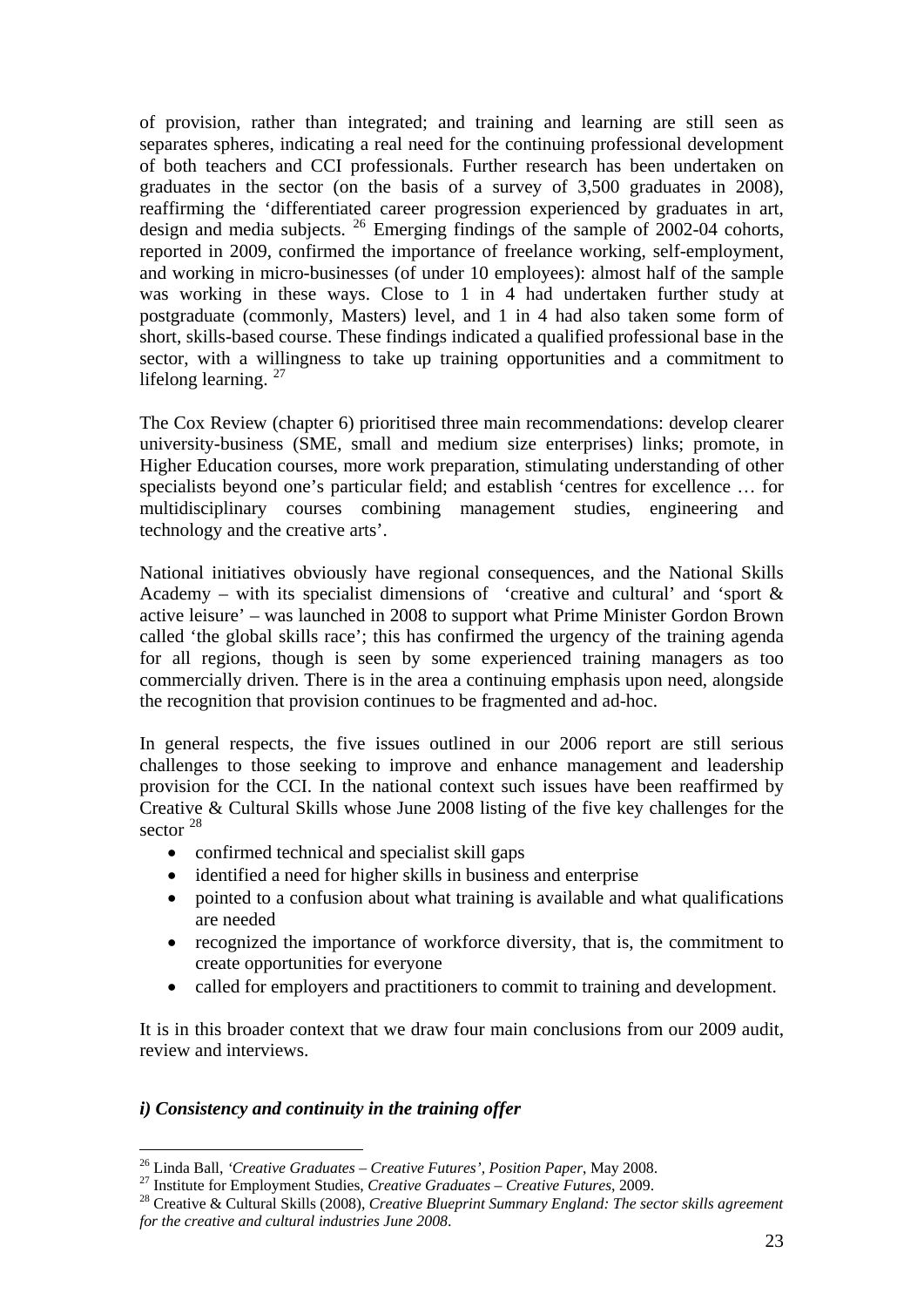Too many initiatives are just that – local initiatives with no guarantee of long-term impact. The All Ways Learning initiative of the Arts Council was heralded in 2006 as a model for continuing professional development in the sector; three years on there is barely a trace of it as a cross-regional provision. CIBAS projects all 'operated in partnership with a range of partners including business support agencies, universities, local authorities and arts organisations', but with variations in local impact. Surrey's CIBAS found further support from the Esmee Fairburn Foundation and continued under the banner 'Supporting the Artist' in Farnham Maltings. CIBAS in Portsmouth and South East Hampshire, as instanced above, found funding for 2007-08, run out of the University of Portsmouth. But 'CIBAS in Hastings and Bexhill has come to a close. Local partners are working together to see how the project can be continued.' Such unevenness of continuity will do little to stimulate steady and accumulating response across the region.

#### *ii) The training source/provider and the distinctiveness of the offer*

The swing that we have identified towards courses and provision in university business and/or management schools makes the training provision appear more developed, yet at the same time less distinctive. Given the barriers considered throughout this report to the expansion of take-up of training possibilities by the CCI, a trend towards a more generic form of provision and a less distinctively tailored programme of training is unlikely to draw in further participants. The providers as a whole also need to distinguish more clearly between management training and leadership training, in light of the differing needs of managers and leaders, as discussed in section 2 of this report.

Also, the FE potential for the sector remains untapped, perhaps due to a stereotyping of the FE provision by decision-makers and in-house managers who have come through an HE/university route themselves; perhaps because, in the words of Sue Gill (Head of Skills and Training, Southern and South East Tourism) the training is provided by 'people who haven't worked in the sector'. Gill expresses some concern 'about the educational providers … they often haven't got the people', and 'text books are different'.

#### *iii) CCI training and the economic downturn*

The most serious economic recession for 60 years is inevitably of great consequence for the CCI. But the consequences are mixed, and some in the industries talk of the opportunities that an economic downturn actually creates. If people travel less widely, they look more locally: the museum or the regional cultural festival becomes more attractive. Tourists may look to past traditions as well as less exotic-sounding locations. The business plans and market projections of the small CCI enterprise might find new opportunities in such contexts and times. It would be counterproductive to cut training opportunities for management and business development at the very time when CCI ventures may well be recognised as models for a particular type of market niche. Liz Towner tells of one carver of wooden birds who has found new markets because the price of the product is within reach of those who are spending less on items such as international travel, or luxury accommodation.

Expanding leadership capacity in the sector also remains a priority at the policy level despite the increasingly difficult economic circumstances. In March 2008, the DCMS and partners published *A passion for excellence: An improvement strategy for culture and sport*, and in March 2009 *A passion for excellence: One year on* confirmed the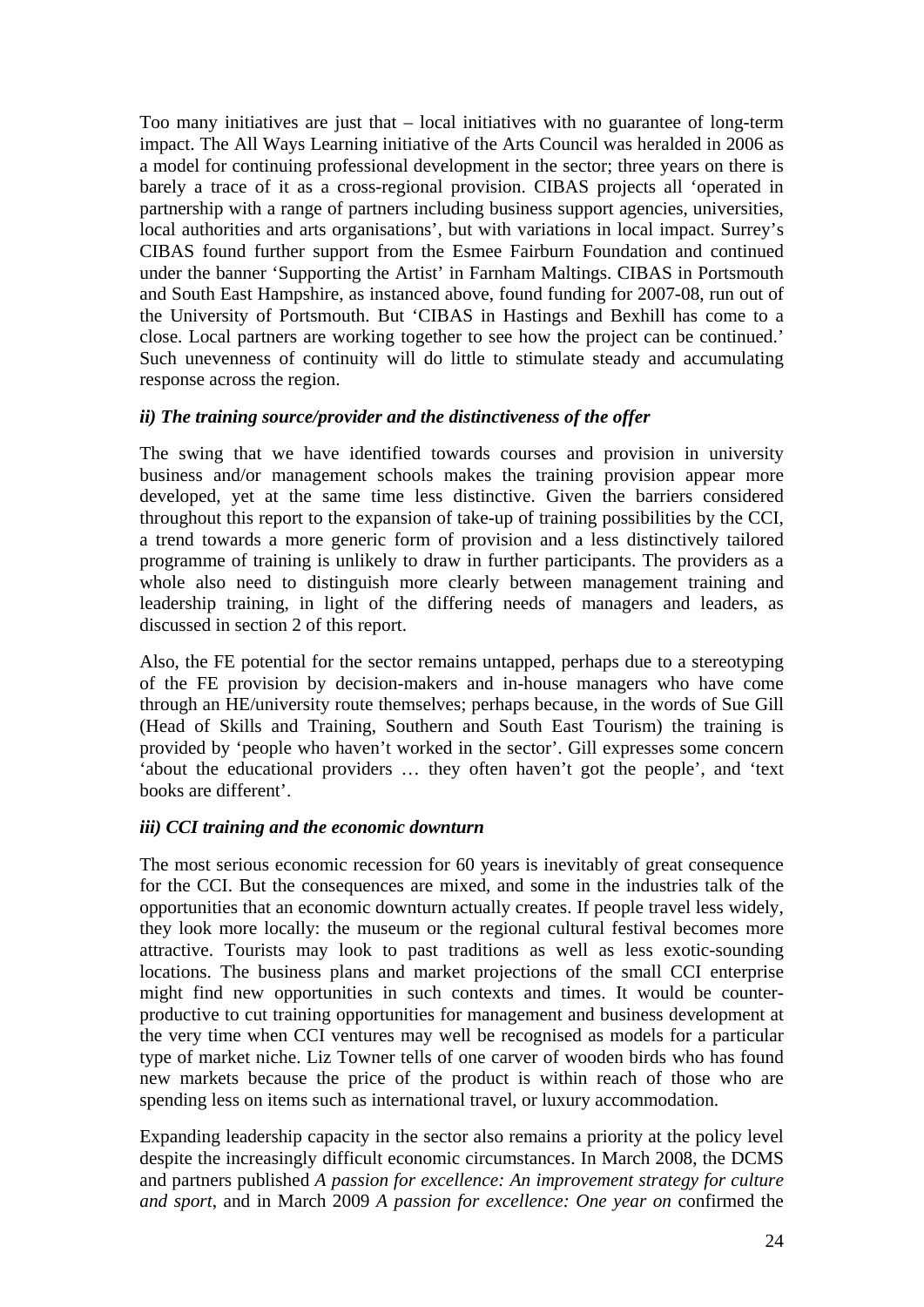importance of leadership to this strategy, despite the 'toughening' economic climate. Leadership and skills across the sector would be further supported from 2009 onwards by the delivery of two further leadership academies; provision of a further programme for senior managers through the National Culture Forum Leading Learning Programme; continuation of strategic commissioning; and provision of opportunities to share learning.

### *iv) Beacons of excellence*

Beacons stand out on the skyline, and have in the history of civilizations been used to send messages across great tracts of territory. In the South East, there is a need for such Beacons to a) clarify the nature of the training offer in the region, b) distinguish between levels and forms of leadership, management and business training, and c) act as the catalyst for the initiatives within the colleges and universities, foundations, and CCI themselves. Experts within these beacons should carry their flares region-wide, in a series of developmental workshops, staged at low or no cost in facilities of partners (meeting rooms in libraries, board rooms in museums, club rooms of voluntary sport groups). Such beacons must not be allowed to flare up and then peter out, like too many of the local initiatives that have promised much but proved unsustainable. They should be fully resourced, for the long-term, informing, brokering and creating partnerships in which they are themselves potential coproviders of training.

## **7. Core Recommendation**

### *To establish a regional network of Beacons/Centres providing management and leadership training and development for the CCI*

Our core recommendation echoes the primary recommendation of the 2006 report, and fits with *Creative Britain*'s thirteenth commitment, to the formation of regionbased beacons. Charles Handy's 'new alchemists' cannot work alone. It is arguable that in an economic recession it is even more important that small businesses acquire management and business skills, that all organizations maximize the leadership potential of their personnel: and the flexibility of smaller businesses may well be an advantage in an even more volatile marketplace.

As we wrote in 2006, the recommended Beacons/centres would need to:

- map career pathways in the field
- communicate opportunities for leadership and management training, to ensure that all cultural producers and creative businesses know where they can access training appropriate to their requirements, ensuring access to, as the online Creative Choices site puts it, 'tools, knowledge, networks'
- support the development of a more coherent training offer
- facilitate access to research resources as planning tools.

SEEDA and the LSC should identify the scale, scope and resourcing of such Beacons/Centres, drawing more systematically upon partnerships between FE and the HE providers, making more of the extensive resource base of the former for basic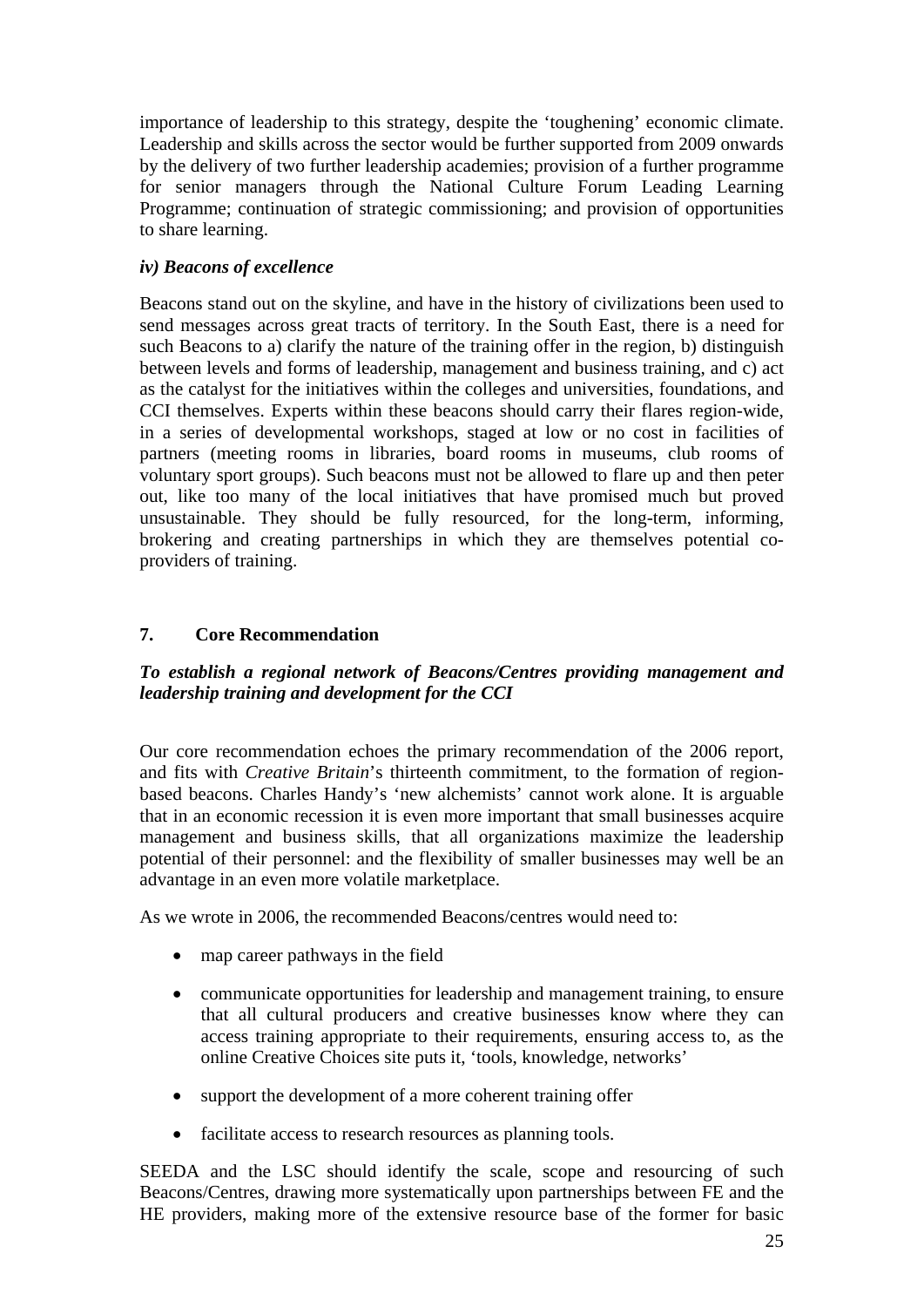business skills, and the specialist inputs of some of the latter for leadership and management programmes. Such Beacons/Centres should also facilitate placements for cultural workers at all levels, and provide research resources for particular subsectors.

Much work has been done in fields such as the arts, sports, and heritage, and Creative & Cultural Skills (2008) in its *Nations & Regions* overview identified nine skills and work development issues for the CCI (advertising, craft, cultural heritage, design, literature, music, performing and visual arts): leadership and management was one of these nine, business skills and enterprise another. But much remains to be done to coordinate the most effective cross-sectoral initiatives in these two areas alone, in ways that respect the distinctiveness of the specialist sector, but also harness transferable skills to the commitment and the visions that keep so many people committed to the CCI.

The question posed at the beginning of this updated report  $-$  is there, within the region, still a skills gap? – can be answered unequivocally: yes, there is. From an Oxford museum to a local music festival, from a Chichester theatre to a Medway craft centre, from a local sports club to a new library, it is clear that workforce development is a widely perceived need and could enhance the profile of the sector.

To evolve a management and leadership training offer that covers the needs of both the volunteer and the visionary is a daunting task: but the former could one day become the latter, or vice versa, in a flowing workforce that harnesses talent and commitment in highly distinctive fashion. For that to happen, the providers must distinguish between the training needs for business, management, and leadership; the workforce employers must integrate their strategies and policies; funders must commit to more than short-term experiments or interventions; and workers at all levels must be helped to see their possible – and alternative – career paths, in the knowledge that there are identifiable, accessible and sustainable directions in which their creative talents can be complemented by the acquisition of new and complementary skills.

#### **END OF REPORT**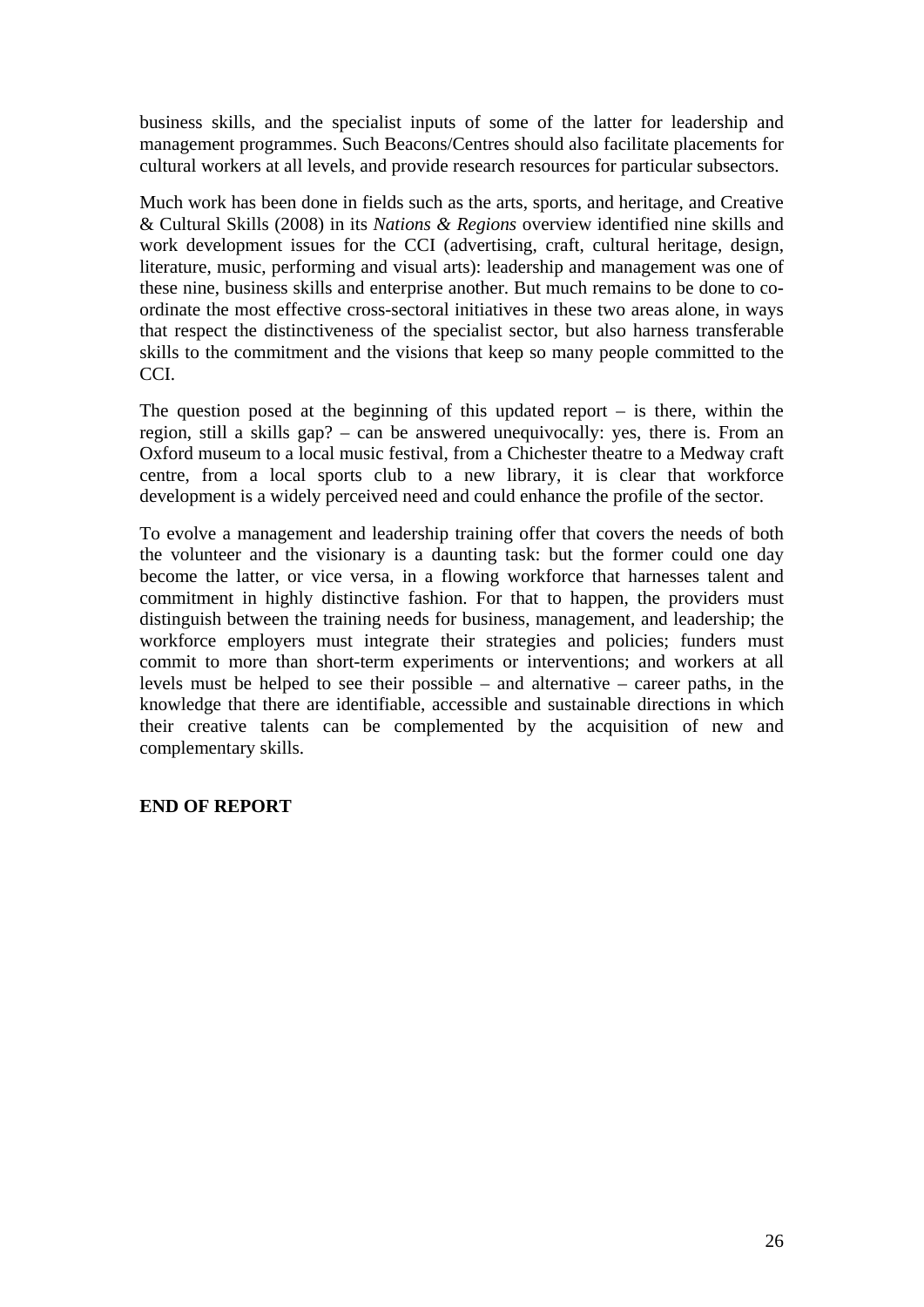## **EXCERPT FROM ORIGINAL REPORT:**

#### **Provision of training for management and leadership**

In 2006 we described the conventional management workforce development route, and we reproduce that here. That conventional route has traditionally been full-time education to level 3 or 4, entry to a management training post and upward progression to management (usually within the same business sector, if not the same business unit or employer), often supported by further part-time study. Upward progression has largely taken two increasingly mutually exclusive forms:

- Entrepreneurship (often associated with leadership); and
- Gate-keeping (more associated with a management role)

Most FE and HE providers offer level 3 and 4 programmes in business and management studies, with all parts of the South East region being well provided for. There are also extensive MBA and other M level management programmes available widely, both full-0time and distance learning (particularly through the Open University, which is based in the South East region). Of particular note in the South East region are the following centres of recognised excellence in management and leadership training:

General Management and Leadership training:

- Henley Management College
- Roffey Park Institute
- Said Business School, University of Oxford
- Southampton Management School

#### Specialist

- Kent Centre for Europe (Jean Monnet European Centre of Excellence)
- School of Management Studies, University of Surrey (tourism and hospitality)
- CENTRIM, University of Brighton (innovation management)
- Reading Business School (real estate and construction; international economics)
- School of Management, Royal Holloway College (Centre for Public Service Organisations)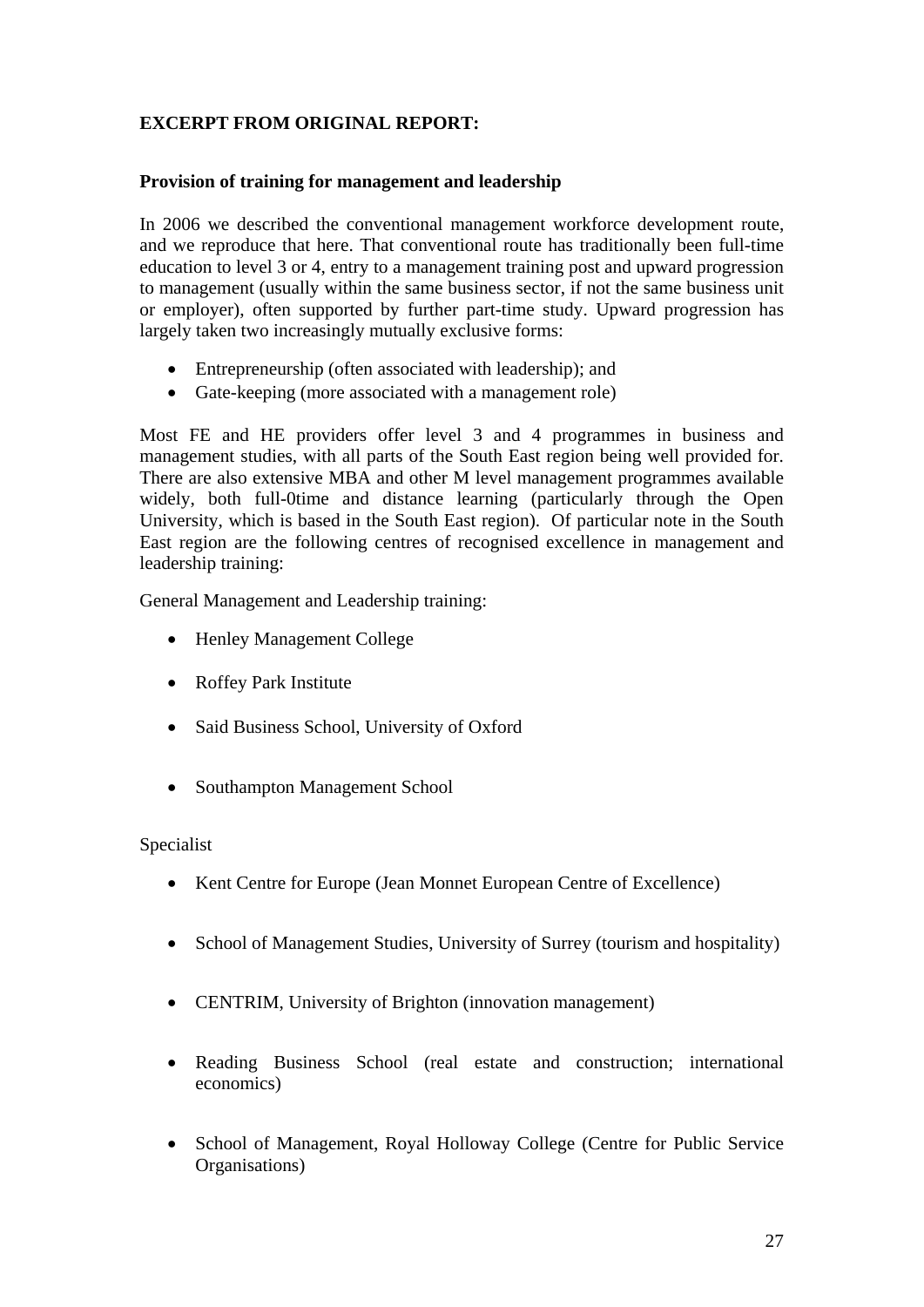In addition, there is also extensive management training and leadership coaching available in the South East, as well as non-certificated management courses. At the more senior levels within business, most large organisations in the UK that have identified the need for management and leadership training, and have the budget, tend to look for experienced coaches, trainers and consultants who can offer tailored management and leadership development activities, which are customised to the current and future needs of their organisation. Such management and leadership development activities include:

- Executive coaching
- 360-degree feedback (or similar processes)
- On-going management and leadership development programmes
- One-off seminars or training programmes to meet a particular need, such as presentation skills
- "Learning by doing" approaches, such as mapping out and analysing the key processes of the organisation (which typically takes place over a number of days)

Executive coaching is offered at all levels, but is especially taken up by the top executives (CEOs, MDs, Board Chairs) who tend not to attend management and leadership training programmes offered by or in the organisation. According to the need of the top executive, different skills and issues are worked through with the coach. Often, particular relational skills are addressed (such as how to manage difficult conversations), and in addition, a lot of work is often done around the topic of advocacy (both for internal and external purposes): how to understand and present the story and the vision of the organisation in a way that is arresting and motivating for others. Occasionally, two coaches work with one executive simultaneously – one, for example, coaching on body language, the other on voice. On-going management and leadership development programmes can consist, for example, of one seminar per month (lasting an evening and a full day) focussing on particular topics and skilldevelopment, with project work done on work-based issues by participants in between seminars.

The broad context described here has not been radically altered in the last three years.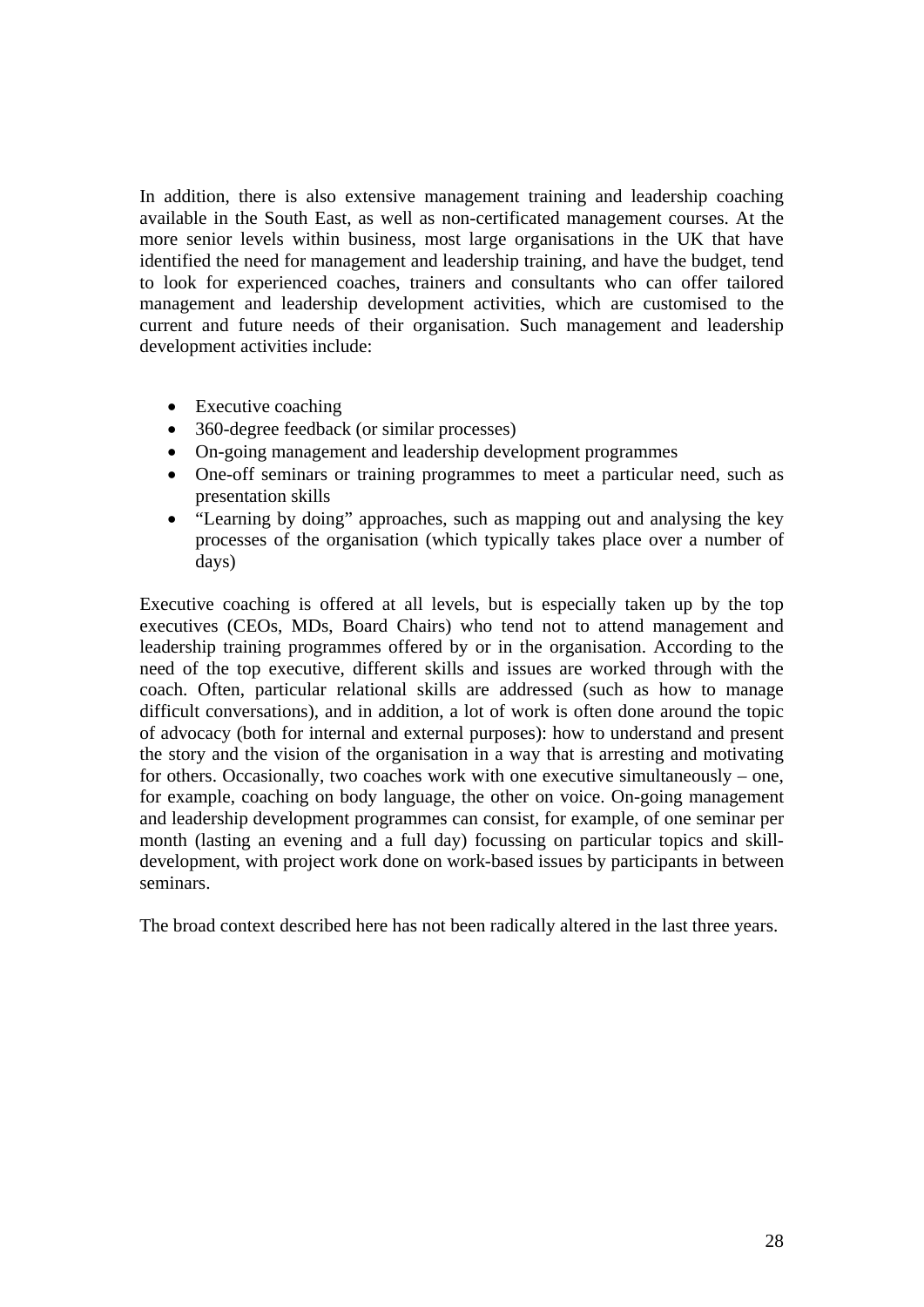| Name of           | <b>Creative and Cultural</b>                       | Notes/ Courses of Interest |
|-------------------|----------------------------------------------------|----------------------------|
| College           | Courses                                            |                            |
| Abingdon and      | 1 Dip. in Art and Design                           |                            |
| Witney            | Found. Degree in Sound                             |                            |
| College           | and Media                                          |                            |
|                   | 2 courses                                          |                            |
| Alton College     | Found. Course in Art and                           |                            |
|                   | <b>Design</b>                                      |                            |
| Amersham          | 7 HE Art and Design                                |                            |
| and Wycombe       | <b>Courses</b>                                     |                            |
| College           | 4 HE Media Courses                                 |                            |
|                   | 8 FE art courses                                   |                            |
|                   | 3 HE media Courses                                 |                            |
|                   | 22 Courses                                         |                            |
| Aylesbury         | 3 BTEC in Art and Design                           |                            |
| College           | 3 BTEC in Media                                    |                            |
|                   | 4 FE Courses in Sport                              |                            |
|                   | 3 FE Courses in Sport                              |                            |
|                   | 13 Courses                                         |                            |
| Basingstoke       | <b>Access to HE Art and</b>                        |                            |
| College           | <b>Design</b>                                      |                            |
|                   | <b>BA Fashion Textiles</b>                         |                            |
|                   | 2 Courses                                          |                            |
| Bracknell and     | 4 BTEC Courses in Art and                          |                            |
| Wokingham         | <b>Design</b>                                      |                            |
| College           | 2 BTEC Courses in Media                            |                            |
|                   | 2 BTEC Courses in                                  |                            |
|                   | <b>Perfoming Arts</b>                              |                            |
|                   | <b>BTEC in Sport First</b>                         |                            |
|                   | Diploma in Sport<br><b>BTEC Dip. in Travel and</b> |                            |
|                   | Tourism Nat. Dip. in                               |                            |
|                   | <b>Travel and Tourism</b>                          |                            |
|                   | 11 Courses                                         |                            |
|                   |                                                    |                            |
| <b>Brooklands</b> | 6 FE Arts Courses                                  |                            |
| College           | 4 Media FE Courses                                 |                            |
|                   | <b>5 BTEC Sport Courses</b>                        |                            |
|                   | <b>BTEC 2 Travel and</b>                           |                            |
|                   | Tourism courses                                    |                            |
|                   |                                                    |                            |
| Canterbury        | 3 BTEC in Art and Design                           |                            |
| College           | <b>HE Coures in Fashion</b>                        |                            |
|                   | Marketing                                          |                            |
|                   | 4 BTEC in Media                                    |                            |
|                   | 2 BTEC in Music                                    |                            |
|                   | 3 BTEC in Perf. Arts                               |                            |
|                   | 1 BTEC in Sport                                    |                            |
|                   | 2 BTEC in Tourism                                  |                            |
|                   | 16 courses                                         |                            |
| Central           | <b>BTEC Dip. in Sport</b>                          |                            |

## **Appendix 1: FE and HE Colleges in the South East**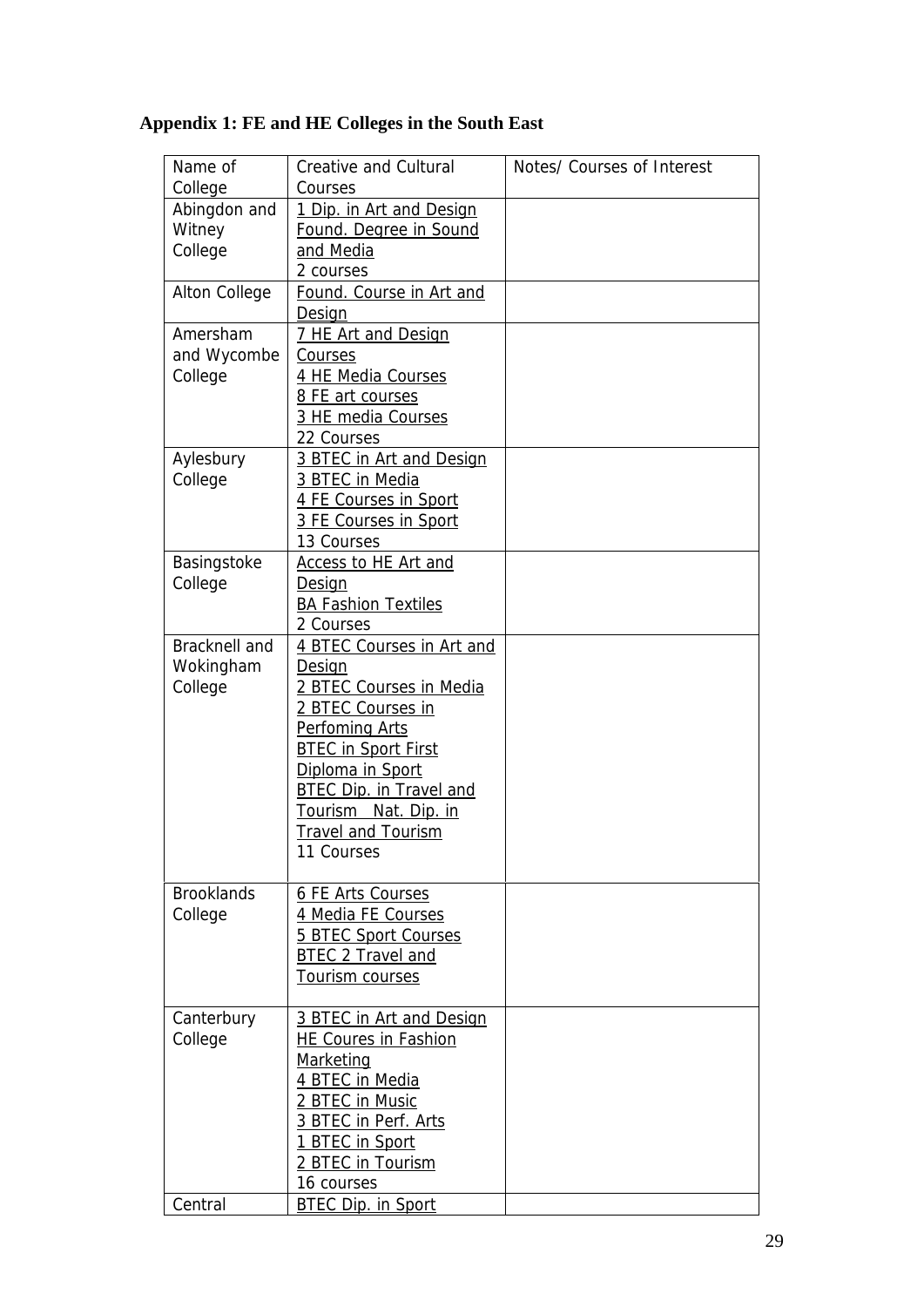| <b>Sussex</b>         | <b>BTEC</b> in Travel and          |                                      |
|-----------------------|------------------------------------|--------------------------------------|
| College               | Tourism                            |                                      |
|                       | 2 BTEC in Media                    |                                      |
|                       | 3 BTEC in Perf. Arts and           |                                      |
|                       | Music                              |                                      |
|                       | 7 Courses                          |                                      |
| Chichester            | 7 Art and Design BTEC              |                                      |
| College               | 5 Music BTEC                       |                                      |
|                       | 1 BTEC in Tourism                  |                                      |
|                       | 3 BTEC in Sport                    |                                      |
|                       | 16 courses                         |                                      |
| City College          | 15 BTEC Art and Media              |                                      |
| Brighton and          | 3 Tourism BTEC                     |                                      |
| Hove                  | 3 BTEC in Sport                    |                                      |
|                       | 4 BTEC in Music                    |                                      |
|                       | 25 Courses                         |                                      |
| <b>East Berkshire</b> | 3 BTEC Courses in Art and          | <b>Activity Leadership NVQ level</b> |
| College               | Design                             | (Sport)                              |
|                       | <b>Retail and Merchandisting</b>   | Typical candidates for this          |
|                       | display advanced diploma           | course will be those aiming for      |
|                       | 2 BTEC in Media                    | a career in sports development       |
|                       | 2 BTEC in Perf. Arts               | or coaching in specific sports.      |
|                       | <b>BTEC Award in Sport</b>         |                                      |
|                       | <b>BTEC &amp; ND in Travel and</b> |                                      |
|                       | Tourism                            |                                      |
|                       |                                    |                                      |
|                       | 10 Courses                         |                                      |
|                       |                                    |                                      |
| East Surrey           | <b>7 FE Creative Courses</b>       |                                      |
| College<br>Eastleigh  | HND in Art and Design 1            |                                      |
| College               | Course                             |                                      |
| Fareham               | 4 BTEC Courses in Art and          |                                      |
| College               | Design                             |                                      |
|                       | 2 BTEC in Media                    |                                      |
|                       | 5 BTEC in Perf. Arts               |                                      |
|                       | 2 BTEC in Music                    |                                      |
|                       | 6 BTEC in Sport                    |                                      |
|                       | 2 BTEC in Travel and               |                                      |
|                       | Tourism                            |                                      |
|                       | 21 Courses                         |                                      |
| Farnborough           | 5 FE courses in Art                | <b>BA Sport Science and</b>          |
| College of            | 3 HE Courses in                    | Management                           |
| Technology            | Travel&Tourism                     | Foundation Degree in                 |
|                       | <u>11 HE courses in Sport</u>      | <b>Hospitality Management</b>        |
|                       | 19 Courses                         |                                      |
| Goldaming             | 1 BTEC in Sport 1 BTEC in          |                                      |
| College               | Media 1 BTEC in Art and            |                                      |
|                       | Design 1 BTEC in travel            |                                      |
|                       | and Tourism<br>4 courses           |                                      |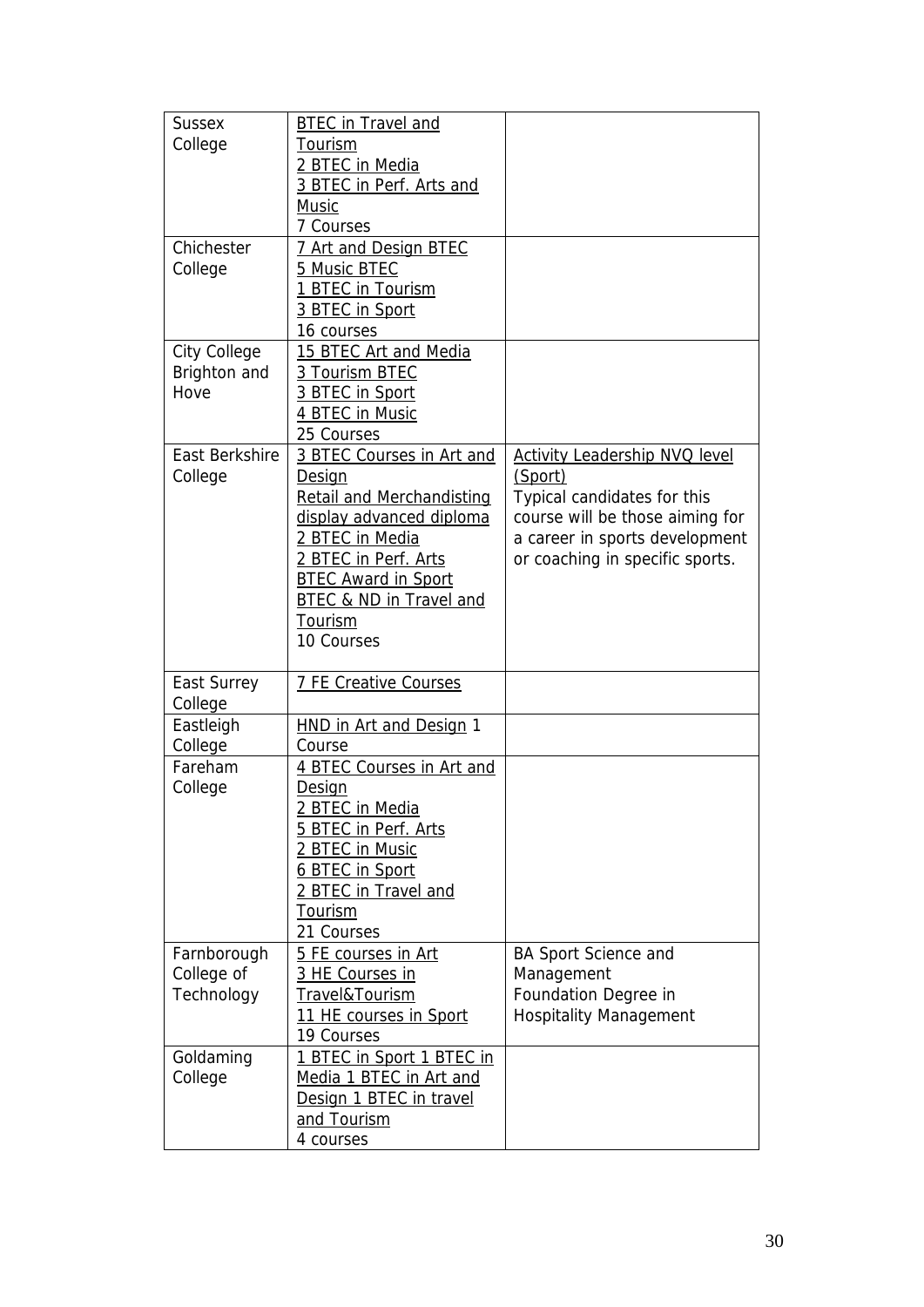| Guildford<br>College                                | 3 HE Creative Course                                                                                                                                                                       | Found. Degree in Hospitality<br>Management<br>Horticulture Management top<br>up<br>Found Degree in Animal<br>Management |
|-----------------------------------------------------|--------------------------------------------------------------------------------------------------------------------------------------------------------------------------------------------|-------------------------------------------------------------------------------------------------------------------------|
| Hastings<br>College                                 | 4 HE Art and Design<br>courses<br>2 Dip in Perf. Arts<br>3 Dip. in Sport<br>4 Dip in Tourism<br>13 courses                                                                                 |                                                                                                                         |
| Havant<br>College                                   | 2 BTEC in Art and Design<br>1 BTEC in Sport<br>1 BTEC in Performing Arts<br>2 BTEC in Media<br>1 BTEC in Travel and<br>Tourism<br>7 Courses                                                |                                                                                                                         |
| Henley                                              | 11 Creative and Cultural                                                                                                                                                                   |                                                                                                                         |
| College                                             | FE Courses 19 courses                                                                                                                                                                      |                                                                                                                         |
| Hertford<br>Regional                                | 19 FE Art and Design<br>courses<br>19 courses                                                                                                                                              | none                                                                                                                    |
| Highbury<br>College                                 | 5 BTEC in Art and Design<br>9 BTEC in Media<br>2 BTEC in Fashion<br>3 BTEC in Music Tech.<br>3 BTEC in Tourism,<br>Found. Degree in Tourism<br>Management<br>4 BTEC in Sport<br>26 Courses |                                                                                                                         |
| Milton Keynes<br>College                            | 3 ND in Art and Design<br><b>ND Travel and Tourism</b><br>1 ND Perf Arts<br>5 courses                                                                                                      |                                                                                                                         |
| <b>National Film</b><br>and<br>Television<br>School | Diplomas in<br><b>Editing/Production</b><br>Management/Script/Sound<br>Recording                                                                                                           | 14 MAs under category of<br>'Filmmaking'                                                                                |
| <b>NESCOT</b>                                       | 3 Diplomas in Art<br>9 other creative and<br>cultural diplomas                                                                                                                             |                                                                                                                         |
| Newbury<br>College                                  | 4 Diplomas in Art and<br>Design<br>ND in graphics<br>2 BTEC in Media<br>3 BTEC in Sport<br>9 Courses                                                                                       |                                                                                                                         |
| Northbrook                                          | <b>Found Dip in Art and</b>                                                                                                                                                                | <b>BA Music Business and</b>                                                                                            |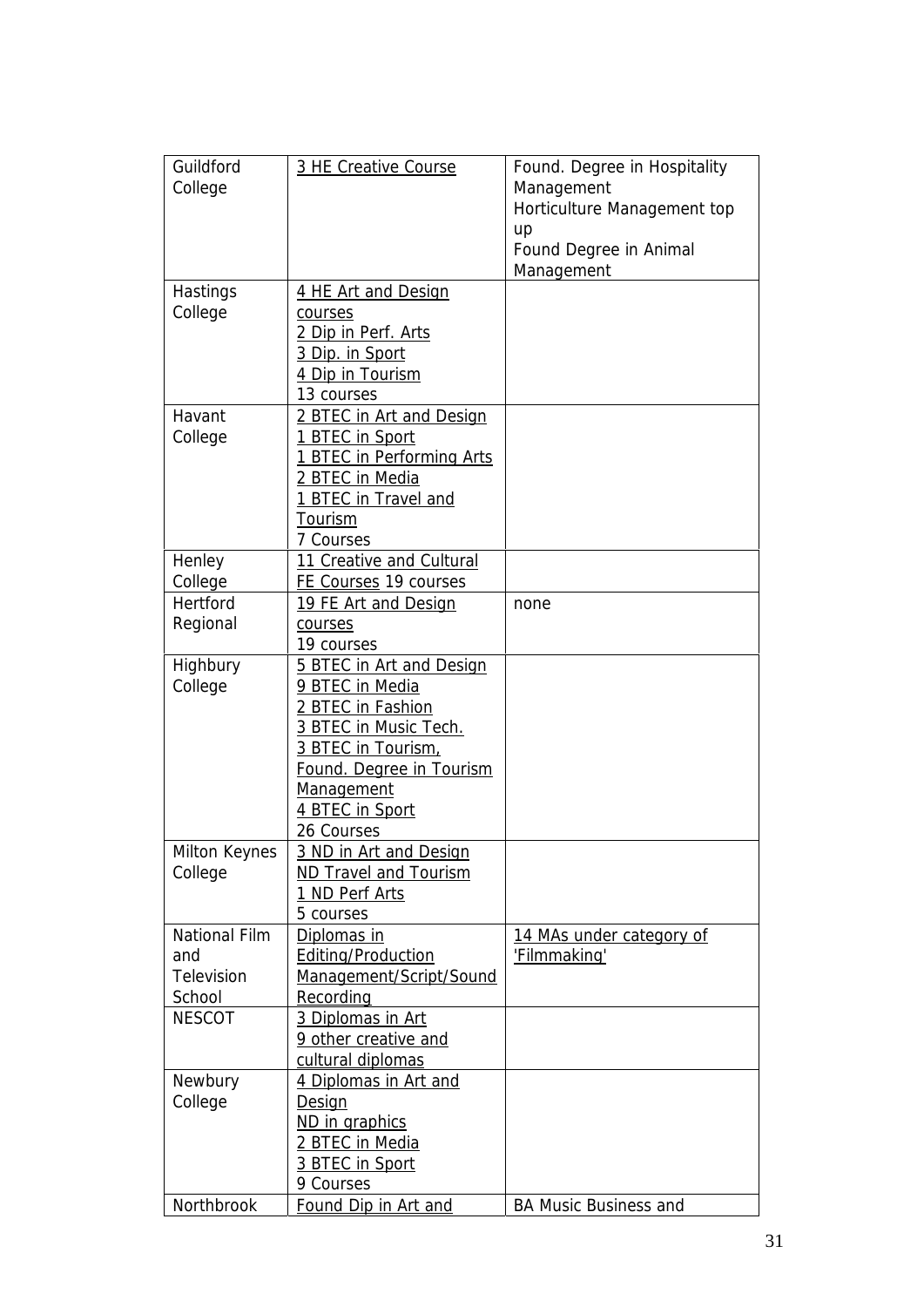| College               | <b>Design</b><br>3 BA in Fashion              | Management 1 year Top up      |
|-----------------------|-----------------------------------------------|-------------------------------|
|                       | 4 BA in fine art<br>3 Dip in Illustration and |                               |
|                       | <b>Graphics</b>                               |                               |
|                       | 3 ND and BA in Media                          |                               |
|                       | 4 Found degree in Music                       |                               |
|                       | 18 courses                                    |                               |
| North-West            | 5 Creative and Cultural                       |                               |
| Kent College          | Found. Degrees                                |                               |
|                       | 12 FE Couses (BTEC &                          |                               |
|                       | ND) in Art and Design                         |                               |
|                       | 4 BTEC in Sport                               |                               |
| Oxford                | 21 courses<br>7 Art and Design HE             |                               |
| Cherwell              | Courses                                       |                               |
| <b>Valley College</b> |                                               |                               |
| Queen Mary's          | 3 BTEC in Art                                 |                               |
| College               | 4 BTEC in Perf. Arts                          |                               |
|                       | 8 Courses                                     |                               |
| Ravensbourne          | 2 ABC Dip and BTEC in Art                     | <b>MA Enabling Creative</b>   |
| College               | 5 Media Found. Degrees                        | Innovation                    |
|                       | 7 BA Media Courses                            |                               |
|                       | 4 BA Art Based                                |                               |
|                       | 18 courses                                    |                               |
| Reigate               | <b>First Dip in Art and Design</b>            |                               |
| College               | 2 BTEC in Travel and                          |                               |
|                       | Tourism                                       |                               |
| South Downs           | 3 courses                                     |                               |
| College               | 4 Arts and Design BTEC<br>4 Media BTEC        |                               |
|                       | 11 BTEC in Perf. Arts and                     |                               |
|                       | <u>Music</u>                                  |                               |
|                       | 2 BTEC in Tourism                             |                               |
|                       | 5 BTEC in sport and                           |                               |
|                       | fitness                                       |                               |
|                       | 26 Courses                                    |                               |
| South Kent            | 26 Creative FE and HE                         | All creative courses based at |
| College               | Courses                                       | Ashford School of Art and     |
|                       | 26 courses                                    | Media                         |
|                       |                                               |                               |
| Southampton           | 2 BTEC in art and design                      |                               |
| <b>City College</b>   | BA found. Art<br>3 Diplomas in Tourism        |                               |
|                       | 6 courses                                     |                               |
| Strode's              | <b>BTEC Media BTEC Art</b>                    |                               |
| College               | <b>BTEC Sport</b>                             |                               |
|                       | <b>BTEC</b> in Travel and                     |                               |
|                       | <b>Tourism</b>                                |                               |
|                       | 4 courses                                     |                               |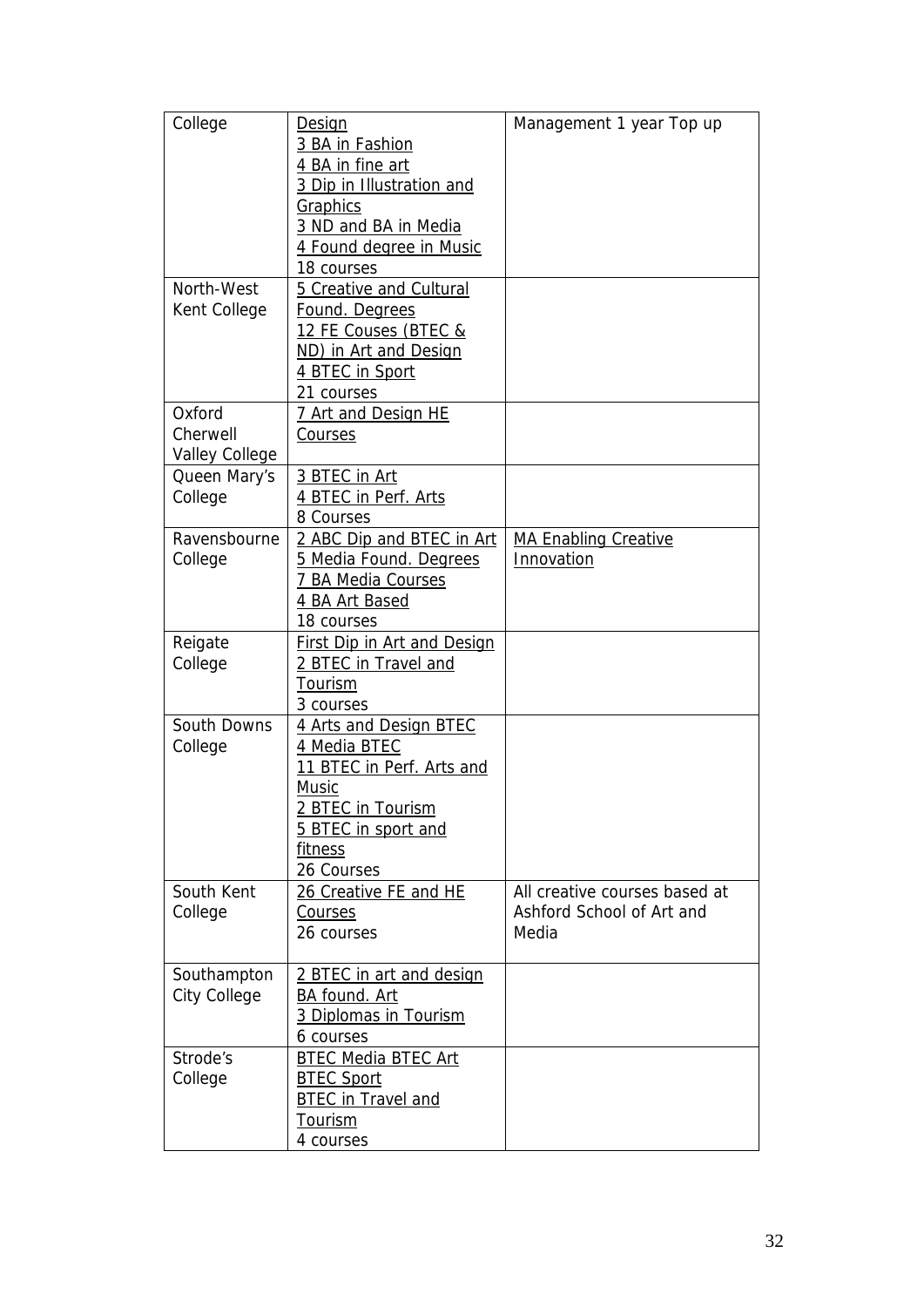| <b>Sussex</b> | 4 Art BTEC                      |  |
|---------------|---------------------------------|--|
| Downs         | 4 BTEC in Media                 |  |
| College       | 3 Music BTEC                    |  |
|               | 4 BTEC and Dip in Sport         |  |
|               | 3 Tourism BTEC 18               |  |
|               | courses                         |  |
| Thames        | 3 BTEC Art and Design 1         |  |
| Valley        | ND Art                          |  |
| University    | 2 Fashion Textiles and          |  |
|               | Media BTEC                      |  |
|               | 3 Media BTEC                    |  |
|               | <b>Interior and Product</b>     |  |
|               | Design BTEC                     |  |
|               | 3 Access to Art and             |  |
|               | <b>Design Courses</b>           |  |
|               | 5 BTEC in Music and             |  |
|               | <b>Media</b>                    |  |
|               | 1 BTEC in Perf. Arts            |  |
|               | 4 BTEC in Sport                 |  |
|               | 3 BTEC in Travel and            |  |
|               | Tourism                         |  |
|               | 25 Courses                      |  |
|               |                                 |  |
| Thanet        | <b>7 Creative BTEC Courses</b>  |  |
| College       | 1 BTEC Tourism                  |  |
|               | 8 courses                       |  |
| The Isle of   | 8 Art and Design BTEC           |  |
| Wight College | 4 BTEC in Music                 |  |
|               | 12 courses                      |  |
| West Kent     | 12 HE and FE Art and            |  |
| College       | <b>Design Courses</b>           |  |
|               | 6 FE and HE Courses in          |  |
|               | Media                           |  |
|               | 7 BTEC Courses in Perf.         |  |
|               | Arts                            |  |
|               | 3 BTEC Courses in Sport         |  |
|               | 3 BTEC in sport                 |  |
|               | 31 courses                      |  |
| Worthing      | <b>BTEC</b> in Art              |  |
| College       | <b>BTEC in Media Production</b> |  |
|               | 3 BTEC in Sport                 |  |
|               | <b>BTEC</b> in Tourism          |  |
|               | 6 courses                       |  |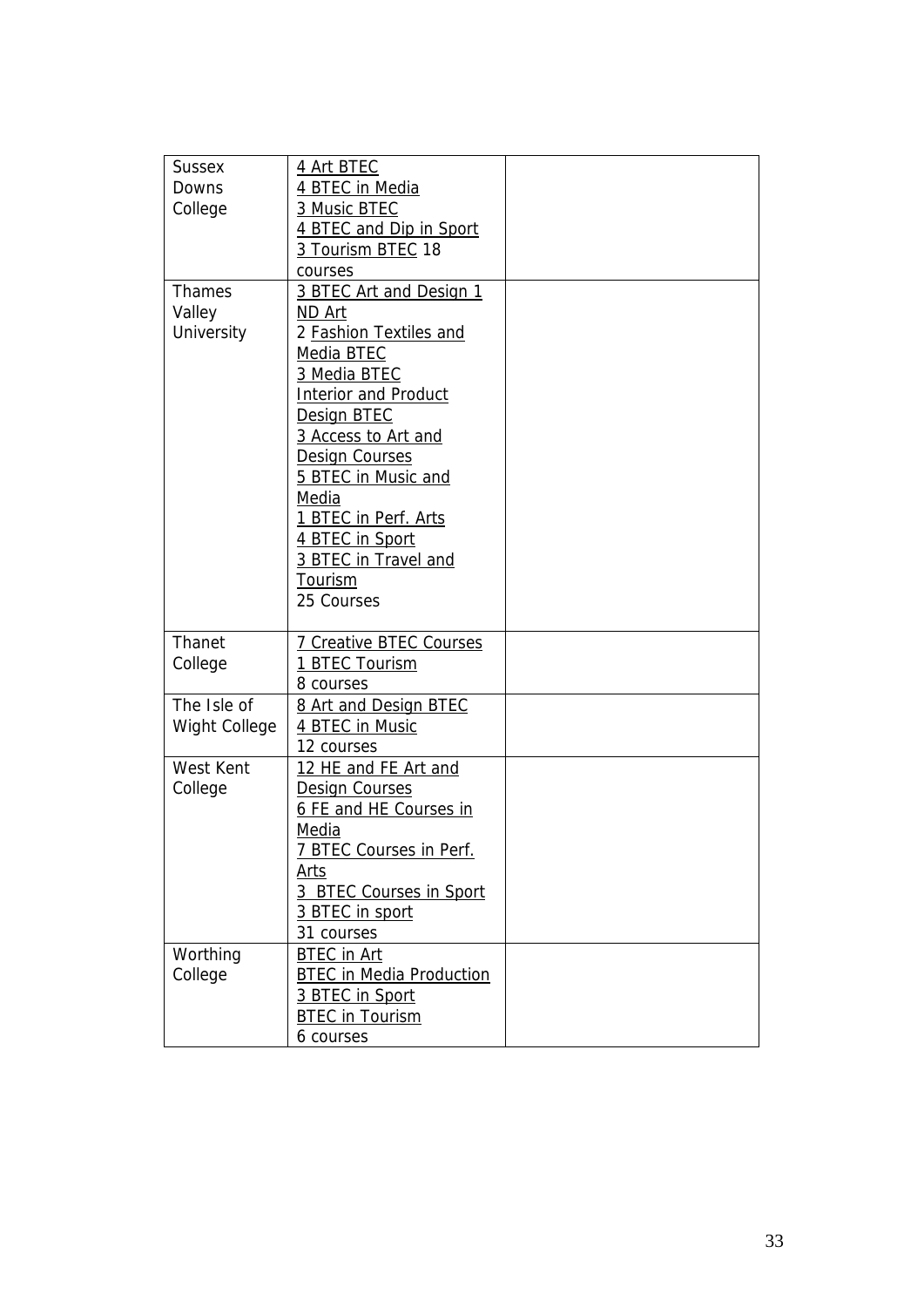|  |  |  | Appendix 2: (1) Specialist Cultural and Creative Leadership Providers |
|--|--|--|-----------------------------------------------------------------------|
|--|--|--|-----------------------------------------------------------------------|

| Name of<br>Provider                       | Under-<br>graduate<br>Creative<br>and Cultural<br>Courses                                                                                                            | Undergraduate Creative &<br><b>Cultural with Management</b><br>& Learning, Courses of<br>interest                                                                                                                                                                                                                    | Postgraduate M&L in<br><b>Creative and Cultural</b><br>Courses                                                                                                                          |
|-------------------------------------------|----------------------------------------------------------------------------------------------------------------------------------------------------------------------|----------------------------------------------------------------------------------------------------------------------------------------------------------------------------------------------------------------------------------------------------------------------------------------------------------------------|-----------------------------------------------------------------------------------------------------------------------------------------------------------------------------------------|
| City<br>University                        |                                                                                                                                                                      | Note: not in the SE region, but a major provider of<br>leadership programmes to those in the region<br>Courses:<br>MA in Cultural Leadership<br>Leadership and Management course (evenings)<br>The Business Plan: Developing a proposal for a product,<br>service or contract in the creative industries (evenings). |                                                                                                                                                                                         |
| University<br>for the<br>Creative<br>Arts | A range of<br>creative<br>skills<br>programmes                                                                                                                       | <b>BA</b> Advertising and Brand<br>Communication<br><b>BA Arts and Business</b><br>Management<br><b>BA Fashion and Marketing</b><br>Management<br>Found. Degree in Creative<br>Advertising                                                                                                                           | <b>MA Creative Enterprise</b><br><b>MBA Creative Industries</b><br><b>Management</b><br><b>MA Design Strategy</b><br><b>MA Fashion Management</b><br>and Marketing                      |
| University<br>of<br>Portsmouth            | 15 HE Art<br>Courses<br>7 HE<br>Creative<br>Design<br>Courses<br>13 HE<br>Creative<br>Writing<br>Music<br><b>Language</b><br><u>Courses</u><br>5 HE Sport<br>Courses | <b>BA Creative and Cultural</b><br>Entrepreneurship<br><b>BA Hospitality Management</b><br><b>BA Human Resource</b><br>Management<br><b>BA Sport Management</b>                                                                                                                                                      | <b>MA Creative and Cultural</b><br>Management<br>(MSc Leadership and<br>Management)<br><b>MSc Project Management</b><br>and Leadership<br><b>MSc Cultural and Tourism</b><br>Management |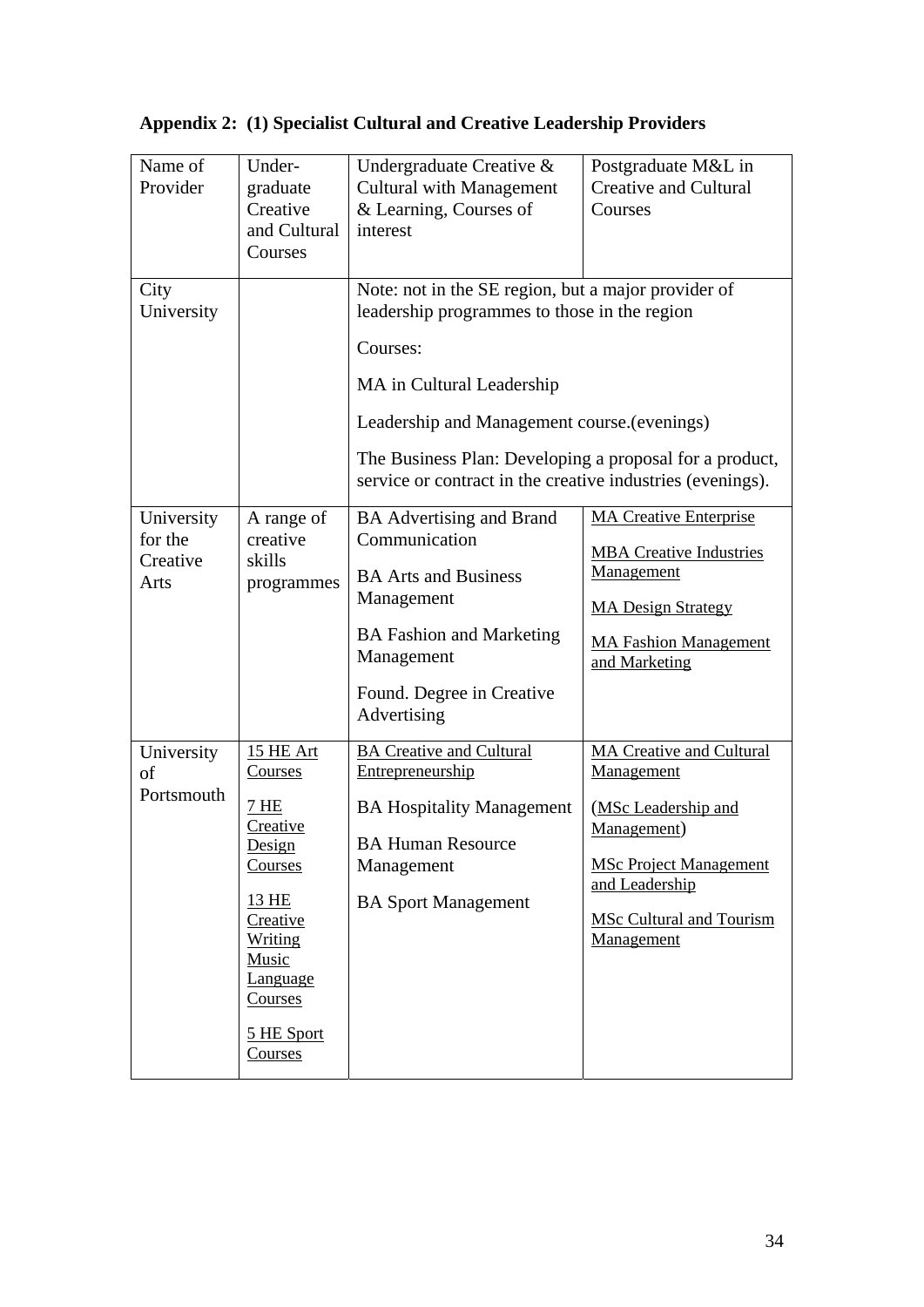| Clore<br>Duffield<br>Foundation             |                                                                                                                                                                        | Leadership Programme and Social Leadership<br>conducts research and undertakes outreach activities<br>such as conferences. Summary of conference<br>June 2007. Available for download at<br>icles                                                                                                                                                                                                                                                                                                                                                                                                                                                                                                                                                                                                                                                                                                                                                                                                | Programme now well established. The Foundation also<br>"Leadership: Excellence in the Arts & Culture" 5th June<br>2008. "Leadership: lessons for the cultural sector", 12th<br>http://www.cloreleadership.org/library.php?cat=talks_art                                                                                                                                                                                                                                                                                                                                                                                                                             |
|---------------------------------------------|------------------------------------------------------------------------------------------------------------------------------------------------------------------------|--------------------------------------------------------------------------------------------------------------------------------------------------------------------------------------------------------------------------------------------------------------------------------------------------------------------------------------------------------------------------------------------------------------------------------------------------------------------------------------------------------------------------------------------------------------------------------------------------------------------------------------------------------------------------------------------------------------------------------------------------------------------------------------------------------------------------------------------------------------------------------------------------------------------------------------------------------------------------------------------------|---------------------------------------------------------------------------------------------------------------------------------------------------------------------------------------------------------------------------------------------------------------------------------------------------------------------------------------------------------------------------------------------------------------------------------------------------------------------------------------------------------------------------------------------------------------------------------------------------------------------------------------------------------------------|
| Cultural<br>Leadership<br>Programme<br>CLP) |                                                                                                                                                                        | A govt. funded 'investment in excellence in leadership across the<br>creative and cultural industries'. Started June 2006, hosted by Arts<br>Council England and with input from MLA and Creative & Cultural<br>diversity in leadership. 6 initial programmes, including intensive<br>leadership development courses. Lots of information, inc current<br>opportunities, inc short leadership courses, coaching skills for leaders<br>and leadership development for Boards (first & third run by Clore).<br>Also lots of links to different management and career development<br>programmes. Very much linked to the Clore Programme, with Chris<br>Smith being a prime mover in developing the Cultural Leadership<br>Programme and securing the Prime Minister's backing for the launch.<br>Current priorities for research include: 'the artist as leader'; a<br>Note here that they expect the short leadership programmes to be run<br>regionally, in universities and other such centres. | Skills. 2 big aims: creating a culture of strong leadership; encouraging<br>competency framework for leadership; and accrediting CLP activities.                                                                                                                                                                                                                                                                                                                                                                                                                                                                                                                    |
| University<br>of Surrey                     | 2 HE Dance<br>Courses<br>4 HE<br>English<br>Courses<br>2 HE Film<br>course 3<br><b>HE</b> Double<br>Languages<br>3 HE Music<br>Courses HE<br>Theatre<br><b>Studies</b> | <b>BA</b> Business<br>Management with<br>French/German/Spanish<br><b>BA</b> International<br>Hospitality and Tourism<br>Management<br><b>BA Retail Management</b><br><b>BA Tourism Management</b>                                                                                                                                                                                                                                                                                                                                                                                                                                                                                                                                                                                                                                                                                                                                                                                                | MSc Tourism Management,<br>Development, Planning<br>Leadership Academy for<br>South East England: Two-<br>year SEEDA funded<br>initiative, March 2007-9, in<br>co-operation with a number<br>of other SE universities and<br>executive trainers. Holds<br>seminars around the region,<br>on general leadership issues.<br>Includes setting up the<br><b>Management Observatory</b><br>for Leadership and<br><b>Innovation Excellence</b><br>(MOLIE). Christina<br>Hartshorn, Head of<br>Leadership and Innovation at<br>SEEDA, is heavily involved.<br>But there is nothing<br>explicitly about cultural<br>leadership. It is also not<br>clear if the Academy will |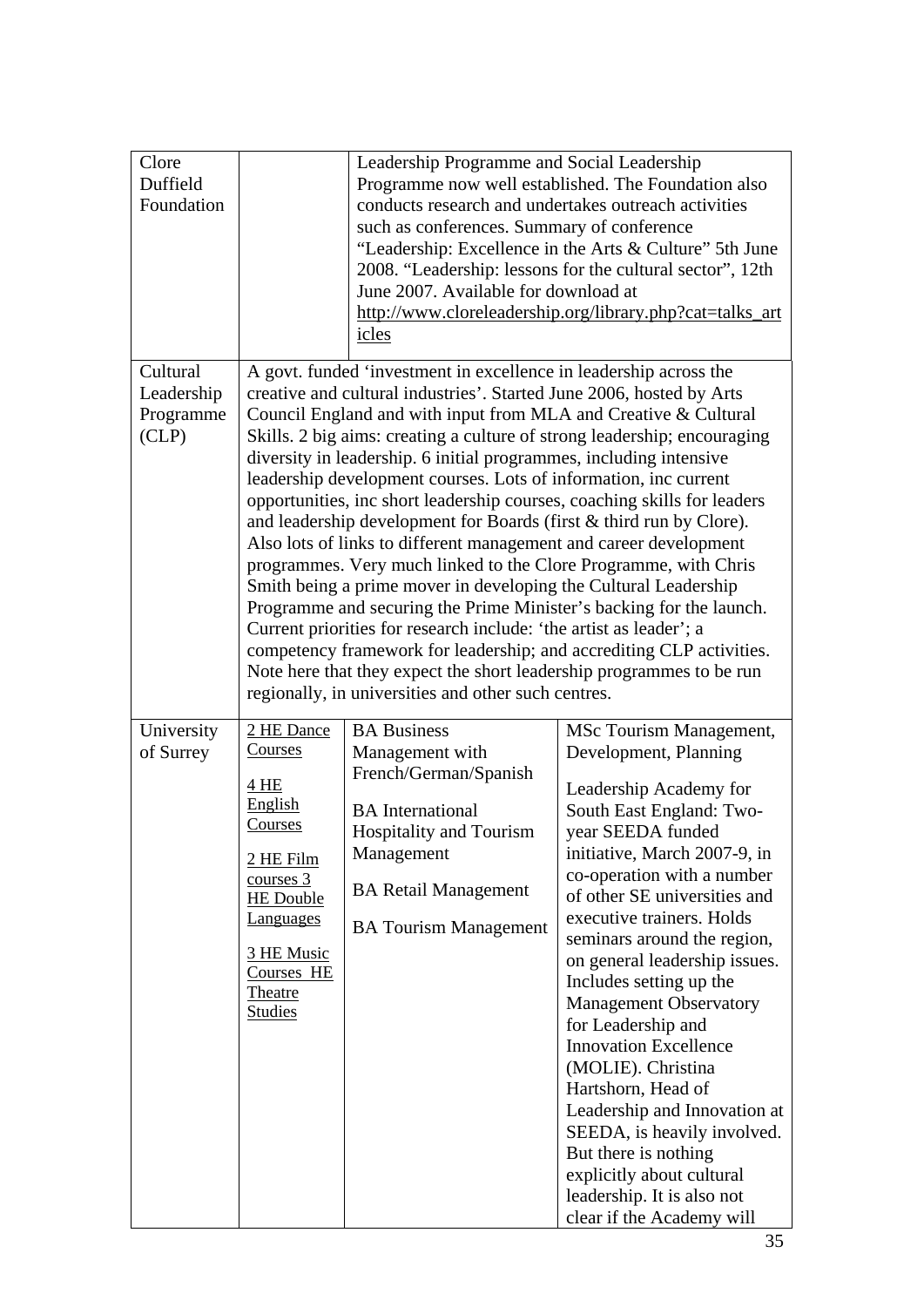|                                                                                   |                                                                                                                                                                                                                                                                                                                                                                                                                                                                                                                                                                                                                                                                          | continue after the funding<br>finishes (note there that the<br>last Newsletter was July 08) |
|-----------------------------------------------------------------------------------|--------------------------------------------------------------------------------------------------------------------------------------------------------------------------------------------------------------------------------------------------------------------------------------------------------------------------------------------------------------------------------------------------------------------------------------------------------------------------------------------------------------------------------------------------------------------------------------------------------------------------------------------------------------------------|---------------------------------------------------------------------------------------------|
| Museums,<br>Libraries<br>and<br>Archives<br>Council                               | Through its Renaissance funding programme, the MLA has developed<br>and delivered the 'Leading Museums and Archives Programme', and<br>has also supported Clore fellowships. It has a national workforce<br>development strategy that addresses management and leadership issues<br>in the sector, and is now working with FPM Training (a leading<br>specialist in management and leadership training in the public sector) to<br>develop a new leadership development programme for 'current and<br>aspiring leaders'. Note that FPM Training is also involved in a new<br>learning network for mid-career archivists, funded by the Cultural<br>Leadership Programme. |                                                                                             |
| Sainsbury<br>Centre for<br>the Visual<br>Arts,<br>University<br>of East<br>Anglia | Runs a two-week intensive Museum leadership Programme each<br>summer. This is endorsed by the MLA.                                                                                                                                                                                                                                                                                                                                                                                                                                                                                                                                                                       |                                                                                             |
| Center for<br>Creative<br>Leadership                                              | US-based global not-for-profit leadership development and executive<br>education consultancy with close links to N American business schools.<br>The Europe office is in Brussels.                                                                                                                                                                                                                                                                                                                                                                                                                                                                                       |                                                                                             |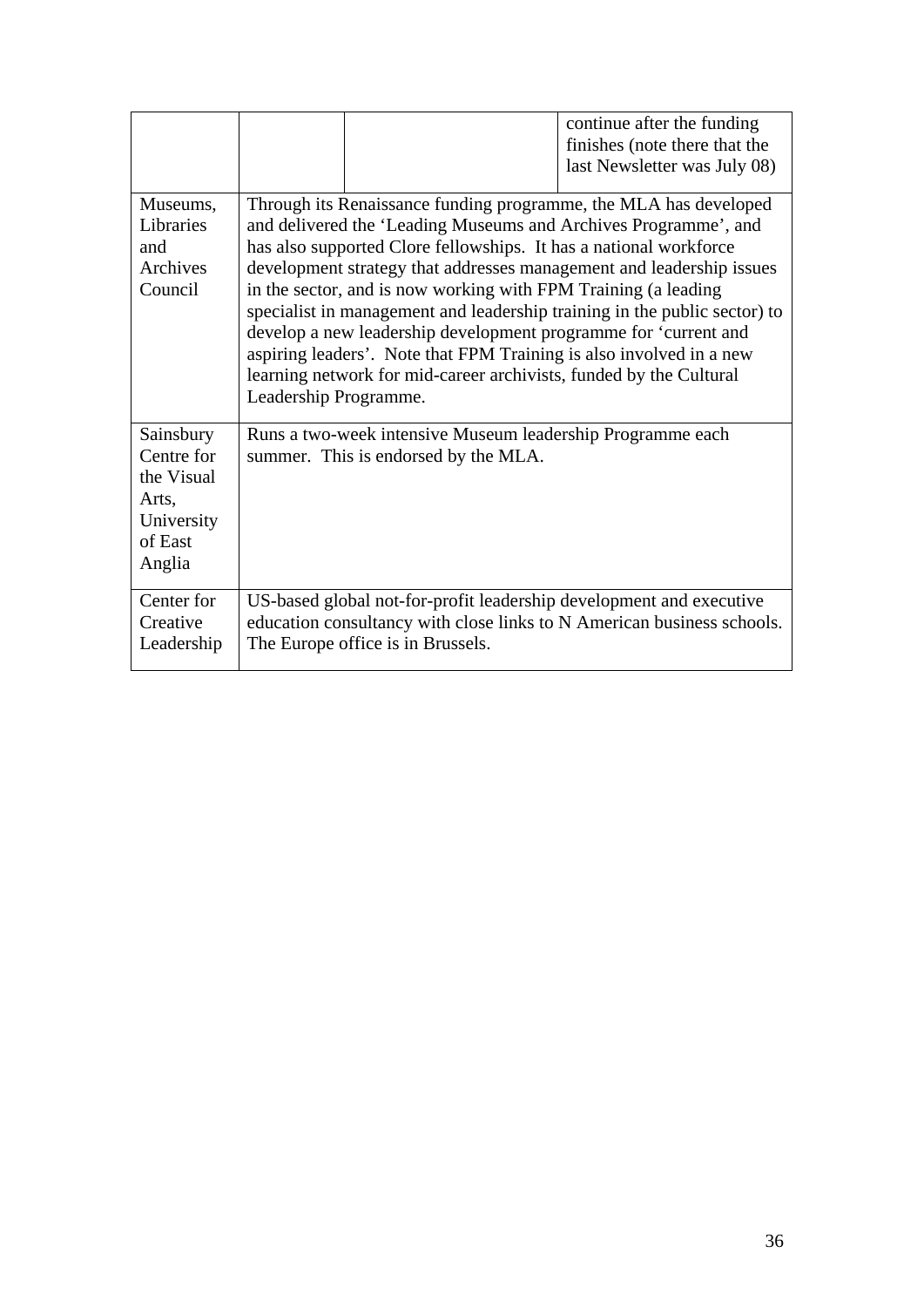#### **Appendix 2: (2) Specialist providers of cultural and creative management education**

| Name of<br>Provider<br>(college,<br>university,<br>private, etc) | Undergraduate<br>Creative and<br>Cultural<br>Courses                                     | <b>Undergraduate Creative</b><br>& Cultural with<br>Management & Learning,<br>Courses of interest                                                                                                                                                                                                         | Postgraduate M&L in<br><b>Creative and Cultural</b><br>Courses                                                                                                                                                                                       |
|------------------------------------------------------------------|------------------------------------------------------------------------------------------|-----------------------------------------------------------------------------------------------------------------------------------------------------------------------------------------------------------------------------------------------------------------------------------------------------------|------------------------------------------------------------------------------------------------------------------------------------------------------------------------------------------------------------------------------------------------------|
| Buckingham<br><b>New</b><br>University                           | <b>HE</b> Courses<br>within<br>Creativity and<br><b>Culture Faculty</b>                  | <b>International Football</b><br>Management BA<br>International<br>Management BA<br><b>Business and Retail</b><br>Management BA<br><b>Business and Tourism</b><br>Management<br>Music and Arts<br>Management<br><b>Music and Live Events</b><br>Management<br>5 HE Sport and<br><b>Management Courses</b> | <b>MA Music and Entertainment</b><br><b>Management</b>                                                                                                                                                                                               |
| Oxford<br><b>Brookes</b>                                         | 18 HE Courses<br>within Arts and<br>Humanities                                           | <b>BA</b> Tourism<br>Management<br><b>BA</b> Hospitality<br>Management<br><b>BAIT</b> Management for<br><b>Business</b>                                                                                                                                                                                   | <b>MA European Culture and</b><br><b>Languages</b><br><b>MA International Hospitality</b><br>and Tourism Management                                                                                                                                  |
| University of<br><b>Brighton</b>                                 | 37 HE Art<br>Courses<br>20 HE Media<br>Courses<br><u>17 HE</u><br>Linguistics<br>Courses | <b>BA Retail Management</b><br><b>BA</b> Sport and Leisure<br>Management<br><b>BA</b> International Event<br>Management<br><b>BA</b> International<br><b>Hospitality Management</b><br><b>BA Travel and Tourism</b><br>Management                                                                         | <b>MA Hospitality Management</b><br><b>MA Tourism Management</b><br><b>MSc Digital Television</b><br><b>Management and Production</b><br><b>Fashion with Business</b><br><b>Studies MDES</b><br><b>Textiles with Business</b><br><b>Studies MDES</b> |
| University<br>Of Kent                                            | 3 HE Art<br>Courses                                                                      | <b>BSc Hons Management</b><br>Science                                                                                                                                                                                                                                                                     | <b>MA Tourism Management</b>                                                                                                                                                                                                                         |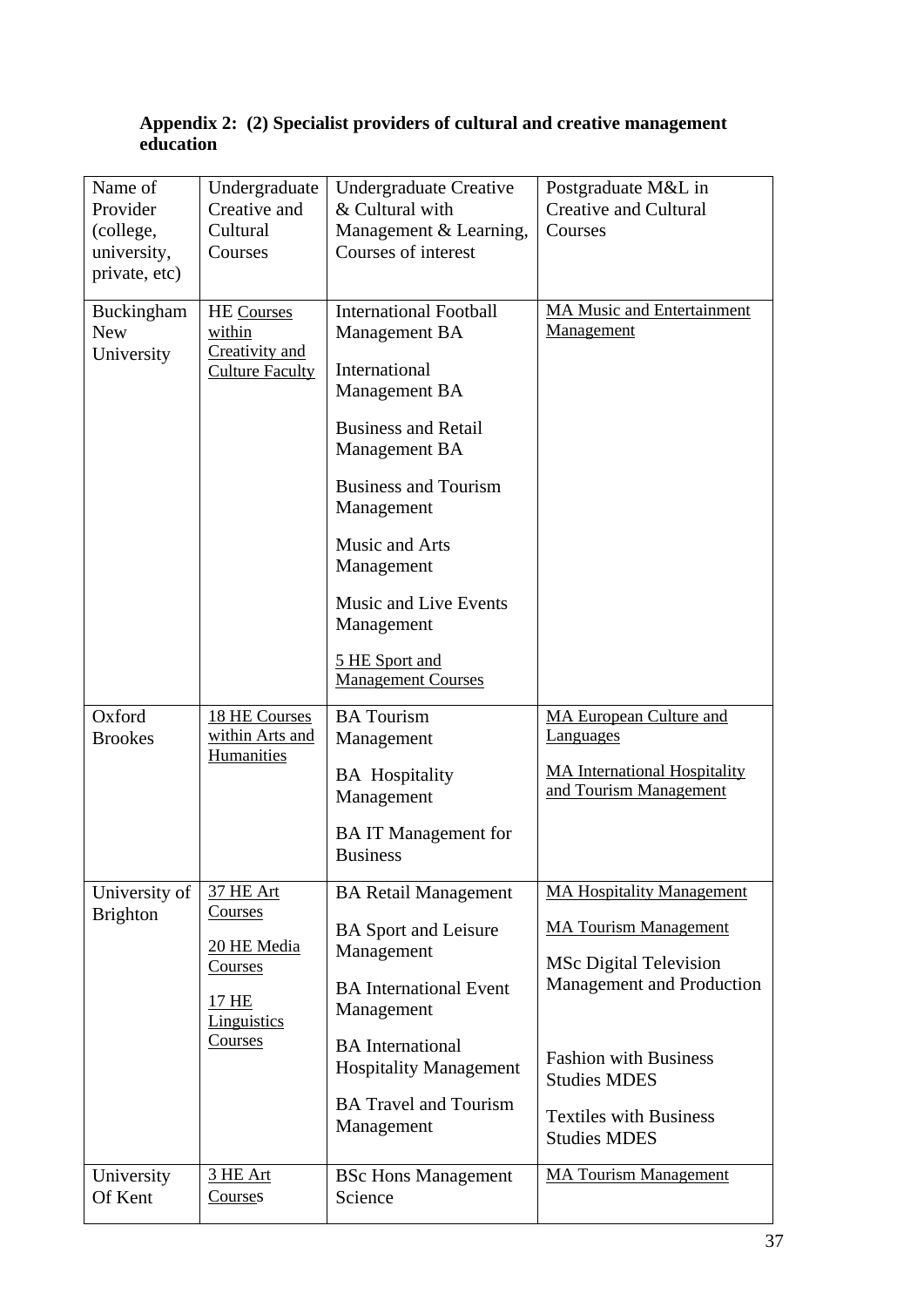|                                                                          |                                                                                                                                        | <b>Retail Management</b><br>Foundation                                                                                                                                                                                                                                                     |                                              |
|--------------------------------------------------------------------------|----------------------------------------------------------------------------------------------------------------------------------------|--------------------------------------------------------------------------------------------------------------------------------------------------------------------------------------------------------------------------------------------------------------------------------------------|----------------------------------------------|
|                                                                          |                                                                                                                                        | <b>BA French and Business</b><br>(or Hispanic Studies,<br>German)                                                                                                                                                                                                                          |                                              |
|                                                                          |                                                                                                                                        | <b>BA</b> Sport and Exercise<br>Management                                                                                                                                                                                                                                                 |                                              |
|                                                                          |                                                                                                                                        | <b>BA Retail Management</b>                                                                                                                                                                                                                                                                |                                              |
|                                                                          |                                                                                                                                        | <b>BA</b> Tourism<br>Management                                                                                                                                                                                                                                                            |                                              |
| University of<br>Southampton                                             | 7 HE Film<br>Courses 2 HE<br><u>Art courses</u><br>14 Languages<br>7 Music HE<br>Courses2 sport<br>Courses                             | <b>BA Music Management</b><br><b>BA</b> Management<br>Sciences and<br>French/German/Spanish                                                                                                                                                                                                | <b>MA Film and Cultural</b><br>Management    |
| University of<br><b>Sussex</b>                                           | 8 HE Film<br>Courses<br>20<br>Combinations<br><b>HE Lang</b><br>5 HE Media<br><b>Courses</b><br><b>6 HE Cultural</b><br><b>Courses</b> | No Management courses<br>with Creative or Cultural<br>Orientation                                                                                                                                                                                                                          | MA in Arts and Cultural<br><b>Management</b> |
| <b>Birkbeck</b><br>College,                                              |                                                                                                                                        | Cert HE Arts<br>Management                                                                                                                                                                                                                                                                 | MA Arts Policy and<br>Management             |
| University of<br>London                                                  |                                                                                                                                        | Cert HE Women in<br>Management                                                                                                                                                                                                                                                             | Also short course<br>programme               |
| Creative<br>Choices, run<br>by Creative<br>and Cultural<br><b>Skills</b> |                                                                                                                                        | "Creative Choices" is the<br>first online service to<br>provide the tools,<br>knowledge and networks<br>'to support every<br>individual and business<br>to get in, and get on, in<br>the creative industries<br>and cultural sector'.<br>There is a 'cross-sector'<br>leadership page, but |                                              |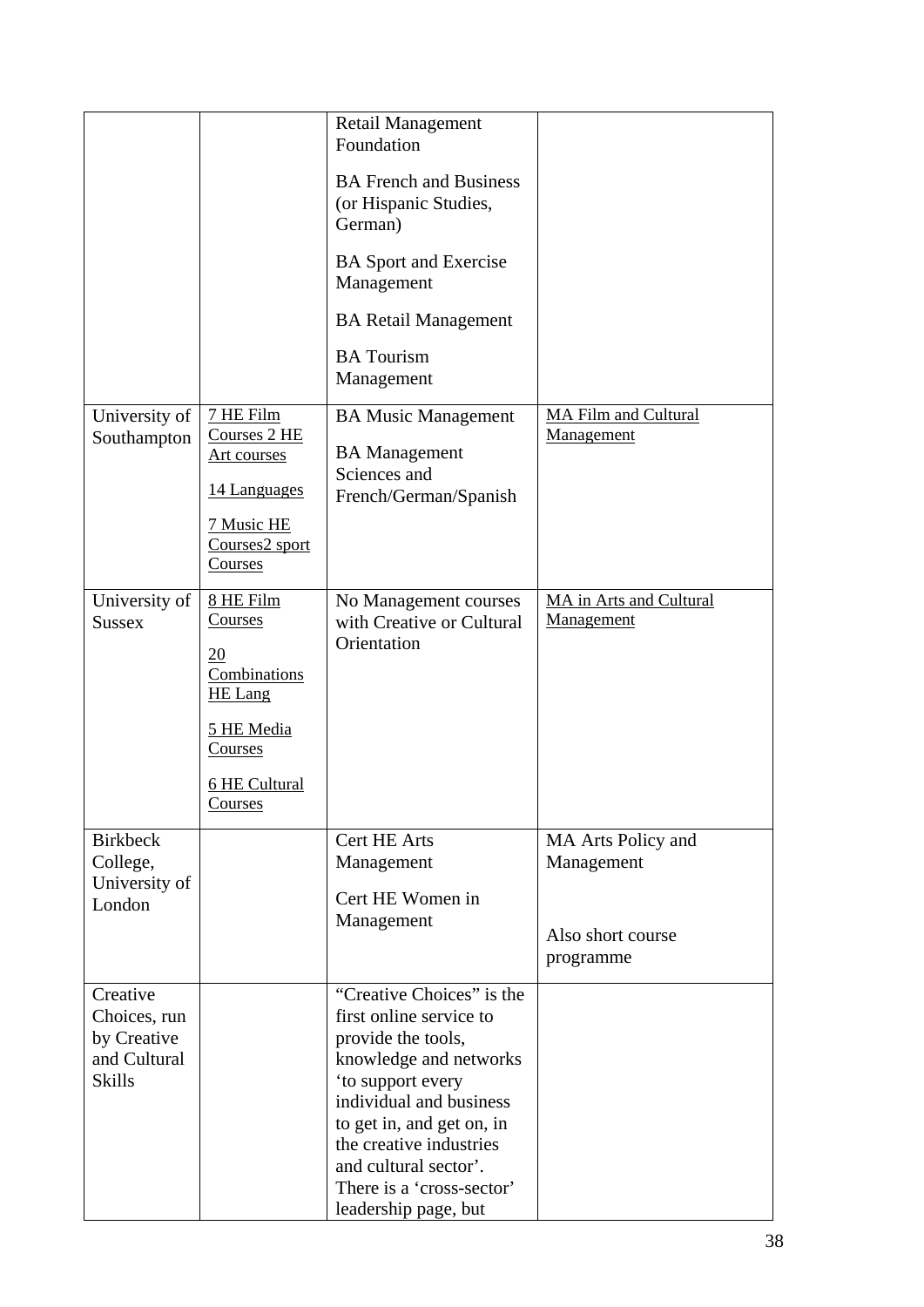|  | access is not currently<br>available |  |
|--|--------------------------------------|--|
|--|--------------------------------------|--|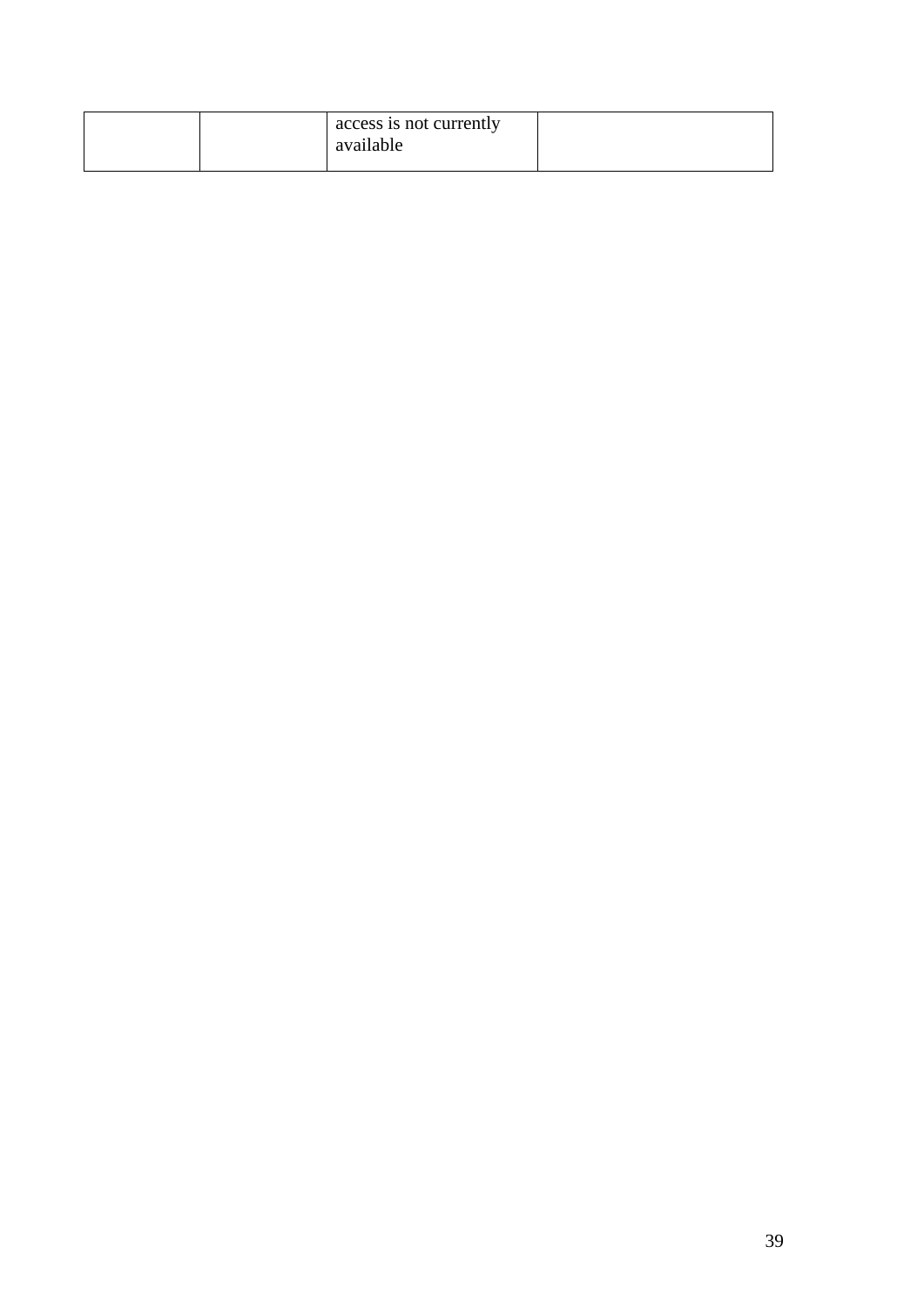| Name of<br>Provider                          | Undergraduate<br>Creative and<br>Cultural<br>Courses                                                                                                                                                                                                                                                                                  | Undergraduate Creative &<br>Cultural with Management &<br>Learning, Courses of interest                                                                                            | Postgraduate M&L in<br><b>Creative and Cultural</b><br>Courses                                                                                                                                                                                                |  |  |
|----------------------------------------------|---------------------------------------------------------------------------------------------------------------------------------------------------------------------------------------------------------------------------------------------------------------------------------------------------------------------------------------|------------------------------------------------------------------------------------------------------------------------------------------------------------------------------------|---------------------------------------------------------------------------------------------------------------------------------------------------------------------------------------------------------------------------------------------------------------|--|--|
| Reading<br>University                        | 6 HE Courses<br>in Art, Theatre,<br>Philosophy, etc4<br><b>HE</b> Design<br>Courses<br>3 Film Courses                                                                                                                                                                                                                                 | <b>BA</b> Management with<br>French/German/Italian                                                                                                                                 | <b>MSc</b> International<br>Management<br>Postgraduate Diploma in<br><b>Applied Management</b><br><b>Note: Henley Business</b><br>School: Henley<br><b>Evaluation</b> for<br>Leadership and<br>Management<br>Development (HELM) -<br>available for any sector |  |  |
| Open<br>University                           | 6 HE Language<br><b>HE</b> Media<br><b>Studies</b><br><b>HE</b> Sport and<br>Fitness<br>HE<br>Environmental<br><b>Studies</b>                                                                                                                                                                                                         | Found Deg and BA in<br>Leadership and Management<br>No others                                                                                                                      | None                                                                                                                                                                                                                                                          |  |  |
| Royal<br>Holloway<br>University of<br>London | 6 HE Drama<br>courses<br>10 HE English<br>or English with<br>an option<br>2 HE Media<br>courses<br>7 HE Music<br>with options                                                                                                                                                                                                         | Economics with choice of 5<br>different languages or music<br><b>BA</b> Management and<br>Spanish/French/German/Itali<br>an<br><b>BA</b> Management with<br><b>Human Resources</b> | <b>MA Organisations Change</b><br>and Leadership<br><b>MA</b> International<br>Management                                                                                                                                                                     |  |  |
| mc-cubed,<br>Farnborough,<br>Surrey          | Leadership development consultants – lots about performance<br>development, and leadership at different levels within organisations. No<br>evidence of work in the cultural sector.                                                                                                                                                   |                                                                                                                                                                                    |                                                                                                                                                                                                                                                               |  |  |
| Leadership<br><b>Trust</b>                   | An educational charity based in Herefordshire, but with regional reach in<br>the UK. Aiming to be a centre of excellence in leadership development;<br>no specific work listed for the cultural sector. Runs an MA leadership<br>programme with University of Gloucestershire and an MBA (leadership)<br>with Strathclyde University. |                                                                                                                                                                                    |                                                                                                                                                                                                                                                               |  |  |

## **Appendix 2: (3) Management Specialists**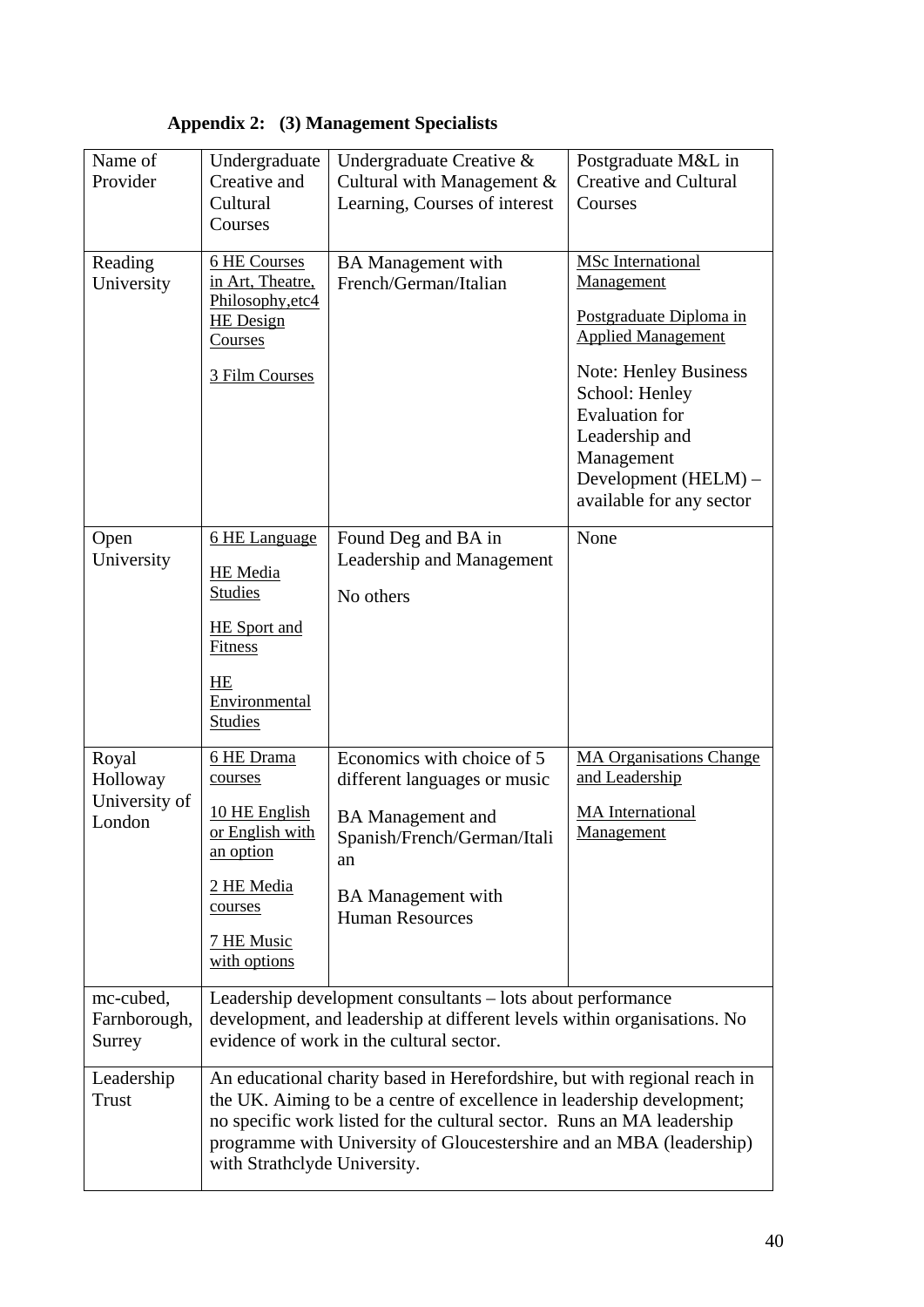| Name of                     | Undergraduate                     | Undergraduate Creative &                                         | Postgraduate                              |
|-----------------------------|-----------------------------------|------------------------------------------------------------------|-------------------------------------------|
| Provider                    | Creative and                      | Cultural with Management &                                       | M&L in Creative                           |
|                             | <b>Cultural Courses</b>           | Learning, Courses of interest                                    | and Cultural                              |
|                             |                                   |                                                                  | Courses                                   |
| Farnborough                 | 5 FE courses in Art               | <b>BA</b> Sport Science and                                      | None                                      |
| College of                  |                                   | Management                                                       |                                           |
| Technology                  | 3 HE Courses in<br>Travel&Tourism |                                                                  |                                           |
|                             |                                   | Foundation Degree in Hospitality<br>Management                   |                                           |
|                             | 11 HE courses in                  |                                                                  |                                           |
|                             | <b>Sport</b>                      | Offers Train to Gain initiative                                  |                                           |
|                             |                                   | http://www.farn-                                                 |                                           |
|                             |                                   | ct.ac.uk/templates/page<br>291.aspx                              |                                           |
| Canterbury                  | 29 courses in the                 | <b>BA Business Studies with Fine</b>                             | None                                      |
| Christchurch                | creative and                      | and Applied Arts/Film Radio and                                  |                                           |
| University                  | cultural section                  | TV/Media and Cultural Studies                                    |                                           |
|                             |                                   | <b>BA</b> Sport and Leisure                                      |                                           |
|                             |                                   | Management                                                       |                                           |
|                             |                                   | <b>BA Advertising Management</b>                                 |                                           |
|                             |                                   | <b>BA Music Industry Management</b>                              |                                           |
|                             |                                   | <b>BA Tourism Management</b>                                     |                                           |
|                             |                                   | <b>BA Media and Cultural Studies</b><br>with Business Studies    |                                           |
|                             |                                   | <b>BA Digital Media and Business</b><br>Management               |                                           |
|                             |                                   | <b>BA Digital Culture Arts and</b><br><b>Media with Business</b> |                                           |
|                             |                                   | <b>BA Music Production and</b><br><b>Business Management</b>     |                                           |
|                             |                                   | <b>BA Photography with Business</b><br>Management                |                                           |
| University of<br>Winchester | 9 Creative Courses                | Found. Degree in Creative<br>Industries                          | MA Cultural and<br><b>Arts Management</b> |
|                             |                                   | Found. Degree in Management $\&$<br><b>Cultural Events</b>       |                                           |
|                             |                                   | Found. Degree in Sport<br>Management                             |                                           |
|                             |                                   | Found. Degree in Retail                                          |                                           |

## **Appendix 2: (4) Management Generalists**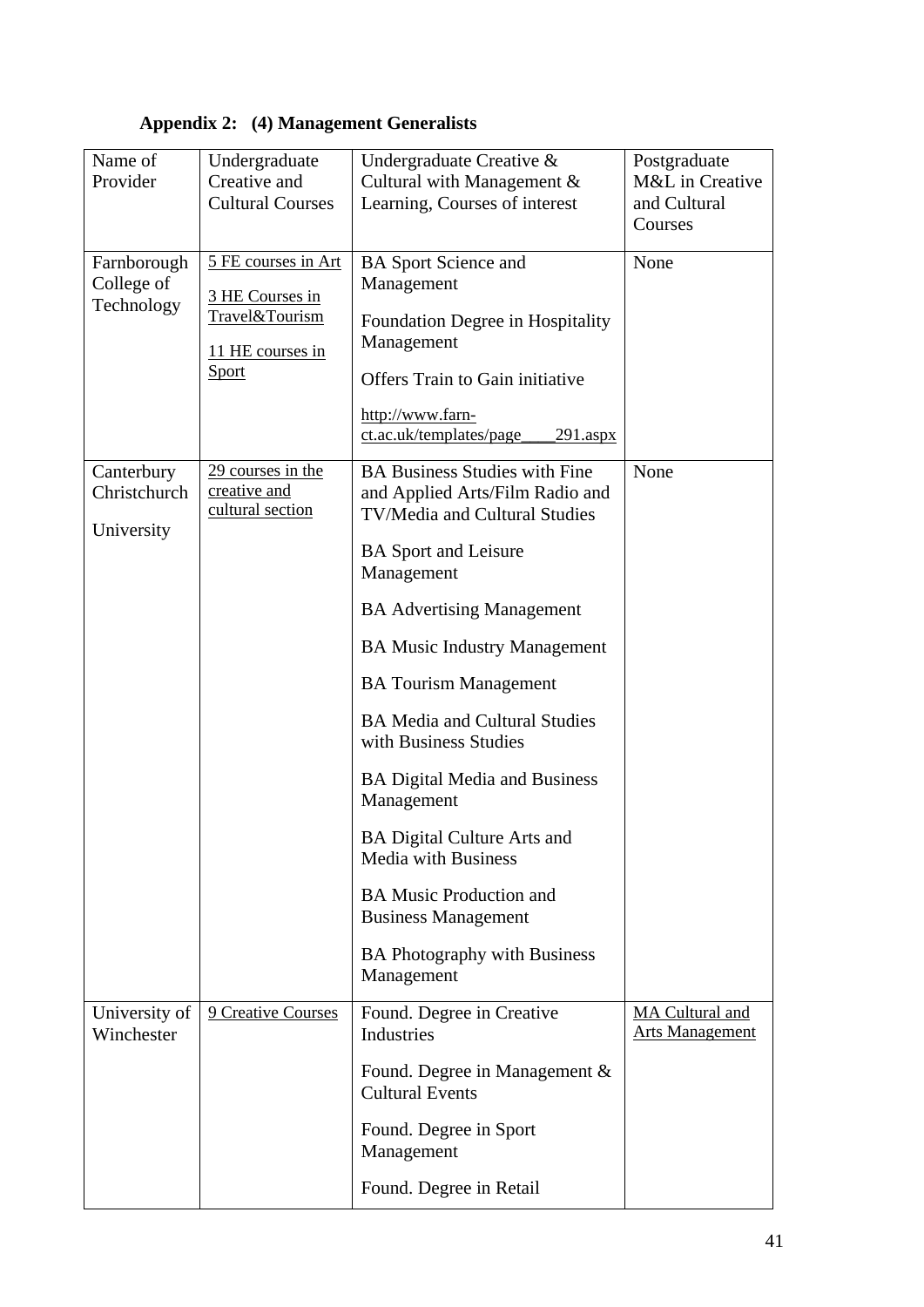| University of<br>Winchester<br>(cont.) |                                                                                                                                                                                                                                                                                                                          | Management<br><b>BA Arts Management</b><br>BA Arts management and Drama<br><b>BA Arts Management</b><br><b>BA Arts Management and Drama</b>                                                                                                                                                                          |                                                |
|----------------------------------------|--------------------------------------------------------------------------------------------------------------------------------------------------------------------------------------------------------------------------------------------------------------------------------------------------------------------------|----------------------------------------------------------------------------------------------------------------------------------------------------------------------------------------------------------------------------------------------------------------------------------------------------------------------|------------------------------------------------|
|                                        |                                                                                                                                                                                                                                                                                                                          | <b>BA Perf. Arts &amp; Business</b><br>Management                                                                                                                                                                                                                                                                    |                                                |
| University of<br>Chichester            | 19 HE Creative &<br><b>Cultural Courses</b>                                                                                                                                                                                                                                                                              | <b>BA Business Studies and</b><br><b>Tourism Management</b><br><b>Sports and Fitness Management</b>                                                                                                                                                                                                                  | None                                           |
| Guildford<br>College                   | 3 HE Creative<br>Course                                                                                                                                                                                                                                                                                                  | Found. Degree in Hospitality<br>Management                                                                                                                                                                                                                                                                           | None                                           |
| University of<br>Buckingham            | 5 HE Language<br>6 HE<br>Journalism/Comm.                                                                                                                                                                                                                                                                                | <b>BSc Marketing with Media</b><br>Communications                                                                                                                                                                                                                                                                    | None                                           |
| Southampto<br>n Solent<br>University   | 5 HE<br>Advertising/Comm.<br>Courses 3 HE<br><b>Animation/Design</b><br>Courses 5 HE<br><b>Fashion Courses 8</b><br>HE Film/Interrior<br>Design Courses<br>14 Journalism<br><b>Courses</b><br>8 HE Music<br>Courses 7 HE TV<br><u>Courses</u><br>14 Sport and<br><b>Fitness Training8</b><br>Tourism/Event<br>Management | <b>BA</b> Event Management with<br>Sport or Tourism<br><b>BA Extreme Sport Management</b><br><b>BA Fashion Management with</b><br>Marketing<br><b>BA Knowledge Management-</b><br>Creative Media<br><b>BA Outdoor Adventure</b><br>Management<br><b>BA Music Industry Management</b><br><b>BA Tourism Management</b> | <b>MA</b> Fashion<br>Merchandise<br>Management |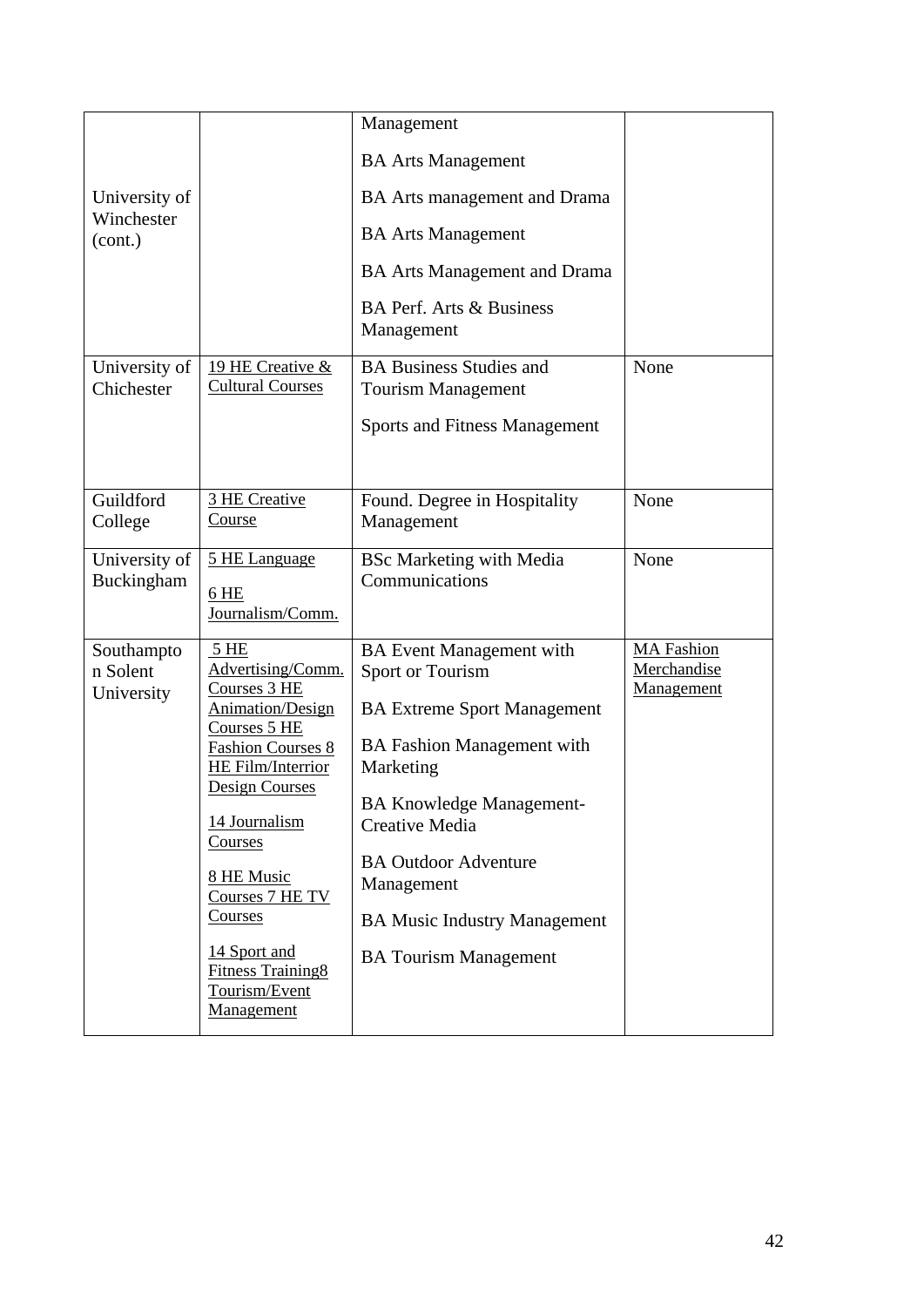## **Appendix 3: Programmes and courses mentioned in the original report**

## **(1) General Programmes**

| Course/programme                                                       | Does it<br>still<br>exist? | Any information available about it?                                                                                                                                                                                                                                                                                                                                                                                                                                                                                                                                                                                   |
|------------------------------------------------------------------------|----------------------------|-----------------------------------------------------------------------------------------------------------------------------------------------------------------------------------------------------------------------------------------------------------------------------------------------------------------------------------------------------------------------------------------------------------------------------------------------------------------------------------------------------------------------------------------------------------------------------------------------------------------------|
| Council for<br>Excellence in<br>Management and<br>Leadership<br>(CEML) | N <sub>o</sub>             | Reports still available online.<br>Last general report was "Managers and Leaders:<br>Raising our game". Became Centre for Excellence in<br>Leadership and is now part of the Learning and Skills<br>Improvement Service, which offers management and<br>leadership training within the FE sector                                                                                                                                                                                                                                                                                                                      |
| Clore Leadership<br>Programme                                          | Yes                        | Summary of conference "Leadership: Excellence in<br>the Arts & Culture" 5th June 2008. "Leadership:<br>lessons for the cultural sector", 12th June 2007.<br>Available for download at;<br>http://www.cloreleadership.org/library.php?cat=talks<br>_articles                                                                                                                                                                                                                                                                                                                                                           |
| Arts Council<br>England and the<br>Cultural<br>Leadership<br>Programme | Yes                        | Arts Council England publication 2006: "Arts,<br>enterprise and excellence"; "Arts Council England's<br>first national strategy for the arts and higher education<br>outlines how the higher education sector plays a<br>major role in arts and cultural development."<br>CLP, 'development programme', "has been<br>developed in direct response to the capacity<br>development issues of leadership within the cultural<br>and creative sectors, and will provide seed funds to<br>support organisations in meeting their leadership<br>development needs.".<br>http://www.creativeportal.org/news/stories/clp.html |
| Unilever<br>Programme                                                  | Yes                        | Graduate leadership programme 2 years, more<br>designed to turn young graduates into senior<br>executives within the Unilever company.                                                                                                                                                                                                                                                                                                                                                                                                                                                                                |
| Cultural<br>Leadership at City<br>University                           | Yes                        | Courses:<br>MA in Cultural Leadership                                                                                                                                                                                                                                                                                                                                                                                                                                                                                                                                                                                 |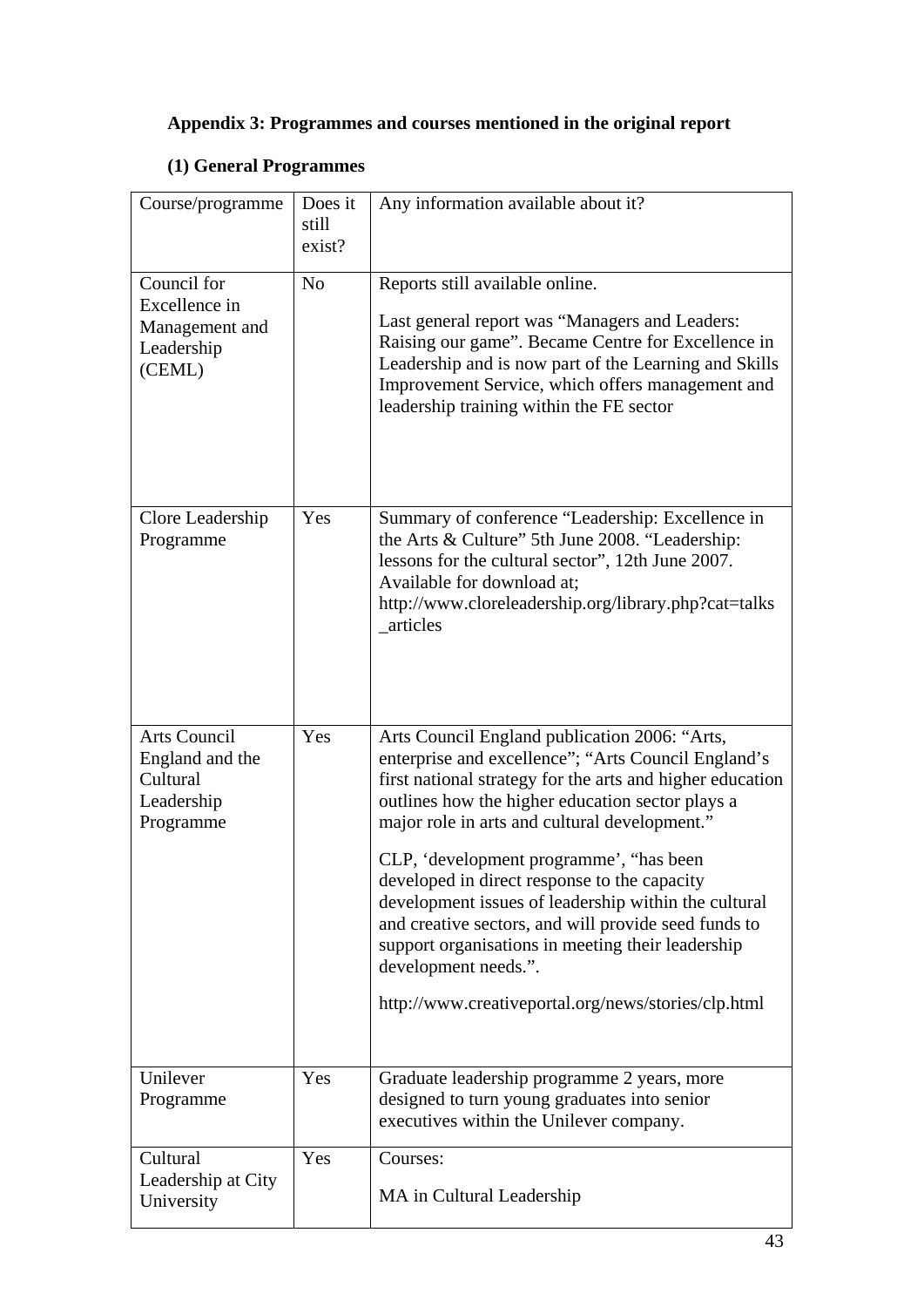|                                                                           |                | Leadership and management course (evenings)<br>The Business Plan: Developing a proposal for a<br>product, service or contract in the creative industries<br>(evenings).                                                                                                                                                                                                                                          |  |
|---------------------------------------------------------------------------|----------------|------------------------------------------------------------------------------------------------------------------------------------------------------------------------------------------------------------------------------------------------------------------------------------------------------------------------------------------------------------------------------------------------------------------|--|
| The Open<br>University                                                    | Yes            | New course: "Making it happen! Leadership,<br>influence and change" Level 2, Learning through<br>Working. Diploma of HE, BA (Hons) and foundation<br>degrees in management and leadership.                                                                                                                                                                                                                       |  |
| All Ways Learning                                                         | N <sub>o</sub> | No information available on what happened to it                                                                                                                                                                                                                                                                                                                                                                  |  |
| DaDa South                                                                | Yes            | Dada south website offers advice on being self-<br>employed as a disabled artist. Advice for setting up a<br>business.                                                                                                                                                                                                                                                                                           |  |
| <b>Arts and Business</b>                                                  | Yes            | Still running and offering sponsorship services<br>mentioned in report.                                                                                                                                                                                                                                                                                                                                          |  |
| ETA (empowering<br>the artist)                                            | N <sub>o</sub> | Doesn't seem to still be running. On some of the<br>other organisations mentioned, but links do not work.                                                                                                                                                                                                                                                                                                        |  |
| <b>MLA</b>                                                                | Yes            | Still running.                                                                                                                                                                                                                                                                                                                                                                                                   |  |
| <b>Sports Leaders</b>                                                     | Yes            | Still running.                                                                                                                                                                                                                                                                                                                                                                                                   |  |
| <b>Wired Sussex</b>                                                       | Yes            | http://www.wiredsussex.com/events/eventsarchive.asp<br>link to seminars on starting a business. "Women in<br>Media" initiative. Aims to help women get involved<br>in the industry offers knowledge and training.                                                                                                                                                                                                |  |
| Skillset                                                                  | Yes            | Offering business support for freelancers working<br>within the digital media industry. 'Train to Gain' is<br>offering owner managers and company directors in<br>South East England the opportunity to apply for up to<br>$£1,000$ to help develop business leadership skills<br>http://www.skillset.org/uk/southeast/traintogain/article_69<br>40_1.asp Good directory of management courses at all<br>levels. |  |
| <b>Oxford Brookes</b><br><b>BA</b> Arts<br>Management &<br>Administration | N <sub>o</sub> | "The Arts Management programme will not be<br>recruiting for September 2008 onwards. The Arts<br>Management and Administration Modules will<br>continue to run and may be incorporated into some of<br>the Department of Arts other programmes."<br>http://ah.brookes.ac.uk/artsadmin/                                                                                                                           |  |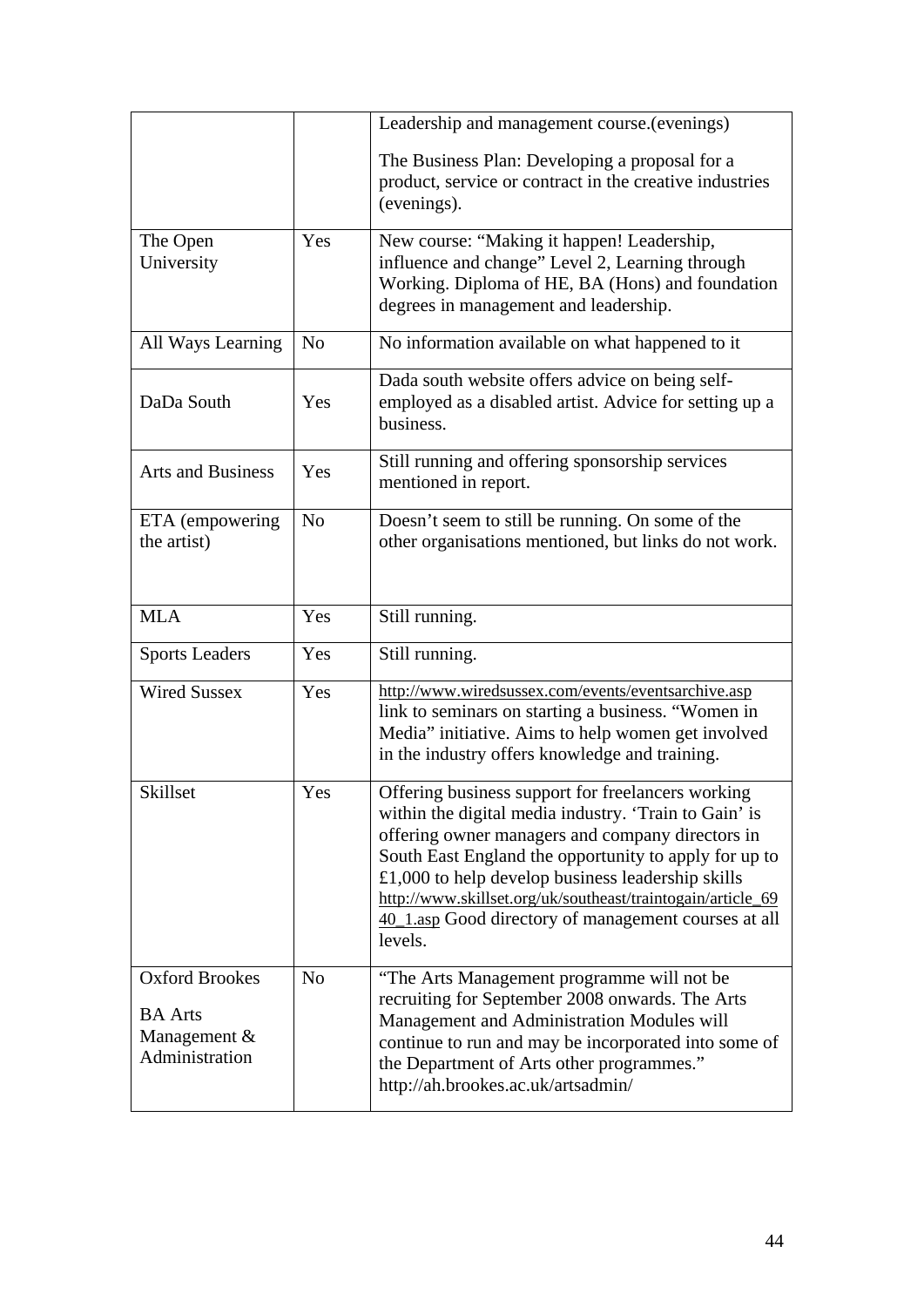## **Appendix 3**

## **(2) Course Listings UNDERGRADUATE**

| University               | Course                                            | Does<br>it still<br>exist? | Equivalent<br>course?                         | Information available                                                                                                                                                                                                                                                                                     |
|--------------------------|---------------------------------------------------|----------------------------|-----------------------------------------------|-----------------------------------------------------------------------------------------------------------------------------------------------------------------------------------------------------------------------------------------------------------------------------------------------------------|
| Buckingham<br>Chiltern   | Arts<br>Management and<br>Artistic<br>Development | N <sub>o</sub>             | <b>BA Music and</b><br>Arts<br>Management     | University has changed its name to<br>'New Buckingham University'.<br>Other undergraduate courses in the<br>creative and cultural faculty that<br>offer management with a creative<br>subject.<br>Tourism/sport/music                                                                                     |
|                          | Arts<br>Management $&$<br>Administration          | N <sub>o</sub>             | N <sub>o</sub>                                | "The Arts Management<br>programme will not be recruiting<br>for September 2008 onwards. The<br>Arts Management and<br><b>Administration Modules will</b><br>continue to run and may be<br>incorporated into some of the<br>Department of Arts other<br>programmes."<br>http://ah.brookes.ac.uk/artsadmin/ |
| Oxford<br><b>Brookes</b> | Environmental<br>Sciences                         | Yes                        |                                               | No faculty of<br>"communications/media/culture"<br>continues. Replaced perhaps by<br>"Arts and Humanities". BA(Hons)<br>in Environmental Science<br>available under the institution of<br>environmental sciences.                                                                                         |
|                          | Hospitality<br>Management<br><b>Studies</b>       | Yes                        |                                               | Under Business School faculty.                                                                                                                                                                                                                                                                            |
|                          | Marketing<br>Management                           | Yes                        |                                               | Under Business School faculty.                                                                                                                                                                                                                                                                            |
|                          | Retail<br>Management                              | N <sub>o</sub>             | 'Retail and<br><b>Business</b><br>Management' | Under Business School faculty.                                                                                                                                                                                                                                                                            |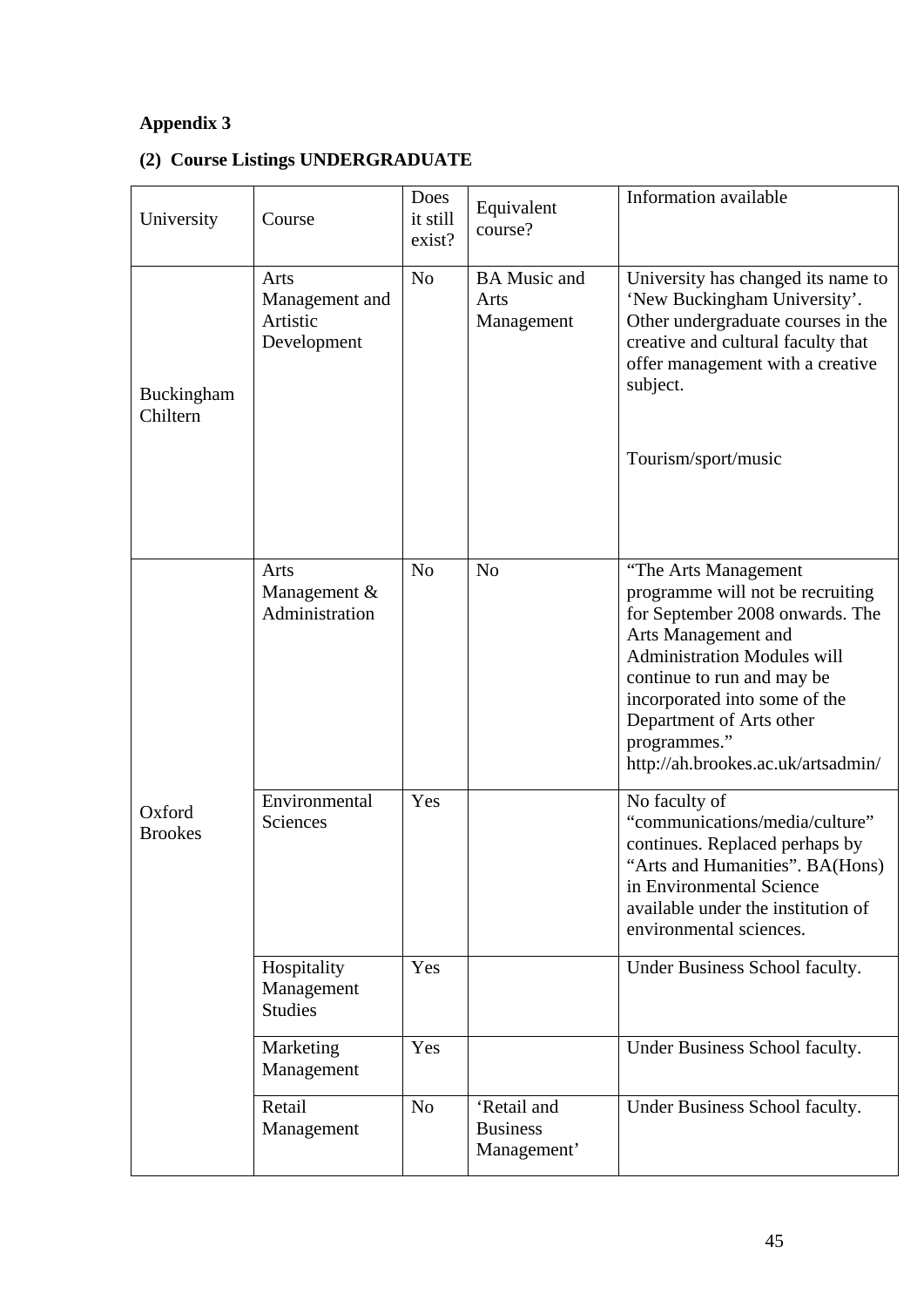|                          | Tourism management                                                              | Yes            |                                                                                                      | Business School faculty.<br>Also "tourism and<br>business management"<br>course is available. |  |
|--------------------------|---------------------------------------------------------------------------------|----------------|------------------------------------------------------------------------------------------------------|-----------------------------------------------------------------------------------------------|--|
|                          | Religion, Culture and<br>Ethics/Hospitality<br>Management and<br>Administration | Yes            |                                                                                                      |                                                                                               |  |
| Oxford<br><b>Brookes</b> | Religion, Culture and<br>Ethics/Marketing<br>Management and<br>Administration   | Yes            | All three courses still exist but have dropped<br>administration from their title and are within the |                                                                                               |  |
|                          | Religion, Culture and<br>Ethics/Tourism<br>Management and<br>Administration     | Yes            | Business School faculty. The<br>religion/culture/ethics faculty does not exist.                      |                                                                                               |  |
| University of<br>Kent    | <b>Business Administration</b><br>with Spanish/German                           | Yes            | <b>Business</b><br>Administration with<br>Hispanic<br>Studies/German                                 | also French, English<br>Language, Italian,<br>management science,<br>philosophy.              |  |
| University of<br>Reading | Management with<br>French/German/Italian                                        | Yes            |                                                                                                      |                                                                                               |  |
|                          | <b>Business Management</b>                                                      | Yes            |                                                                                                      | Does it still include<br>tourism/hospitality? YES                                             |  |
| University<br>Of Surrey  | Communication and<br><b>Media Studies</b>                                       | N <sub>o</sub> | <b>BA(Hons)</b> Media<br><b>Studies</b>                                                              |                                                                                               |  |
|                          | <b>International Hospitality</b><br>and Tourism<br>Management                   | Yes            |                                                                                                      |                                                                                               |  |
| Open<br>University       | <b>Professional Certificate</b><br>in Management                                | Yes            |                                                                                                      |                                                                                               |  |
|                          | <b>Business Studies</b>                                                         | Yes            |                                                                                                      |                                                                                               |  |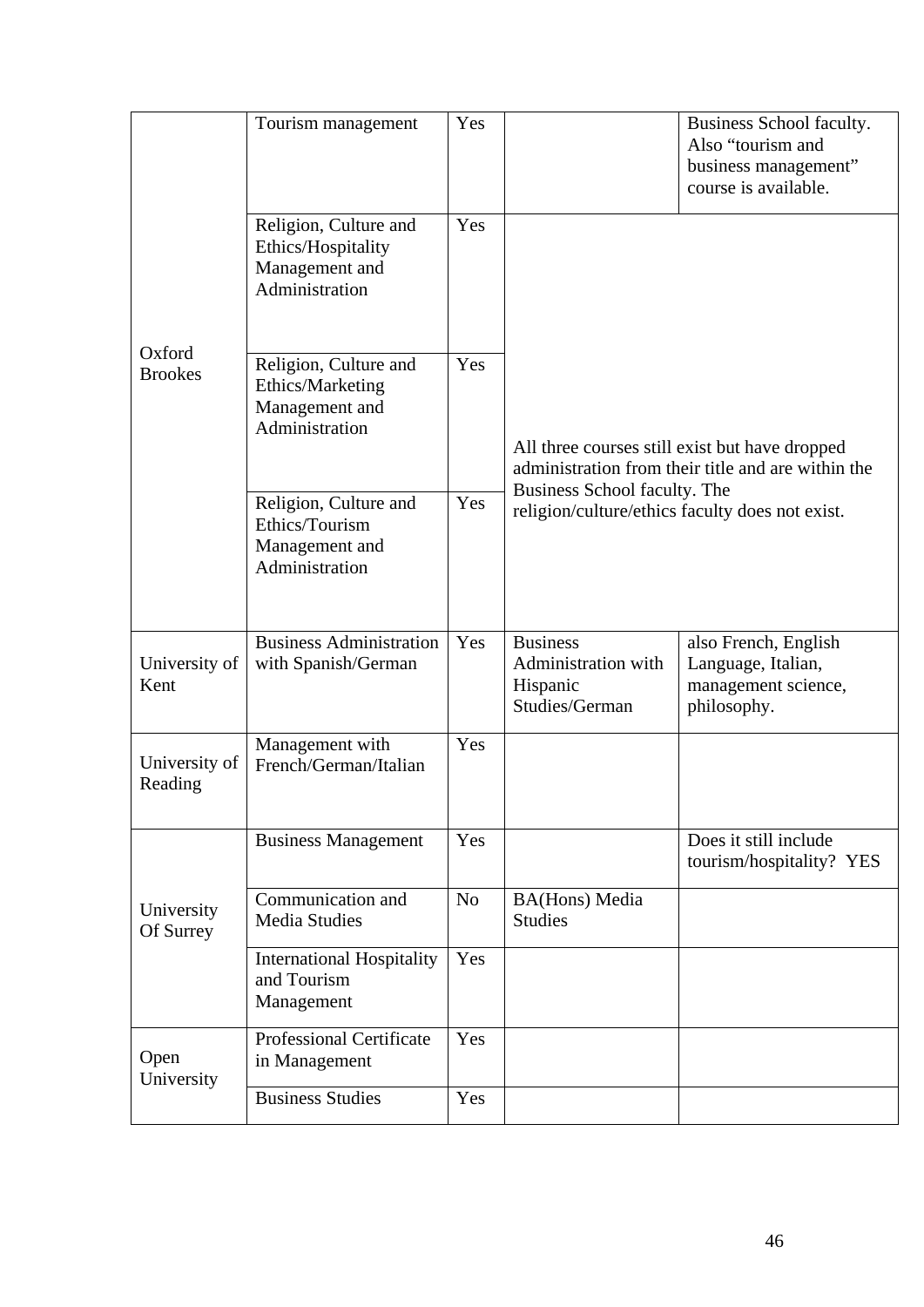| De Montfort<br>University | Design Management<br>and Innovation                                                      | Yes            |                                                                                        |                                                                   |
|---------------------------|------------------------------------------------------------------------------------------|----------------|----------------------------------------------------------------------------------------|-------------------------------------------------------------------|
|                           | <b>Arts Management</b>                                                                   | Yes            |                                                                                        |                                                                   |
|                           | <b>Business Studies with</b><br>IT/Media<br>Studies/Music/Tourism<br>Management/Fine Art | N <sub>o</sub> | <b>Business studies</b><br>with IT<br>and Business with<br>IT/Tourism top up<br>routes | <b>Business Studies only</b><br>available with IT and<br>Tourism. |
| Chichester<br>University  | Dance with Business<br><b>Studies</b>                                                    | No             | N <sub>o</sub>                                                                         |                                                                   |
|                           | IT and media                                                                             | N <sub>o</sub> | IT management for<br>business                                                          |                                                                   |
|                           | <b>Tourism Management</b>                                                                | Yes            |                                                                                        |                                                                   |
|                           | <b>Tourism Management</b><br>with Heritage Studies                                       | N <sub>o</sub> | N <sub>o</sub>                                                                         |                                                                   |

## **Appendix 3**

## **(3) Course Listings POSTGRADUATE**

| <b>University</b>             | <b>Course</b>                                              | Does it<br>still exist? | <b>Information available</b> |
|-------------------------------|------------------------------------------------------------|-------------------------|------------------------------|
| <b>Sussex</b><br>University   | <b>MA Arts and Cultural Management</b>                     | Yes                     |                              |
|                               | <b>MBA Public Service Management</b>                       |                         |                              |
| <b>Brighton</b><br>University | <b>MSc Digital Television Management</b><br>and Production | Yes                     |                              |
|                               | Graduate Certificate in Social Enterprise                  |                         |                              |